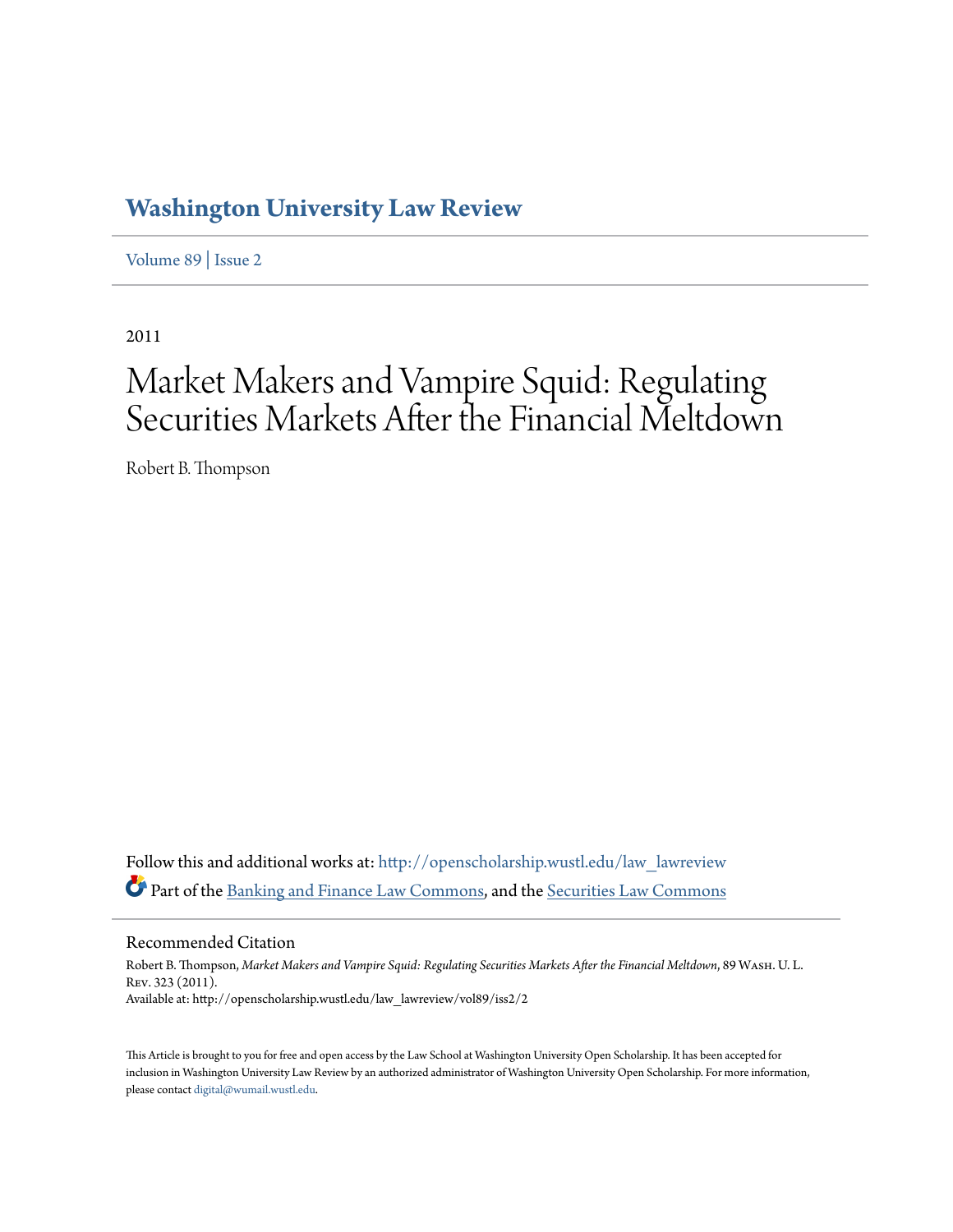# **MARKET MAKERS AND VAMPIRE SQUID: REGULATING SECURITIES MARKETS AFTER THE FINANCIAL MELTDOWN**

# **ROBERT B. THOMPSON**

*"The world"s most powerful investment bank is a great vampire squid wrapped around the face of humanity, relentlessly jamming its blood funnel into anything that smells like money."*

*—Rolling Stone, July 2009*. 1

\* \* \* \*

 *Senator Collins: [W]hen you were working at Goldman, did you consider yourself to have a duty to act in the best interests of your clients?* 

 *Mr. Sparks: Senator, I had a duty to act in a very straightforward way, in a very open way with my clients. Technically, with respect to investment advice, we were a market maker in that regard. But with respect to being a prudent and a responsible participant in the market, we do have a duty to do that.* 

 *Senator Collins: OK. You are not really answering my question. I understand the difference between suitability standards, which you did have to follow, versus a fiduciary obligation to act in the best interests of your clients. I understand that you do not have a legal fiduciary obligation, but did the firm expect you to act in the best interests of your clients as opposed to acting in the best interests of the firm?* 

 *Mr. Sparks: Well, when I was at Goldman Sachs, clients are very important and were very important, and so—*

 *Senator Collins: Could I—I am starting to share the Chairman"s frustration already, and I am only 30 seconds into my time. Could you give me a yes or no to whether you considered yourself to have a duty to act in the best interest of your clients?* 

Peter P. Weidenbruch Jr. Professor of Business Law, Georgetown University Law Center. I received helpful comments from Stanislav Dolgopolov and excellent research assistance from Brendan Sullivan.

<sup>1.</sup> Matt Taibbi, *The Great American Bubble Machine*, ROLLING STONE, July 9–23, 2009, at 52, 52.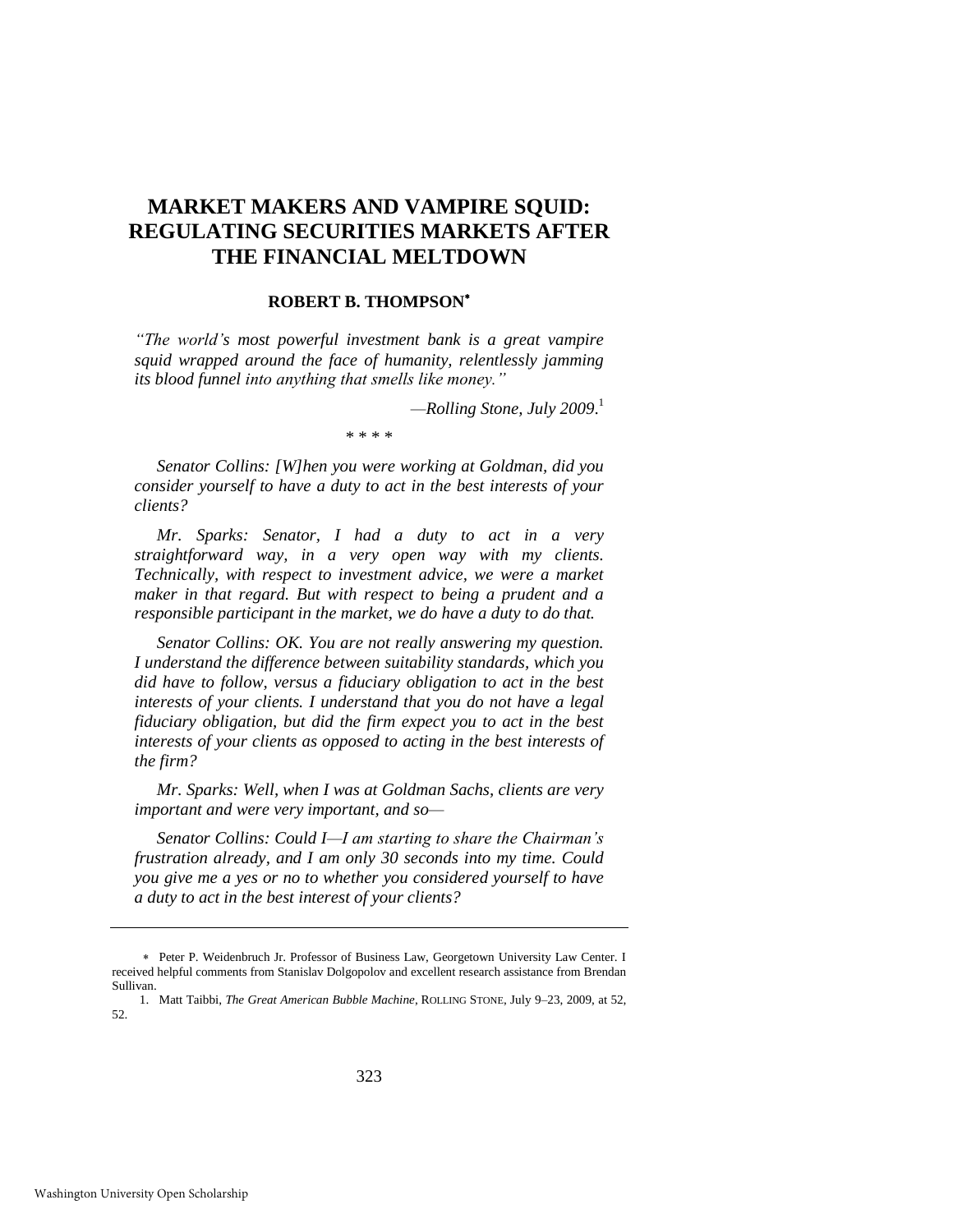# *Mr. Sparks: I believe we have a duty to serve our clients well.*

<span id="page-2-1"></span><span id="page-2-0"></span>*—Senate Hearing, April 27, 2010.*<sup>2</sup>

# I. INTRODUCTION

The meltdown of America's investment banking industry in 2008 (disappearing into commercial banks via government-induced mergers or morphing into bank holding companies with access to the Federal Reserve's credit window) precipitated the federal bailout that created such angst in the American populace through the 2010 elections and beyond.<sup>3</sup> Senate hearings in April 2010 painted a picture of investment banks "funneling" for cash in ways that appeared to create fundamental conflicts with customers. Senator Carl Levin, for example, berated Goldman Sachs bankers for continuing to sell to customers securities that Goldman Sachs employees had vividly disparaged with barnyard epithets.<sup>4</sup>

<span id="page-2-2"></span>In tone and impact the 2010 hearings echoed the Pecora hearings of 1933 that crystallized for Main Street a similar disconnect between bankers on Wall Street and their customers. The denouement of those hearings occurred in the final ten days of the Hoover administration and the dying days of a lame duck Congress.<sup>5</sup> Ferdinand Pecora, having been appointed as Chief Counsel to the Senate Committee on Banking and Currency only weeks before those hearings, $6$  focused on a leading Wall Street icon, National City Bank, and its chief executive officer, Charles

4. *Hearing*, *supra* not[e 2,](#page-2-0) at 25.

5. *See generally* MICHAEL PERINO, THE HELLHOUND OF WALL STREET: HOW FERDINAND PECORA'S INVESTIGATION OF THE GREAT CRASH FOREVER CHANGED AMERICAN FINANCE (2010) (detailing the Pecora hearings).

<sup>2.</sup> *Wall Street and the Financial Crisis: The Role of Investment Banks: Hearing Before the Permanent Subcomm. on Investigations of the S. Comm. on Homeland Sec. & Governmental Affairs*, 111th Cong. 26–27 (2010) [hereinafter *Hearing*].

<sup>3.</sup> Bear Stearns and Merrill Lynch were taken over by large commercial banks in March and September 2008, respectively, in deals pushed by the U.S. Treasury and the Federal Reserve Board. Lehman Brothers entered bankruptcy that September. The two remaining large investment banks, Goldman Sachs and Morgan Stanley, became bank holding companies at the end of the same week that Lehman went under, entitling them to obtain credit from the Federal Reserve at favorable rates. U.S. Treasury Secretary Henry Paulson first proposed a federal bailout the same week. *See* DAVID WESSEL, IN FED WE TRUST: BEN BERNANKE'S WAR ON THE GREAT PANIC 176–217 (2009). The bailout was initially defeated in the House of Representatives, but after a large stock market decline and continuing market unrest, it was passed by Congress and signed by President George W. Bush. *See id*. at 226–27. Various incumbents who lost election in 2010, both in the Republican primaries and the general election, were criticized for voting for this bailout. *See* Carl Hulse & David M. Herszenhorn, *Bank Bailout is Potent Issue for Fall Races*, N.Y. TIMES, July 11, 2010, at A1.

<sup>6.</sup> *Id.* at 52–59 (stating that several other prominent lawyers had declined the position).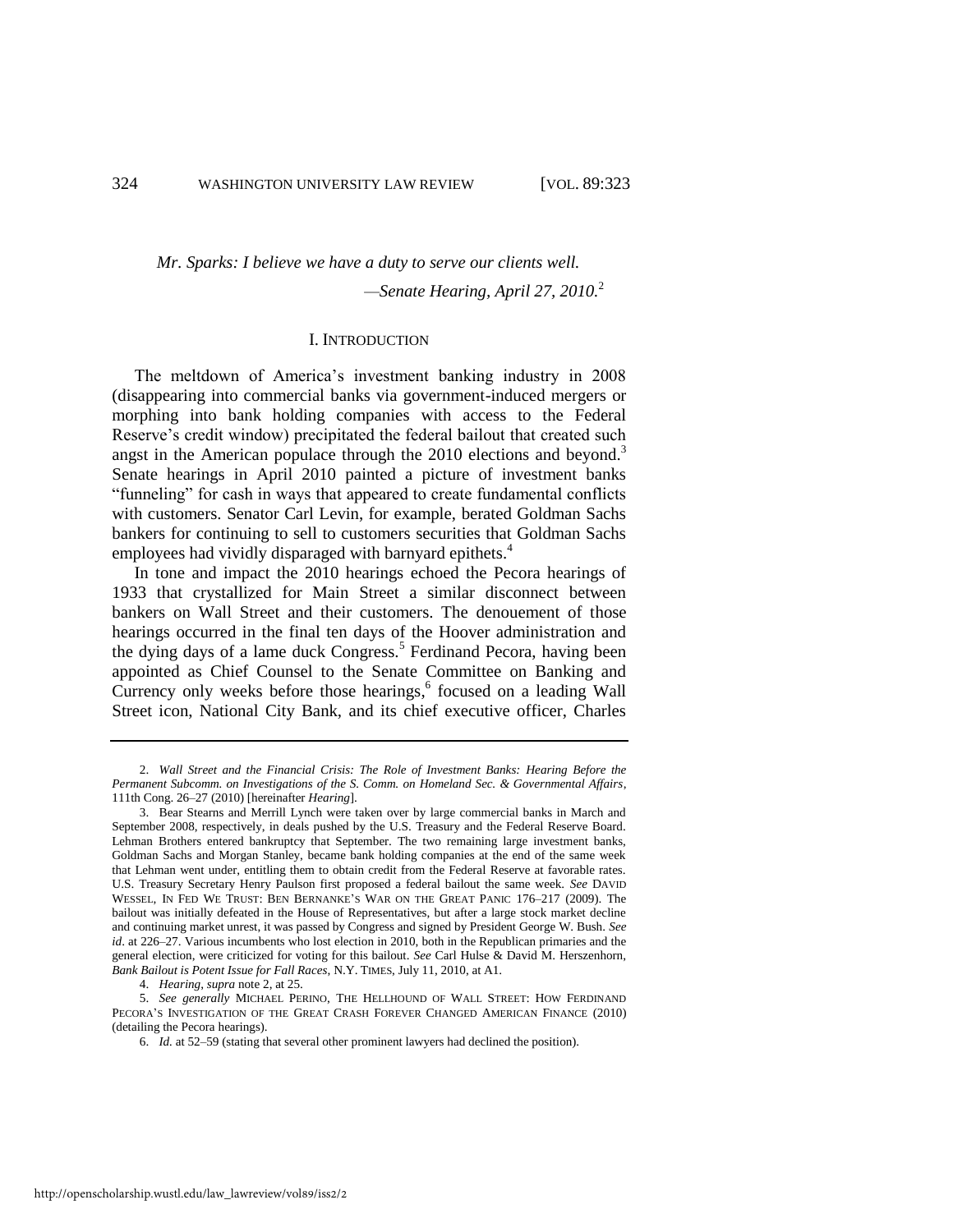Mitchell.<sup>7</sup> The hearings revealed a degree of executive compensation previously unknown to the American public, illusory stock transactions seemingly used to avoid income taxes on Mitchell's million dollar salary, and National City's securities arm selling securities to investors that the company itself was dumping.<sup>8</sup>

<span id="page-3-0"></span>The Pecora hearings, like their 2010 counterpart, gave the final boost to financial reform legislation that passed the Senate within weeks and was on the President's desk within a hundred days.<sup>9</sup> The Securities Act of 1933 regulated the issuance of securities and cabined the influence investment banks previously had in that process.<sup>10</sup> The Glass-Steagall Act, passed in the same month, fenced off investment banks and their speculative activities from commercial banks.<sup>11</sup> In 2010, the Dodd-Frank Wall Street Reform and Consumer Protection  $Act^{12}$  ("Dodd-Frank") banned banks from the proprietary trading that seemed to have caused the worrisome activities discussed in the Senate hearings, set in motion a process to expand a broker-dealer's fiduciary duties to retail customers, shifted much of the troublesome derivatives trading onto exchanges and clearing houses, and provided for new capital regulation and resolution authority for the country's largest financial institutions.<sup>13</sup>

The defense of the investment bankers in the 2010 hearings was that they were simply making markets for buyers and sellers who could take care of themselves, so that conflict didn't really matter in that setting.<sup>14</sup>

<span id="page-3-2"></span><span id="page-3-1"></span><sup>7.</sup> *Id*. at 71–73.

<sup>8.</sup> *Id.* at 152–66.

<sup>9.</sup> The Pecora hearings began on February 21, 1933, and President Franklin Roosevelt signed the Securities Act on May 27, ninety-five days later. *See* JOEL SELIGMAN, THE TRANSFORMATION OF WALL STREET: A HISTORY OF THE SECURITIES AND EXCHANGE COMMISSION AND MODERN CORPORATE FINANCE 2 (3d ed. 2003) ("President Roosevelt, personally, would attribute to the Pecora hearings a decisive role in making possible the legislation of the First Hundred Days of his administration."). The Goldman Sachs hearings took place on April 27, 2010, and President Barack Obama signed Dodd-Frank on July 25, eighty-five days later. *See* DAVID SKEEL, THE NEW FINANCIAL DEAL: UNDERSTANDING THE DODD-FRANK ACT AND ITS (UNINTENDED) CONSEQUENCES 56 (2011) (―[T]he outrage at Goldman, which had already become an emblem of Wall Street hubris, gave the legislation irresistible momentum.").

<sup>10.</sup> Securities Act of 1933, Pub. L. No. 73-22, 48 Stat. 74 (codified as amended at 15 U.S.C. §§ 77a–77aa (2006)).

<sup>11.</sup> Banking Act of 1933 (Glass-Steagall Act), Pub. L. No. 73-66, 48 Stat. 162 (repealed 1999).

<sup>12.</sup> Pub. L. No. 111-203, 124 Stat. 1376 (2010).

<sup>13.</sup> *See* SKEEL, *supra* not[e 9,](#page-3-0) at 4–8 (discussing various provisions of the legislation).

<sup>14.</sup> For example, Senator Collins asked a panel of four then-current or former Goldman Sachs executives whether they believed that they had a duty to act in the best interest of their clients. Only one executive answered in the affirmative: "Not only do I believe that we do, I believe that we did"; the remaining three executives, including Mr. Sparks, gave variations of an answer regarding market making. *Hearing*, *supra* not[e 2,](#page-2-0) at 26–27.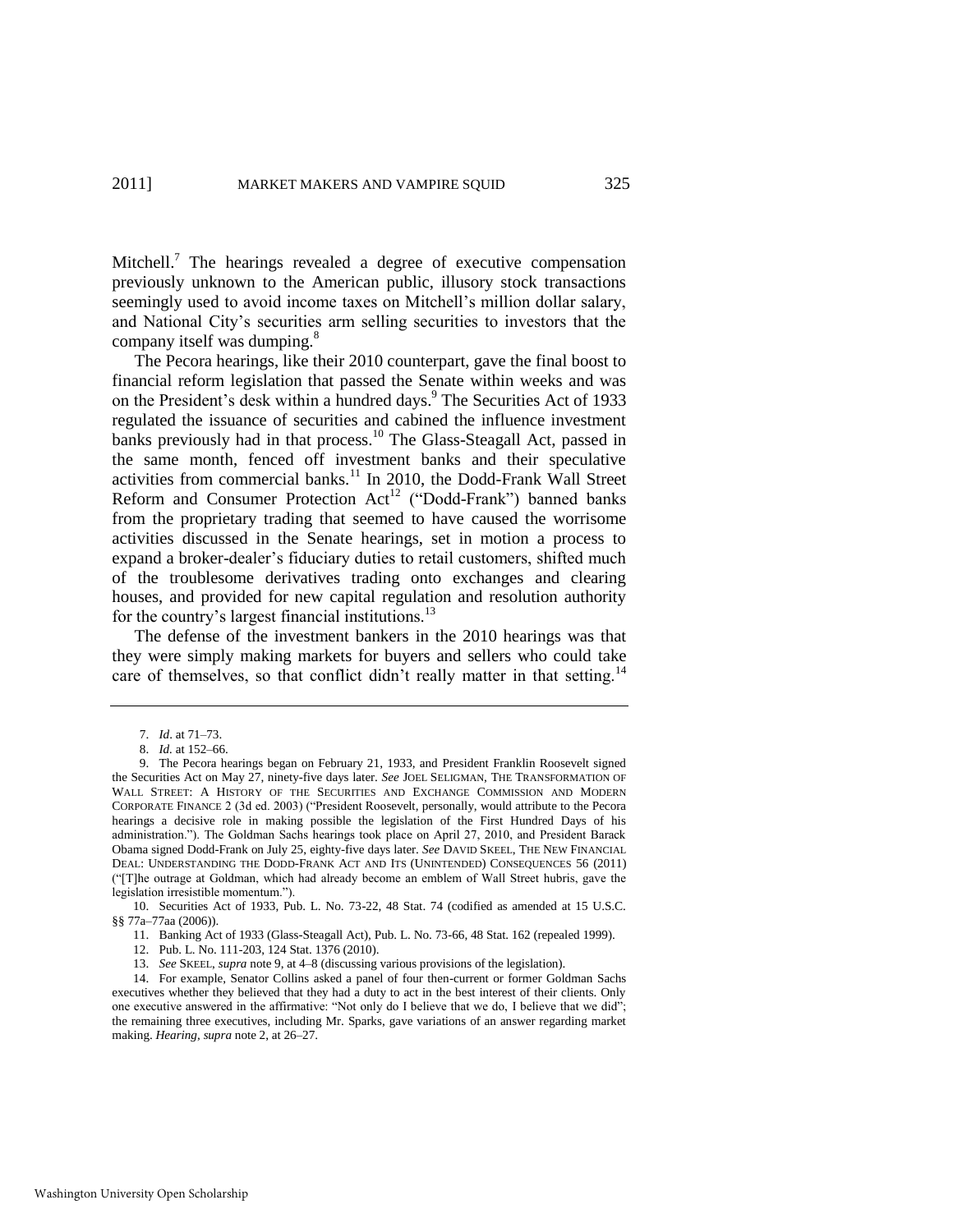Fabrice Tourre, one such banker who gained a measure of notoriety during the hearings, described this function as

connecting clients who wished to take a long exposure to an asset meaning they anticipated the value of the asset would rise—with clients who wished to take a short exposure to an asset—meaning they anticipated the value of the asset would fall. I was an intermediary between highly sophisticated professional investors all of which were institutions.<sup>15</sup>

While the argument failed to deter Congress from including the Volcker Rule banning proprietary trading in the 2010 legislation, market making and conflicts between securities intermediaries and investors remain core issues at the heart of understanding and framing financial reform of the securities industry.<sup>16</sup>

Why did the Goldman Sachs executives cling to the mantle of market makers and continue to answer in ways that so frustrated Senator Collins as reflected in the excerpt at the beginning of this Article?<sup>17</sup> These men knew that the services the firm provides to investors come in two flavors. Sometimes clients come to them for advisory services (e.g., services relating to takeovers, raising money for the company, or portfolio investing). At other times, investors look to them as market makers, intermediaries with an inventory of securities that can be bought or sold in which the investment banker is on the opposite side of the transaction from the investor.

The executives also would have known that there is a core regulatory difference between the two relationships. In the first, there is an agency relationship—the intermediary is bound by law to be loyal to the client, putting the client's interests first.<sup>18</sup> In the second, the law has deferred to the marketplace and to the incentives and monitoring that goes with that; the law's contribution is little more than mumbling the ancient Latin admonition caveat emptor.<sup>19</sup> After the recent meltdown one recurring explanation was the desire (and the ability) of financial firms to pick their regulators.<sup>20</sup> Here we have an illustration of the bankers trying to put more

<sup>15.</sup> *Id.* at 17.

<sup>16.</sup> Financial reform remains a work in progress. In the areas discussed here, key rulemaking will not occur until late 2011 and 2012 with implementation occurring even later. *See infra* Part III.

<sup>17.</sup> *See supra* note[s 2 a](#page-2-0)n[d 14](#page-3-1) and accompanying text.

<sup>18.</sup> *See infra* not[e 45 a](#page-10-0)nd accompanying text.

<sup>19. &</sup>quot;Let the buyer beware."

<sup>20.</sup> *See, e.g.*, Chana Joffe-Walt, *Regulating AIG: Who Fell Asleep on the Job?*, NAT'L PUB. RADIO (June 5, 2009), http://www.npr.org/templates/story/story.php?storyId=104979546 (stating that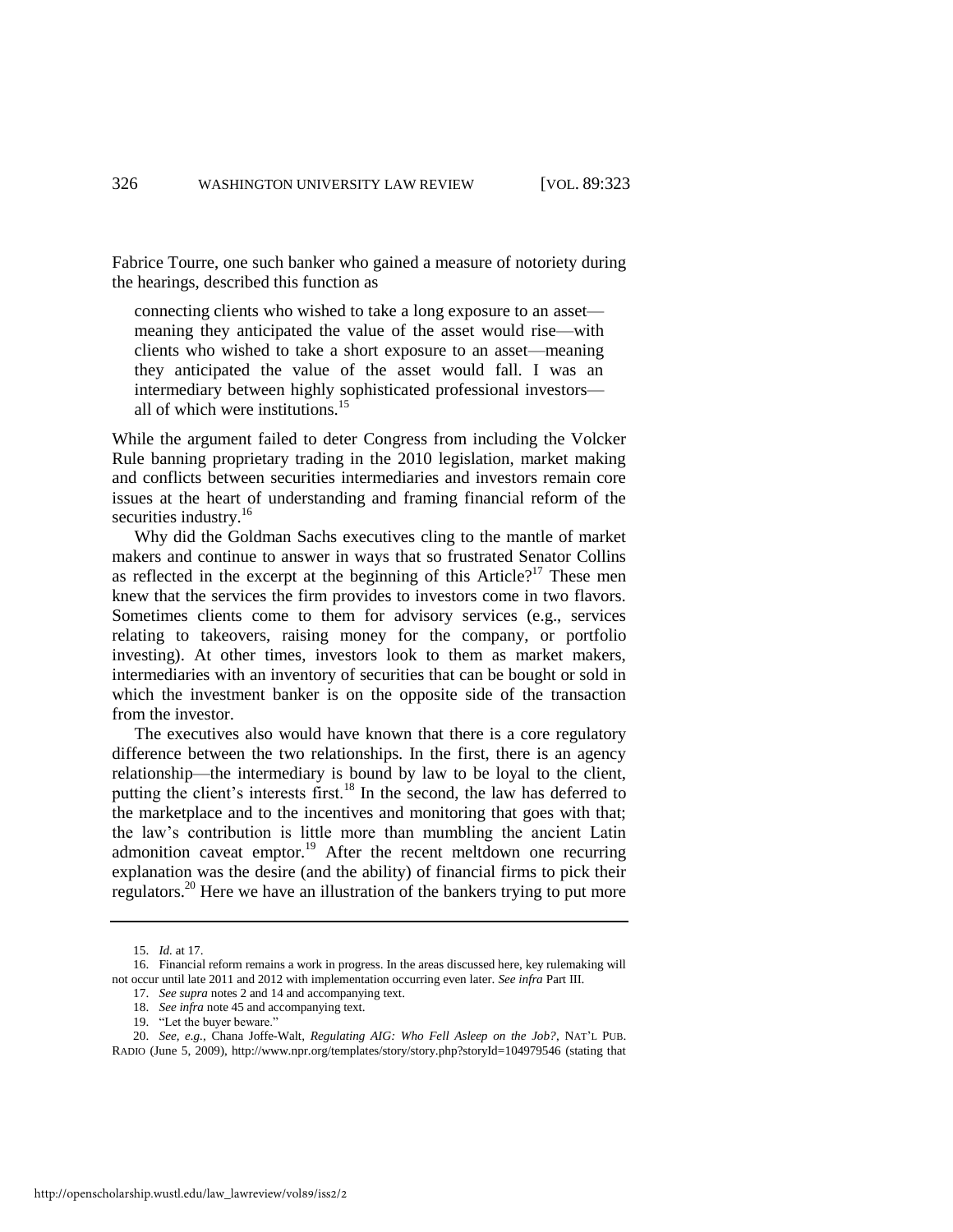of their interaction with investors within the market regulation category and less in the legal regulation space.

The third thing these Goldman Sachs executives would have known is that the overwhelming majority of the firm's profits had come from trading for its own account as principal as opposed to providing advisory services or acting as an agent for its customers' securities transactions (traditionally the backbone of investment banking activities).<sup>21</sup> The securitization wave of the new finance swept in an increasingly wider array of products for which markets could be made (and principals could trade).<sup>22</sup> The explosion of derivatives spawned what seemed at times an infinite ability in the new financial world to create synthetic bundles of rights, barely linked to (or bounded by) the underlying activity of the real economy.<sup>23</sup>

<span id="page-5-1"></span><span id="page-5-0"></span>Goldman Sachs knew that this trading-based paradigm provided increased areas of conflict with clients. Recent biographies of the firm trace a key theme visible through the leadership of Robert Rubin, Henry Paulson, and Lloyd Blankfein: a shared belief that the firm could manage this conflict and reap the benefits of this proprietary-based mode and, indeed, that it needed to do so to survive.<sup>24</sup> They were not alone; the rest of the investment banking industry was interested in the same thing.<sup>25</sup> Congress was not so sure. The Abacus transaction and similar deals that were the focus of the 2010 Senate hearings illustrated the particular

<span id="page-5-2"></span><sup>&</sup>quot;national banks choose their regulators—they go shopping. . . . [R]egulators want to get picked, because banks pay them for the service of regulation.").

<sup>21.</sup> Michael Hiltzik, *Investment Banks Aren"t Required to Act in Clients" Best Interest*, L.A. TIMES, May 16, 2010, at B1 (reporting that "[i]n 2001, Goldman Sachs reported pre-tax earnings of \$719 million from investment banking (helping clients raise capital), \$2.1 billion from providing brokerage services and \$1.2 billion from trading. Last year, it reported \$1.3 billion from investment banking, \$1.3 billion from brokerage and \$17.3 billion from trading.").

<sup>22.</sup> *See generally* GILLIAN TETT, FOOL'S GOLD: HOW THE BOLD DREAM OF A SMALL TRIBE AT J.P. MORGAN WAS CORRUPTED BY WALL STREET GREED AND UNLEASHED A CATASTROPHE 12 (2009) ("This new form of trade quickly spread across Wall Street and the City of London, mutating into wildly complex deals that seemed to give bankers godlike powers.").

<sup>23.</sup> *See generally* Margaret M. Blair, *Financial Innovation, Leverage, Bubbles and the Distribution of Income*, 30 REV. BANKING & FIN. L. 225 (2011) (describing the growth in the financial portion of the economy and the risks that have flowed from that).

<sup>24.</sup> WILLIAM D. COHAN, MONEY AND POWER: HOW GOLDMAN SACHS CAME TO RULE THE WORLD 444 (2011) (stating that "Goldman was constantly blurring the lines and more and more clients were getting angry"); CHARLES D. ELLIS, THE PARTNERSHIP: THE MAKING OF GOLDMAN SACHS 669 (rev. ed. 2009) (describing a Blankfein speech at an international financial conference in 2005 as embracing conflicts).

<sup>25.</sup> Charles Prince, then-CEO of Citicorp, put it this way: "When the music stops, in terms of liquidity, things will be complicated. But as long as the music is playing, you've got to get up and dance. We're still dancing." Michiyo Nakamonto & David Wighon, *Bullish Citigroup is "Still Dancing" to the Beat of the Buy-out Boom*, FIN. TIMES, July 10, 2007, at 1.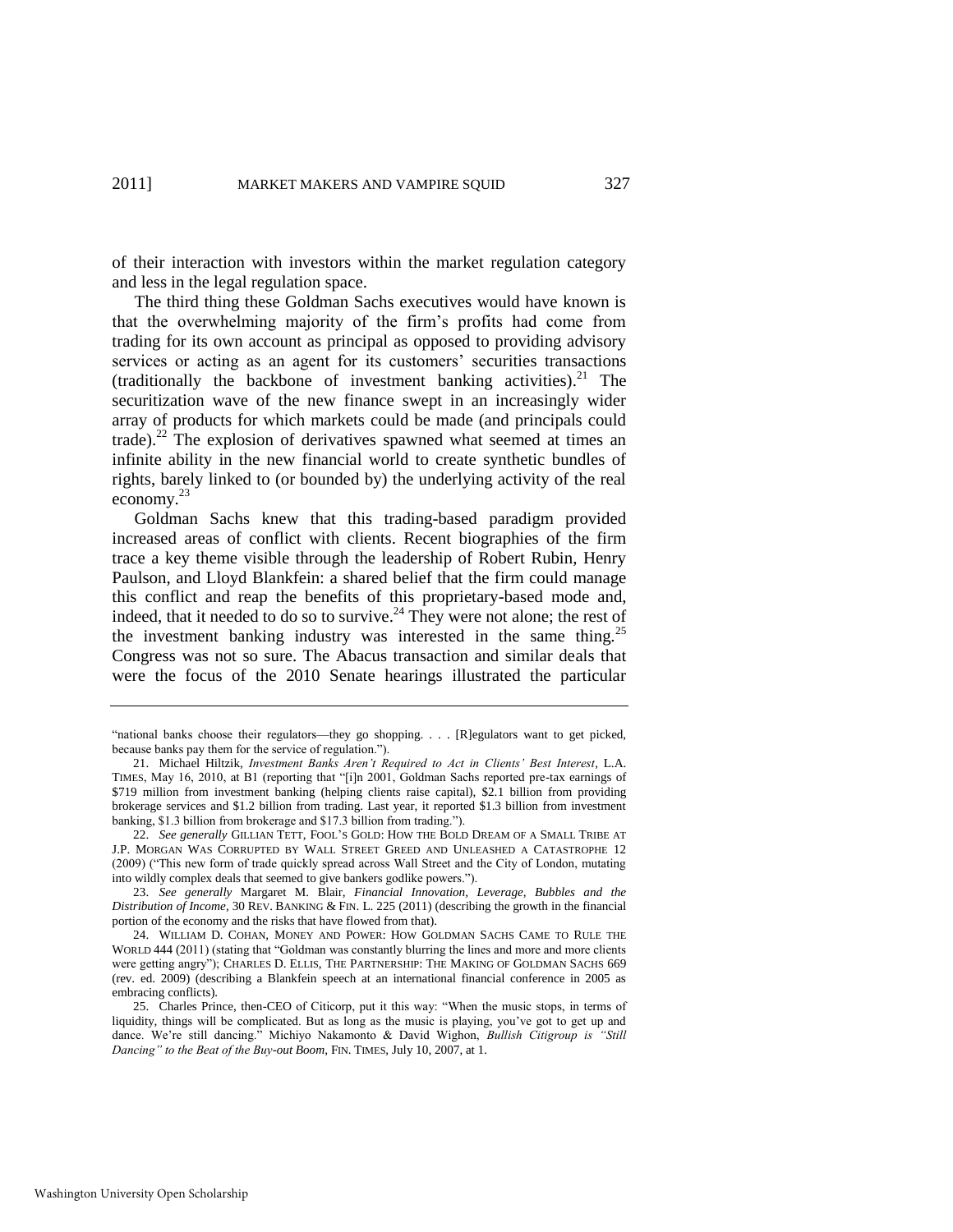concern that investment banks were betting against their clients, taking positions that would pay off if the housing market worsened while at the same time selling securities to clients who thought the housing market would continue its upward trajectory.<sup>26</sup>

Dodd-Frank reveals a conscious legislative effort to move more of the conduct of securities intermediaries from market-regulated space to lawregulated space. Under the Volcker Rule, banks (a group that now includes all of the largest American firms performing the traditional functions of investment banks<sup>27</sup>) are banned from proprietary trading in which they engage in transactions opposite their customers.<sup>28</sup> More broker-dealer interactions with investors are to be governed by fiduciary duty.<sup>29</sup> Yet both of these core principles need large asterisks next to them. The enhanced fiduciary duty will only attach once a lengthy study<sup>30</sup> and rulemaking  $\mathrm{occur}^{31}$  and even then will likely only apply to retail customers.<sup>32</sup> The ban on proprietary trading has two large exceptions that could easily encompass the same behavior that was a focus at the 2010 hearings (or at least how the investment banks described their behavior at the hearings).<sup>33</sup> The Federal Stability Oversight Council's initial study on proprietary trading describes the core challenge: the activities permitted by the two

29. *Id.*

<span id="page-6-0"></span><sup>26.</sup> *Hearing*, *supra* note [2,](#page-2-0) at 9 ("Goldman sold financial products that were tied to the health of the housing market, even while Goldman itself was betting that the housing market would collapse."). 27. *See supra* not[e 3.](#page-2-1) 

<sup>28.</sup> Dodd-Frank Wall Street Reform and Consumer Protection Act, Pub. L. No. 111-203, § 913, 124 Stat. 1376, 1824–30 (2010).

<sup>30. §§ 913(</sup>b)–(c), 124 Stat. at 1824–27.

<sup>31. § 913(</sup>f), 124 Stat. at 1827–28.

<sup>32. § 913(</sup>g)(2), 124 Stat. at 1828 (amending section 211(g) of the Investment Advisers Act of 1940 to include a provision allowing the SEC to "promulgate rules to provide that the standard of conduct for all brokers, dealers, and investment advisers, when providing personalized investment advice about securities to retail customers (and such other customers as the Commission may by rule provide)"). Dodd-Frank defines a "retail customer" as a "natural person, or the legal representative of such natural person, who receives personalized investment advice about securities from a broker, dealer, or investment adviser; and uses such advice primarily for personal, family, or household purposes." § 913(a), 124 Stat. at 1824. In the lead-up to the legislation, there were arguments to apply an enhanced fiduciary duty to the broader group of investors. *See Wall Street Fraud and Fiduciary Duties: Can Jail Time Serve as an Adequate Deterrant for Willful Violations?: Hearing on S. 3217 Before the Subcomm. on Crime and Drugs of the S. Comm. on the Judiciary*, 111th Cong. 109 (2010) (testimony of John C. Coffee, Jr., Adolf A. Berle Professor of Law, Columbia University Law School) [hereinafter Coffee Testimony]. While the legislation does contain a parenthetical authorizing the SEC to also include "such other customers as the Commission may by rule provide,"  $\S$  913(g)(2), 124 Stat. at 1828, the SEC staff has already recommended rulemaking limited to only retail customers. *See infra* notes [181–](#page-37-0)[206 a](#page-41-0)nd accompanying text.

<sup>33.</sup> *See infra* Part III.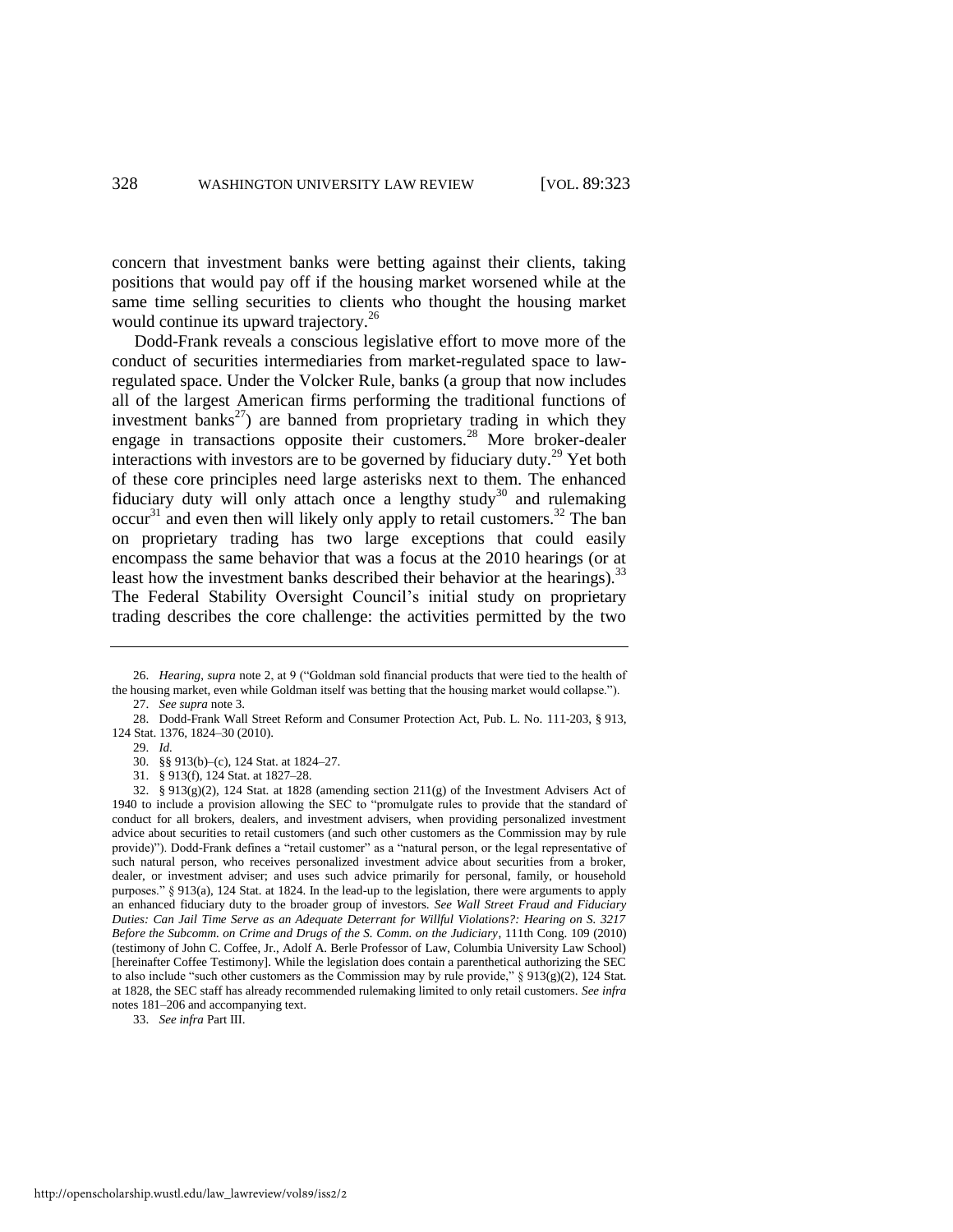<span id="page-7-0"></span>exceptions "evidence outwardly similar characteristics" to the banned category of "proprietary trading."<sup>34</sup>

This Article unpacks the various activities of the key intermediaries in securities markets and market makers in particular. The goal is a better understanding of the distinction between those intermediary behaviors that can be left to market incentives and constraints and those for which governmental regulation might be sought. Some intermediary behaviors should be regulated the same, even though they possess different core legal characteristics (e.g., brokers who buy stocks for retail clients as agents and receive a commission versus dealers who sell the same stock to the same investors as principals and retain the markup over the price at which they acquired the stock in the market).<sup>35</sup> Conversely, some intermediary transactions look the same but should be regulated differently (e.g., ordinary or "neutral" market-making transactions versus the same market-making transactions in which the dealer has additional incentives from related transactions that make it more interested in selling than buying). The result has been that, as in the 2010 hearings, market participants have been able to blur the line between those transactions for which market regulation will likely work just fine and those requiring governmental regulation. Part II presents the range of functions that intermediaries, such as investment banks, perform in contemporary securities markets. Part III provides an overview of economic incentives and constraints visible in such relationships and the key regulatory methods that have been employed when market control alone proves problematical: (1) requiring disclosure; (2) regulating conflict of interest; and (3) structuring markets.

Part IV draws on Parts II and III to suggest the regulatory approach that has the most potential for shaping the conduct of securities intermediaries. Legislation that has followed the meltdown reveals not just a move from market regulation towards more government regulation but towards a different kind of government regulation. In modern securities markets, a focus on disclosure by issuers alone has come up short. As was true in 1933, regulation of the behavior of securities intermediaries occupies a central focus that includes some measures aimed directly at conflict

<sup>34.</sup> FINANCIAL STABILITY OVERSIGHT COUNCIL, STUDY & RECOMMENDATIONS ON PROHIBITIONS ON PROPRIETARY TRADING & CERTAIN RELATIONSHIPS WITH HEDGE FUNDS & PRIVATE EQUITY FUNDS 18–22 (2011) [hereinafter FSOC STUDY], *available at* http://www.treasury .gov/initiatives/Documents/Volcker%20sec%20%20619%20study%20final%201%2018%2011%20rg. pdf.

<sup>35.</sup> *See infra* Part II.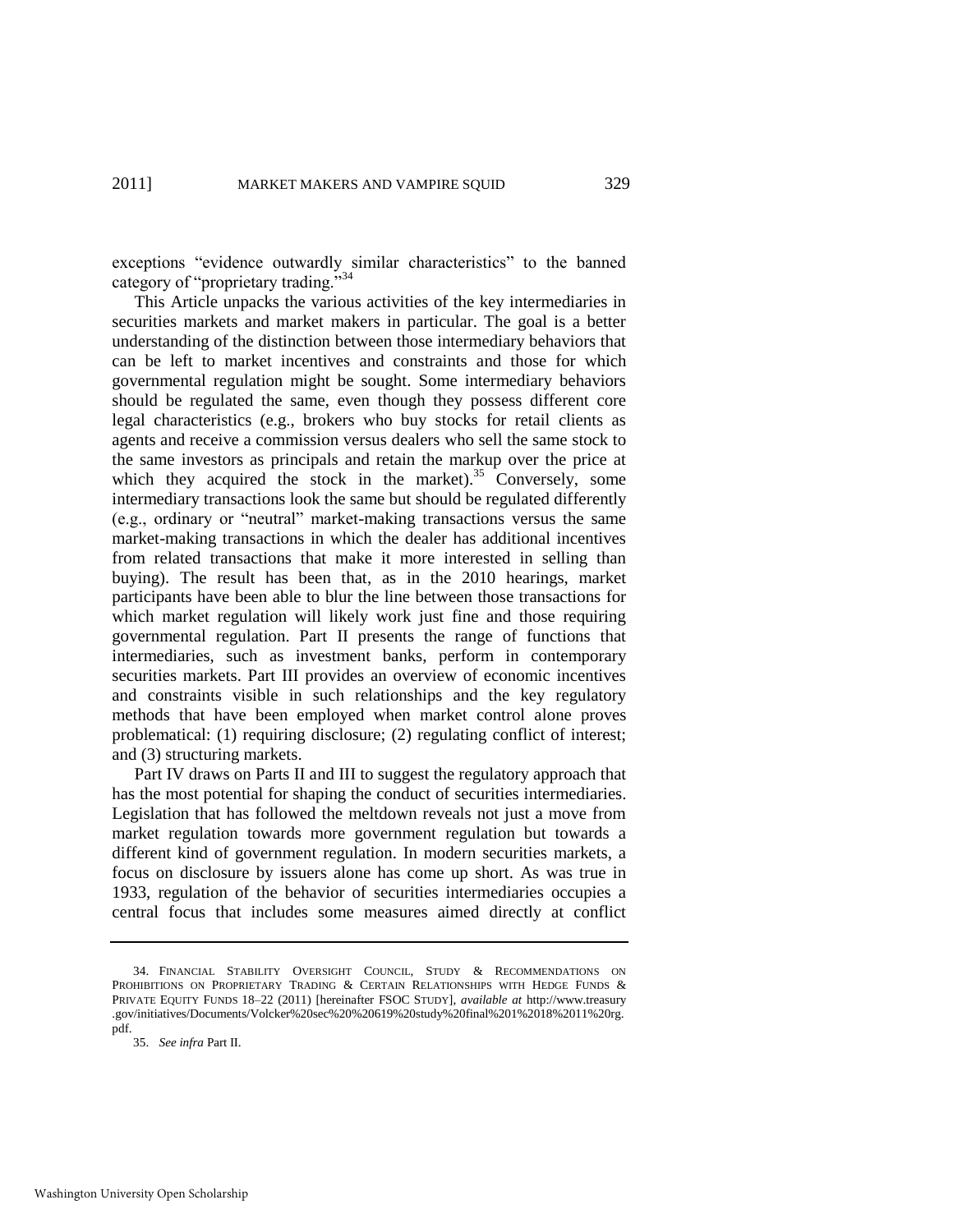transactions and other market structures designed to counter incentives that distort intermediary behavior.

It turns out that a focus on intermediaries who are dealing with other people's money and not their own is underinclusive as a trigger of governmental regulation, while a focus on leverage and speculation may be overinclusive. More relevant are the asymmetrical incentives of the market maker—a successful regulatory approach to the recent financial meltdown is likely to have more in common with, for example, the response to the analyst scandals of the previous decade.<sup>36</sup> High compensation can be a cause of concern; $37$  where the compensation comes from and whether it destroys the market maker's indifference to which side of the transaction it is on are more relevant than simply the amount of compensation.

# <span id="page-8-0"></span>II. UNDERSTANDING INTERMEDIARIES IN MODERN SECURITIES MARKETS

Securities markets connect those in need of funds for a new idea or project with those willing to invest in the projects of others. When markets are performing this capital-raising function, the issuer of the securities (and the entity that will put the funds into production) is on one side of the transaction and investors occupy the other side. Alternatively, securities markets permit buyers and sellers to transact in existing securities. When markets host this trading function, investors are on both sides: the investor on the selling side needs money more than the security (or thinks the security is overvalued at its current trading price), and the investor on the buying side has money she is willing to invest (and believes the security is a good investment at its current trading price).

Sometimes these parties can find each other and conclude a transaction. More often, there are intermediaries whose business it is to connect them. This Article is about those intermediaries. Investment banking firms are broad umbrella business enterprises that usually encompass a variety of intermediary functions in securities. These include both traditional categories, such as brokers, dealers, underwriters, and investment

<sup>36.</sup> *See* JAMES D. COX, ROBERT W. HILLMAN & DONALD C. LANGEVOORT, SECURITIES REGULATION: CASES AND MATERIALS 1036–138 (6th ed. 2009) (describing the analyst scandals and reforms).

<sup>37.</sup> Floyd Norris, *Volcker Rule May Work, Even if Vague*, N.Y. TIMES, Jan. 21, 2011, at B1 ("If a trader is collecting millions in salary and bonus, you have to wonder whether he or she is merely trying to satisfy customer demand, as opposed to time markets.").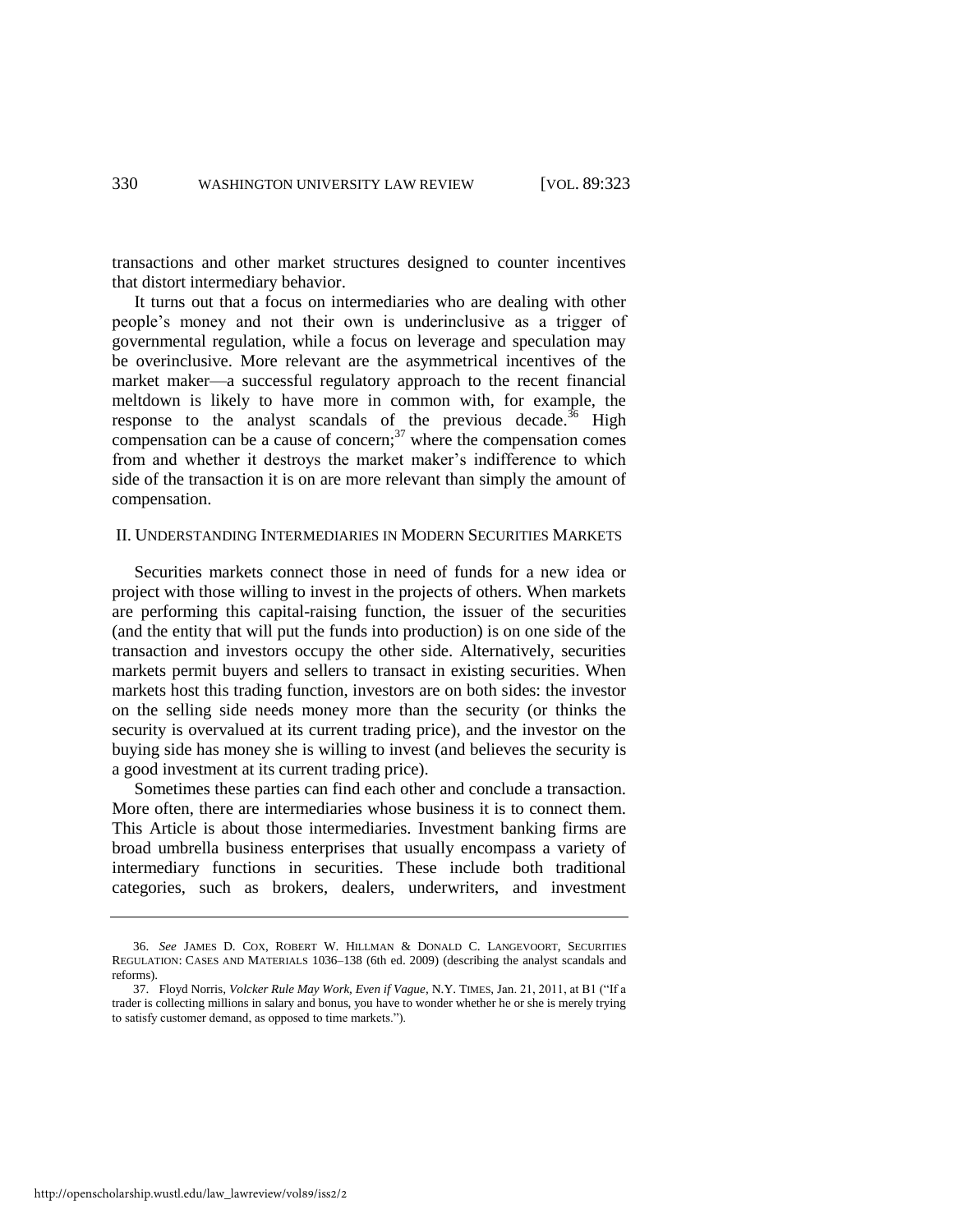advisers,<sup>38</sup> and roles that have become more prominent in recent times, including prime brokers, basis swap counterparties, and protection buyers.<sup>39</sup> The economic functions of the various actors are overlapping and sometimes complex. Neither market participants nor regulators have rushed to clarify the categories.<sup>40</sup> This part, therefore, begins by offering two bookends to frame the space and the regulation and discusses the more complex roles of modern securities intermediaries against that framework.

# *A. Bookends to Frame Intermediaries*

<span id="page-9-0"></span>One end of the spectrum describing the different kinds of interactions a securities firm has with investors is when the firm provides advisory services related to transactions in which the intermediary is executing a trade for a client. It is the client's money that is being used, not the intermediary's. In common legal parlance, the intermediary is the agent, and the client is the principal. $^{41}$  Investment bankers advising clients about takeovers,<sup>42</sup> guiding a client in a leveraged buyout or other going private transaction, $43$  or advising about portfolio investing fall within this category. Law generally provides rules of behavior to govern such relationships, particularly common law duties of agency.<sup>44</sup> For example, the duty of loyalty binds those who have control of other people's money

<sup>38.</sup> These categories are defined by the New Deal federal securities laws. Securities Act of 1933, 15 U.S.C. § 77b(a)(12) (2006) (defining "dealer" to include brokers); Securities Exchange Act of 1934, 15 U.S.C. § 78c(a)(4) (2006) (defining "broker"); 15 U.S.C. § 78c(a)(5) (defining "dealer"); 15 U.S.C. § 78c(a)(20) (defining "investment adviser" and "underwriter"); 15 U.S.C. § 78c(a)(38) (defining "market maker").

<sup>39.</sup> These roles reflect market usage rather than statutory definitions. A prime broker, for example, provides a variety of services to firms like hedge funds including holding securities, lending funds for transfers, and helping the fund find transactions or investors. *See generally Prime Brokerage 101*, PRIMEBROKERAGEGUIDE.COM, http://primebrokerageguide.com/2009/03/prime-brokerage-101 introduction.html (last visited Dec. 11, 2011).

<sup>40.</sup> *See* Prohibition Against Conflicts of Interest in Certain Securitizations, Exchange Act Release No. 65,355, 76 Fed. Reg. 60,320, 60,325 (proposed Sept. 19, 2011) (to be codified at 17 C.F.R. pt. 230) (noting that the Securities Act does not define various terms used in the securitization context and stating preliminary belief that "terms such as placement agent and initial purchaser are sufficiently understood" in the securitization context).

<sup>41.</sup> RESTATEMENT (THIRD) OF AGENCY § 1.01 (2006) ("Agency is the fiduciary relationship that arises when one person (a 'principal') manifests assent to another person (an 'agent') that the agent shall act on the principal's behalf and subject to the principal's control, and the agent manifests assent or otherwise consents so to act.").

<sup>42.</sup> *See* Revlon, Inc. v. MacAndrews & Forbes Holdings, Inc., 506 A.2d 173, 176–77 (Del. 1986) (discussing the role of Lazard Freres in advising Revlon how to resist a takeover).

<sup>43.</sup> *See* Weinberger v. UOP, Inc., 457 A.2d 701, 706–07 (Del. 1983) (summarizing the role of Lehman Brothers in advising UOP, Inc. in a cash out by its majority shareholder).

<sup>44.</sup> *See supra* not[e 41.](#page-9-0)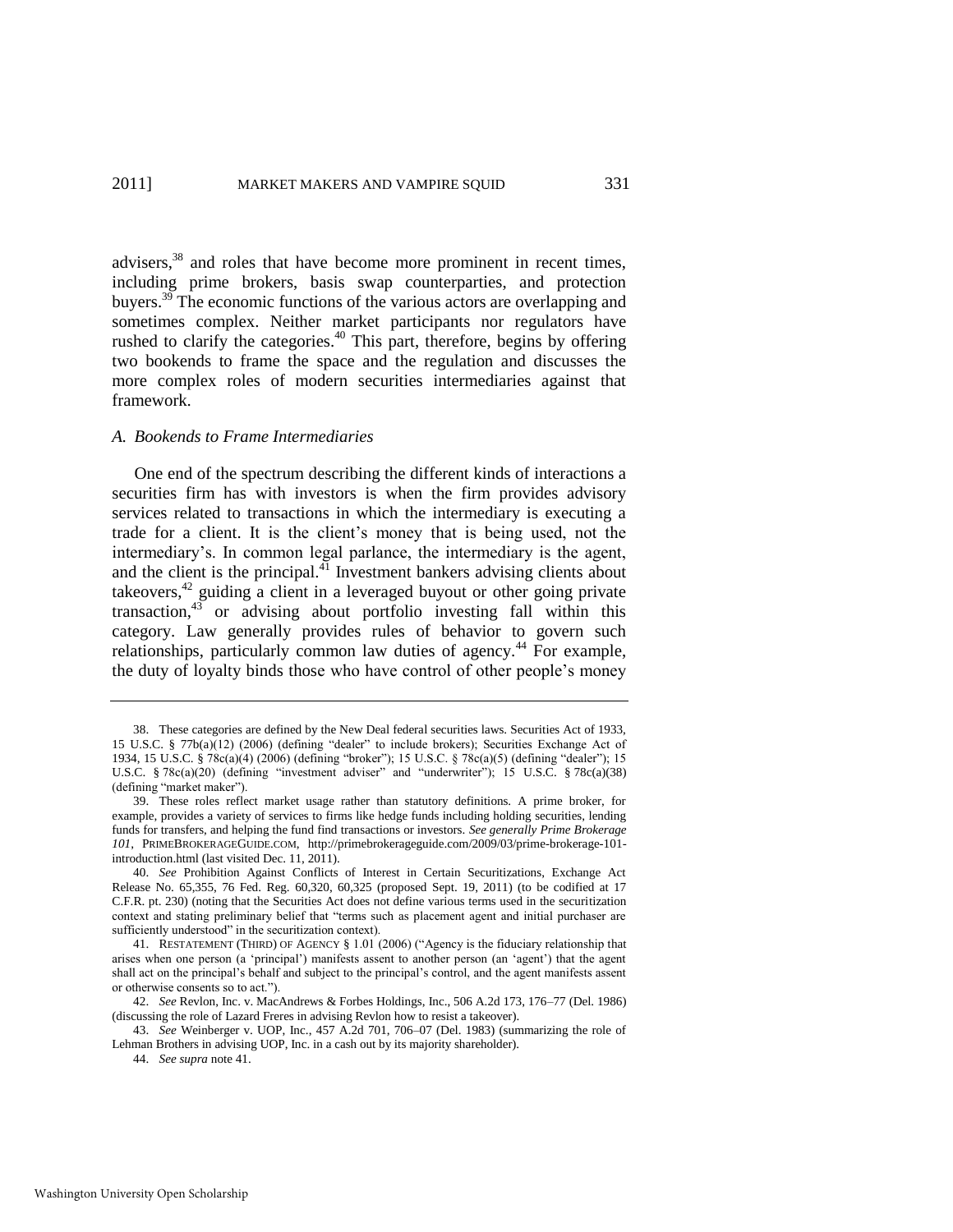<span id="page-10-0"></span>in implementing securities transactions.<sup>45</sup> The Investment Advisers Act of  $1940<sup>46</sup>$ , the last of the New Deal statutes passed to provide more social control over finance in the wake of the Great Depression, imposes fiduciary duties on investment advisers, including a duty to protect the best interest of their clients.<sup>47</sup>

At the other bookend defining intermediary relationship are firms acting as market makers. In this context, the investment bank interacts with investors as a dealer, putting the bank's own money on the line as a principal in the transaction and transacting with the investor as a counterparty. In their April 2010 Senate testimony, the Goldman Sachs executives tried very hard to place their activities at the market-maker end, where they acted as a dealer in turn with both buyers and sellers at prices that the counterparty in each transaction considered fair.<sup>48</sup> To visualize this end of the spectrum, consider a dealer or market maker from whom you buy a refrigerator, sofa, or used car. The dealer in such a setting invests money in inventory to have a selection to show you. The dealer will purchase its new products inventory from one or more manufacturers and its used products inventory from other consumers. In either event, the dealer's own money is on the line and the dealer must sell the product for more than it cost to acquire or else the dealer will not stay in business. The nature of a dealer's transaction is to trade opposite clients. Dealers typically do not disclose the identity of their prior or future buyers or sellers, or what the dealer paid to acquire inventory.

There are laws against fraud, but generally, the law leaves these transactions to be governed by the incentives and monitoring from the market. The ability of sophisticated investors to protect themselves will exceed the ability of the government to do so. Competitive markets mean that customers can go elsewhere if dealers do not provide the needed services. The incentives and monitoring in the market itself will police this behavior if there is sufficient information and if there are no barriers to

<sup>45.</sup> RESTATEMENT (THIRD) OF AGENCY  $\S 1.01$  cmt. e (2006) ("As a general matter, the term ‗fiduciary' signifies that an agent must act loyally in the principal's interest as well as on the principal's behalf.").

<sup>46.</sup> Pub. L. No. 76-768, 54 Stat. 847 (codified as amended in 15 U.S.C. §§ 80b-1 to 80b-21 (2006)).

<sup>47.</sup> *See* SEC v. Capital Gains Research Bureau, Inc., 375 U.S. 180, 194 (1963) ("[It is not] necessary in a suit against a fiduciary, which Congress recognized the investment adviser to be, to establish all the elements required in a suit against a party to an arm's-length transaction. Courts have imposed on a fiduciary an affirmative duty of 'utmost good faith, and full and fair disclosure of all material facts,' as well as an affirmative obligation 'to employ reasonable care to avoid misleading' his clients." (footnotes omitted)).

<sup>48.</sup> *See, e.g*., *Hearing*, *supra* not[e 2,](#page-2-0) at 17, 26–27.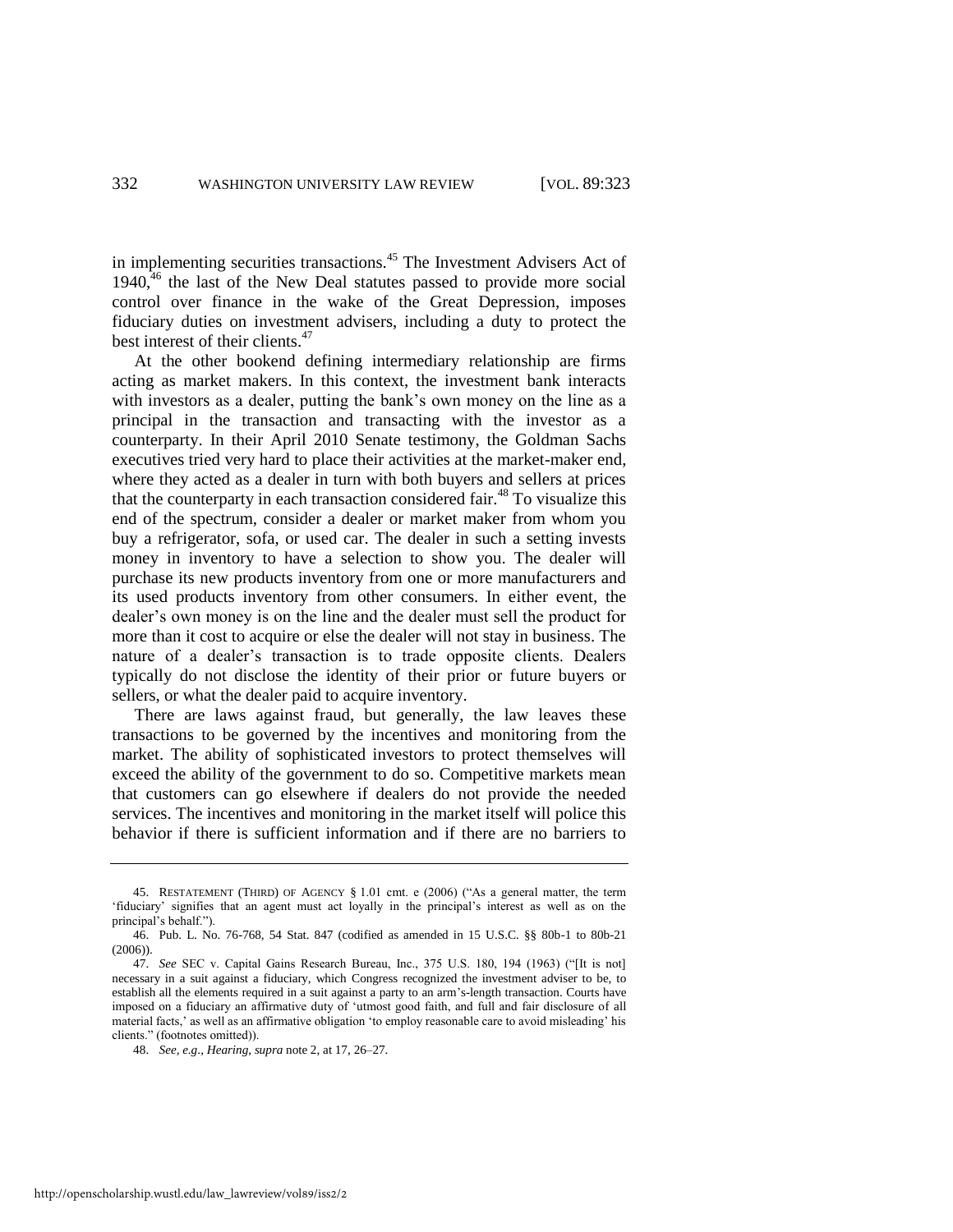contracting. If the transaction is not a "one off" purchase but a recurring series of transactions (in which the customer is a repeat player, and even more if the customer is transacting in bulk), the dealer will pay attention to what the purchaser needs and what different sellers have to offer. The dealer will need enough capital to invest in inventory to provide the appropriate selection to the customers. The customer looks to the dealer as a ready source of liquidity.

Market governance works best where information is observable and is not too costly.<sup>49</sup> In such a setting, the fact that the dealer's interest is opposite the investor's is not a concern—the parties can protect themselves by express contracting and choosing when to enter and exit market transactions. If the initial assumptions are relaxed—for example, information is not readily observable or is costly to obtain, or there are other reasons why the parties to the potential trade may not be able to trust the counterparty to take action to make the trade worthwhile counterparties may discount the anticipated value to such a degree that the parties cannot find space for agreement.<sup>50</sup> Here the market maker may be able to provide a service in addition to the liquidity function described above by using its reputation to backstop risks about information or nonperformance, thereby enabling the parties to trade.<sup>51</sup>

<span id="page-11-0"></span>Thus, a market maker will perform two different functions depending upon the universe of information and the risks of the counterparty not performing. In one, it will act little differently than how any other principal might act in trading as a counterparty if the setting is one where there is little worry if conflict exists. In the other, the intermediary is playing a richer role such that possible conflicts can trigger parties' reactions and possible government changes if private ordering does not provide sufficient checks to those conflicts.

# *B. Securities Dealers as Compared to Other Dealers*

A dealer in securities does the same thing as dealers in other products—invests in an inventory of securities and seeks to make money

<sup>49.</sup> *See generally* FRANK H. EASTERBROOK & DANIEL R. FISCHEL, THE ECONOMIC STRUCTURE OF CORPORATE LAW 286–87 (1991) (discussing the role of information in mandatory disclosure). 50. *Id*.

<sup>51.</sup> *See* Steven M. Davidoff, Alan D. Morrison & William J. Wilhelm, Jr., *Computerization and the ABACUS: Reputation, Trust, and Fiduciary Duties in Investment Banking*, J. CORP. L. (forthcoming 2012), *available at* http://ssrn.com/abstract=1747647 (discussing these concepts in the context of investment banking).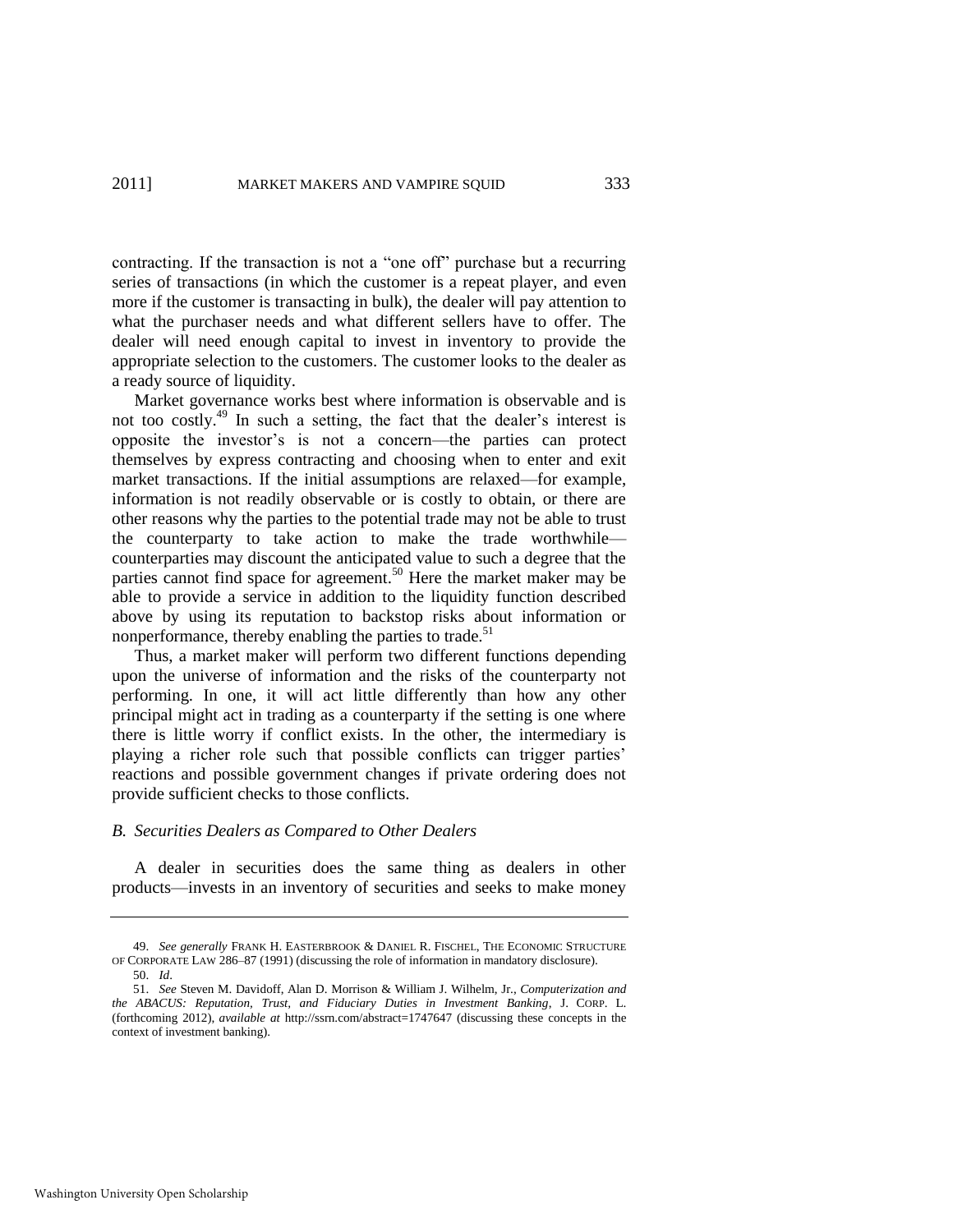<span id="page-12-1"></span>on the spread.<sup>52</sup> Stock exchanges add an additional wrinkle because they frequently have required some specific obligations of dealers to commit in advance to making a market.<sup>53</sup>

<span id="page-12-0"></span>Even in this simple dealer relationship in securities transactions, the actual interaction of intermediaries and their clients already blurs the bookend framework set out above. An investor who goes to a securities firm to acquire a particular security may just as easily end up in a broker transaction as a dealer transaction with no noticeable difference (and usually without any economic impact).<sup>54</sup> Thus, the firm may act as a broker or agent for the customer and acquire the security on the market, in which case the intermediary will receive a commission for its effort. If, however, the same investor goes to the same securities firm and the firm makes a market in that stock, the dealer as a principal sells the stock to the customer as purchaser and the dealer's compensation is the spread—the difference between what the dealer paid for the stock and what it sold it for on a round trip. In ordinary transactions the customer is indifferent as to whether the transaction occurred as a broker transaction or a dealer transaction—the customer gets the same securities at the same cost either way.

In this setting, the economic similarity of the two different relationships dominates the differences in legal form. The intermediary in both transactions is treated more like the dealer, with the reliance on market constraints rather than the fiduciary duty that applies to an ordinary

<sup>52.</sup> *See* ROBERT W. HAMILTON & RICHARD A. BOOTH, BUSINESS BASICS FOR LAW STUDENTS 454 (4th ed. 2006) ("A market maker is a dealer who stands ready to buy or sell a specific stock at quoted prices; the price at which a market maker is willing to sell (the asked or offered price) is, of course, somewhat higher than the price at which it is willing to buy (the bid price). The difference between the two quotes is called the spread and is the source of the market maker's profit." (emphasis omitted)).

<sup>53.</sup> The New York Stock Exchange, for example, historically assigned specialists for each stock with an obligation to step in as a counterparty when there were not enough of either buyers or sellers. *See generally* ROBERT A. SCHWARTZ & RETO FRANCIONI, EQUITY MARKETS IN ACTION: THE FUNDAMENTALS OF LIQUIDITY, MARKET STRUCTURE & TRADING 15 (2004). The NYSE has now shifted much of its trading to an electronic platform and has replaced specialists with designated market makers, whose obligations are considerably reduced. *See* Order Approving NYSE Proposed Rule Changes to Phase Out Specialists, Exchange Act Release No. 58,845, 73 Fed. Reg. 64,379 (Oct. 24, 2008). NASDAQ permits multiple market makers for a stock. Each market maker is required to post a minimum bid and ask for each stock (i.e., the price at which they will buy and sell), and they are required to be good for a minimum amount (e.g., a thousand shares). *See* STEPHEN J. CHOI & A.C. PRITCHARD, SECURITIES REGULATION: CASES AND ANALYSIS 14–15 (2d ed. 2008) (describing secondary securities markets more generally).

<sup>54.</sup> Rule 10b-10 requires a broker-dealer to provide written notice to customers disclosing whether it is acting as agent or principal and, if as principal, whether it is a market maker in the security. 17 C.F.R. § 240.10b-10(a)(2) (2010).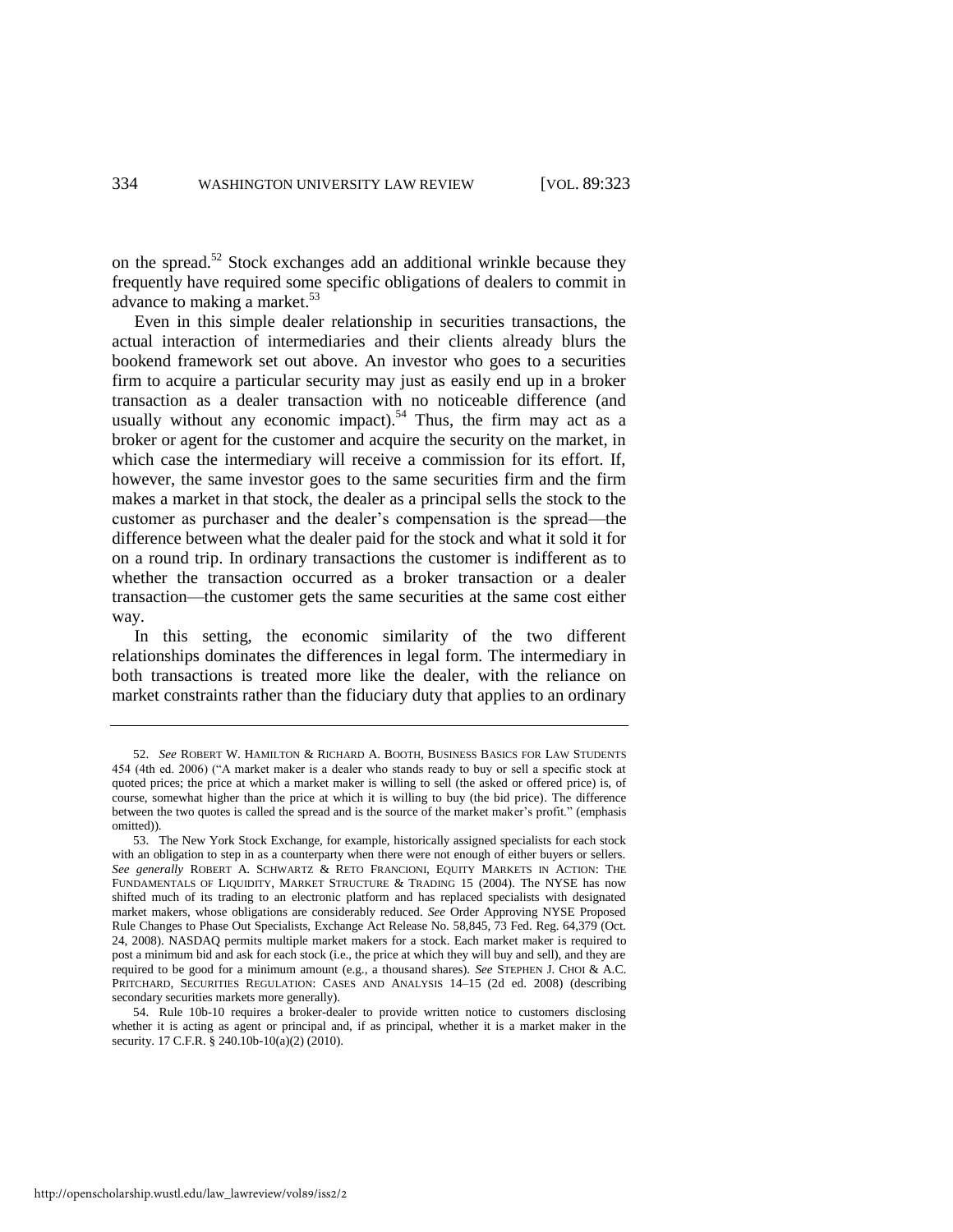broker or agency status. But that is changing. An SEC study mandated by Dodd-Frank has produced staff recommendations that both brokers and dealers providing investment advice to retail customers should have the fiduciary duties of investment advisers.<sup>55</sup>

# *1. How Securities Dealers Are Different: Creating Inventory*

Securities dealers are like dealers in other products in that they put up their own money to acquire inventory. They could confine themselves to acquiring inventory on the secondary market, but securities dealers often have a role in producing new inventory. Charles Mitchell, the CEO brought down by the Pecora hearings, compared his bank's securities function to the manufacture of other products<sup>56</sup>—but securities can be created without the large investment in physical assets necessary to produce those other assets. The inventory for a security transaction is a piece of paper creating a legal claim—an intangible asset where one's return requires valuing the worth of a common enterprise controlled by others.<sup>57</sup> That difference has long justified more regulation on production of securities than on production of other inventory.<sup>58</sup> For our purpose, the important practical difference is that the securities dealer is likely to have a role in the creation of the securities in a way that will transform its role from a neutral market maker to one with more to gain from selling than from buying. Where a market maker's function includes this reputation component and not just the liquidity function of express contracts,<sup>59</sup> there is added stress on private ordering that has supported legal regulation of conflicts of interest.

An investment banking firm that underwrites a new issuance of securities performs a dealer function, in that it purchases the entire offering of stock from the issuer and turns around and sells it to dealers in the selling syndicate who in turn sell the inventory to retail customers.<sup>60</sup> In this context, the underwriter's role is much more than an ordinary market

<sup>55.</sup> *See infra* Part IV.

<sup>56.</sup> PERINO, *supra* note [5,](#page-2-2) at 145 ("Mitchell explained to Pecora that City Bank did not just sell securities, it 'manufactured' them.").

<sup>57.</sup> SEC v. W.J. Howey Co., 328 U.S. 293, 297 (1946) (defining "investment contract" and "security" for purposes of federal securities law).

<sup>58.</sup> *See* COX ET AL., *supra* note [36,](#page-8-0) at 1 ("The securities laws exist because of the unique informational needs of investors. Unlike cars and other tangible products, securities are not inherently valuable.").

<sup>59.</sup> *See supra* not[e 51 a](#page-11-0)nd accompanying text.

<sup>60.</sup> *See* National Association of Securities Dealers, Inc., Exchange Act Release No. 17,371, 45 Fed. Reg. 83,707 (Dec. 12, 1980).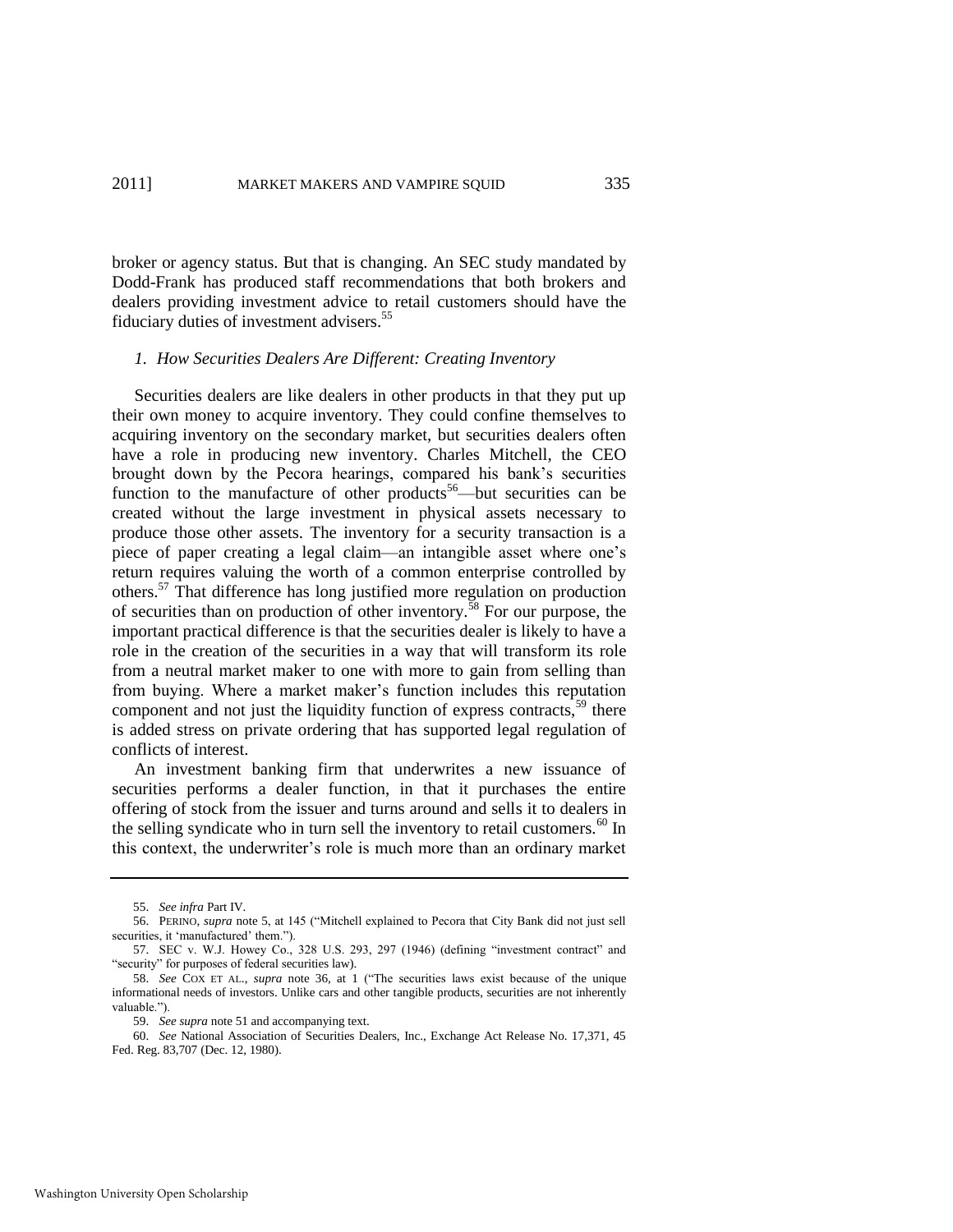maker. The underwriter typically meets with the issuer, plans the offering, suggests the price at which it will be sold, and even advises the issuer about the organizational structure of the issuing company.<sup>61</sup> It has long been recognized that securities in an IPO are "sold, not bought."<sup>62</sup> When the issuer is a small company that is unknown to the market and the underwriter is a repeat player with a much larger reputation, it is the underwriter who does the heavy lifting.

The engine driving those sales is the spread, the difference between the price that the dealer (underwriter) acquired the stock from the issuer and the amount it receives when selling that same stock to the public. The difference between this round trip and the ordinary spread in secondary trading of securities is significant. Underwriters can still command 7 percent in an IPO, $^{63}$  while the spread on a round trip in the secondary or trading market has shrunk over the last two decades from \$.25—as was common for large stocks on NASDAQ in the early 1990s—to less than a penny on the largest American traded stocks today.<sup>6</sup>

<span id="page-14-0"></span>It was these incentives in the underwriting setting that propelled President Franklin Roosevelt to declare that caveat emptor and the incentives and monitoring of the market were no longer sufficient regulation for these dealer transactions.<sup>65</sup> The New Deal securities laws mandated that the dealers (including underwriters) must provide disclosure via complete prospectuses to their counterparty purchasers (something not required in a similar dealer transaction with a customer when the security

<sup>61.</sup> *See* CHOI & PRITCHARD, *supra* note [53,](#page-12-0) at 418 (describing functions performed by underwriters).

<sup>62.</sup> Louis Lowenstein, *Shareholder Voting Rights: A Response to SEC Rule 19c-4 and to Professor Gilson*, 89 COLUM. L. REV. 979, 998 (1989) ("As they say on Wall Street, new issues are sold, not bought.").

<sup>63.</sup> *See* Hsuan-Chi Chen & Jay R. Ritter, *The Seven Percent Solution*, 55 J. FIN. 1105, 1110 (2000) (showing a move to more than 90 percent of IPOs with a 7 percent commission). Chen and Ritter's updated figure with data through 2008 shows the same result. Gross Spread for Moderate Size IPOs, 1980–2008, http://bear.warrington.ufl.edu/ritter/Gross%20Spread1980-2008.pdf (last visited Dec. 11, 2011).

<sup>64.</sup> Hendrik Bessembinder, *Trade Execution Costs and the Market Quality after Decimalization*, 38 J. FIN. & QUANTITATIVE ANALYSIS 747 (2003); Hendrik Bessembinder, *Trade Execution Costs on NASDAQ and the NYSE: A Post-Reform Comparison*, 34 J. FIN. & QUANTITATIVE ANALYSIS 387 (1999).

Comparing the spreads on the two transactions requires taking into account the dollar amount at which each transaction is sold. If a share of an IPO stock were to sell for \$20, the underwriter's total spread would be 7 percent of that (\$1.40); the spread for a dealer on the secondary markets would have been about one-sixth of that in the early 1990s and much less than that today.

<sup>65.</sup> H.R. REP. NO. 73-85, at 1–2 (1933) (message of President Franklin D. Roosevelt proposing the Securities Act) ("This proposal adds to the ancient rule of caveat emptor, the further doctrine 'let the seller also beware.' It puts the burden of telling the whole truth on the seller. It should give impetus to honest dealing in security and thereby bring back public confidence.").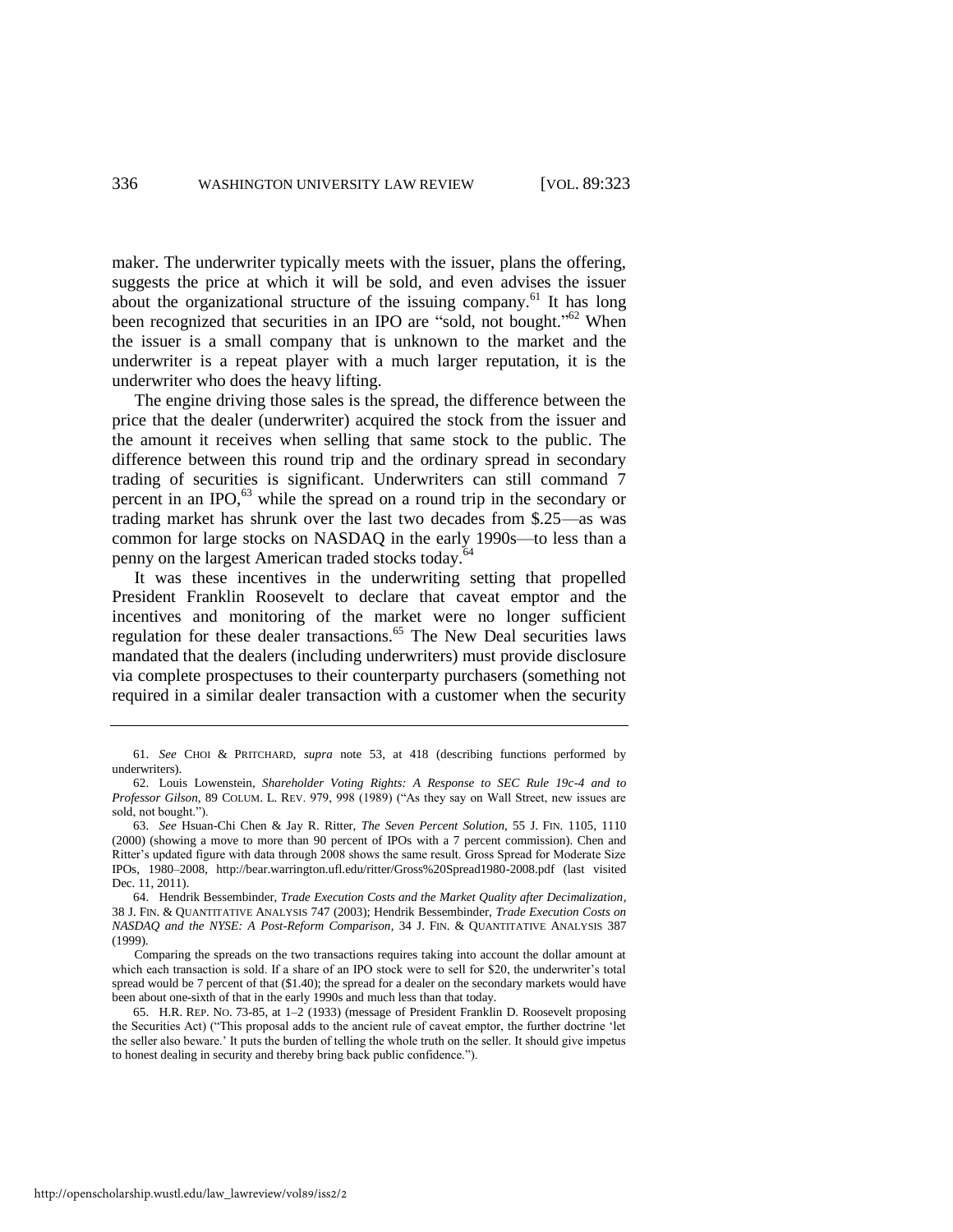is traded on a secondary market).<sup>66</sup> The Securities Act of 1933 puts liability on the underwriters for failures in this disclosure regime.<sup>67</sup> Here the underwriter shares liability with the issuers and the issuers' directors and chief officers. However, the economic reality is that the underwriter often has the deepest pockets and becomes an attractive defendant for plaintiffs in this context.<sup>68</sup>

#### *2. How Securities Dealers Are Different: Selling Both Sides*

Securitization and synthetic swaps, at the heart of the recent crisis, suggest an archetypical dealer transaction with characteristics that seem to emphasize the two-sided nature of the dealer's function even more starkly than the traditional underwriter function in the issuance of a company's new securities. A market maker necessarily interacts with—and these dealers would say "sells" to—two parties: one party when acquiring the inventory and a different party when disposing of it. Both counterparties know that the dealer is trading opposite them in the transaction. In this setting, any party knows that the opposite side may well have the opposite belief about the value of the security—the buyer is taking the "long position," and the seller is taking the "short position."<sup>69</sup>

The swaps and similar synthetic securities prominent in the recent meltdown have formal characteristics that seem to make an even stronger case for a dealer transaction. Swaps often are structured as contracts in which the long position has to pay off if the value of the underlying security declines, while the short position has to pay off if the value of the security goes up.<sup>70</sup> A party knows that the counterparty has the opposite position and knows in a dealer transaction that that counterparty will be a dealer.

In off-exchange transactions, such as those involving many pre-crisis asset-backed securities and collateral debt obligations (CDOs), investment

<sup>66.</sup> Securities Act of 1933, Pub. L. No. 73-22, § 5, 48 Stat. 74, 77–78 (codified as amended at 15 U.S.C § 77e (2006)); § 10, 48 Stat. at 81 (codified as amended at 15 U.S.C § 77j).

<sup>67. 15</sup> U.S.C. § 77k.

<sup>68.</sup> *See, e.g*., COX ET AL., *supra* not[e 36,](#page-8-0) at 501.

<sup>69.</sup> *See* Prohibition Against Conflicts of Interest in Certain Securitizations, Exchange Act Release No. 65,355, 76 Fed. Reg. 60,320, 60,322 (proposed Sept. 19, 2011) (to be codified at 17 C.F.R. pt. 230) (describing long and short positions in a CDS transaction). Opinions on price do not motivate all trades. Traders may have liquidity needs or other reasons to buy or sell beyond price. Richard A. Booth, *The Uncertain Case for Regulating Program Trading*, 1994 COLUM. BUS. L. REV. 1, 65 (describing liquidity trading as "trading in response to portfolio decisions or extraneous needs for cash or trading that results from imbalances in supply and demand and not from inside information about fundamental value").

<sup>70.</sup> Prohibition Against Conflicts of Interest in Certain Securitizations, 76 Fed. Reg. at 60,322.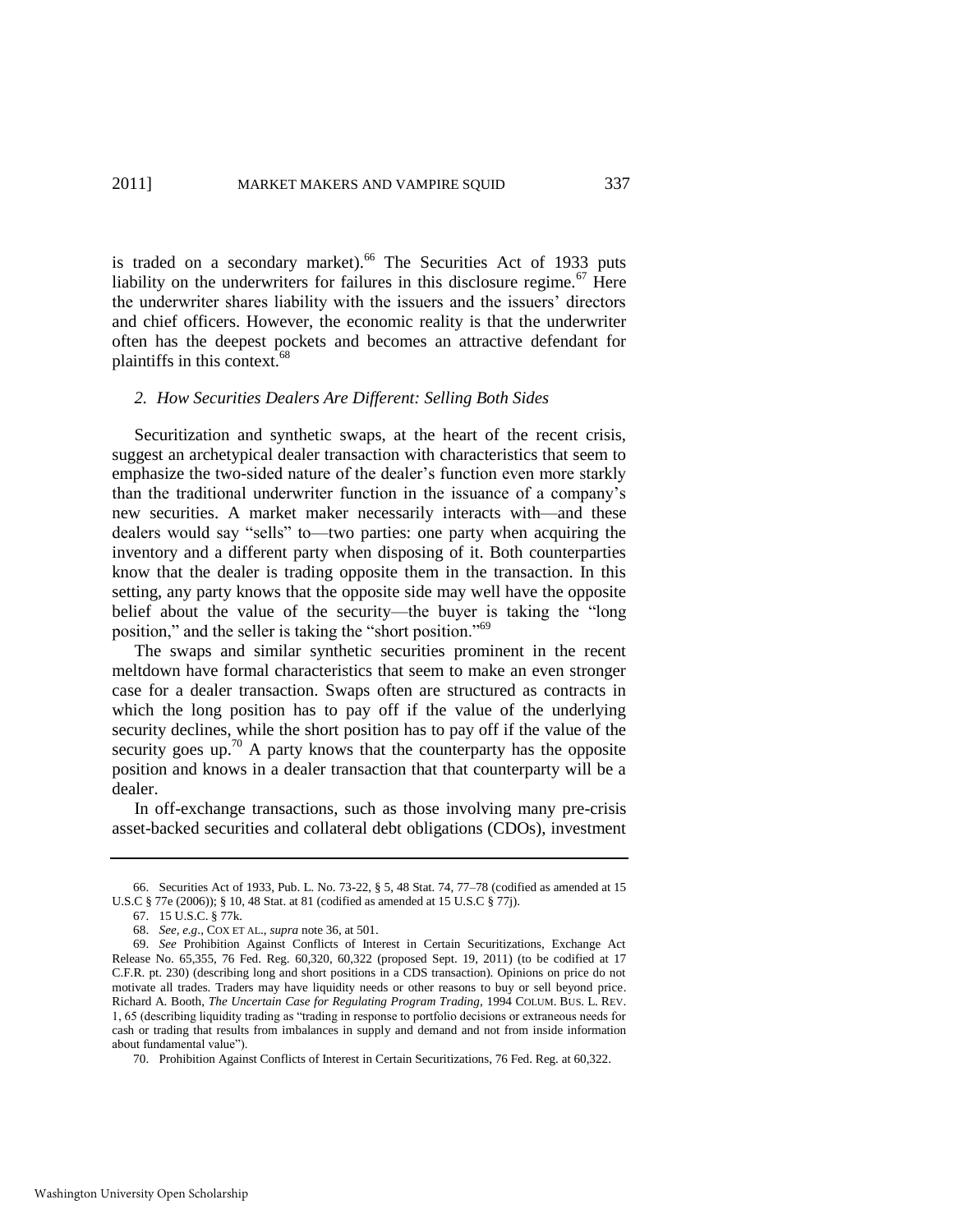banks made markets in a setting where neither exchanges nor regulators provided any additional rules. Parties seeking to buy or sell such an instrument come to a particular dealer because they believe the dealer has expertise, can provide sufficient liquidity to buy or sell what the party needs, and can complete the trade.

In these off-exchange markets, the inventory comes from other parties who want to buy or sell, as it does on the exchanges. But what we saw in the frothy off-exchange markets for subprime mortgages and CDOs is that investment banks became deeply involved in creating new inventory. Instead of buying existing mortgage-backed securities on the market, an investment bank could create new securities. This can occur, for example, when new mortgages are obtained in exchange for money extended to property owners.<sup>71</sup> Securitization permits grouping multiple mortgages into packages and then slicing and dicing them to provide different levels of risk to investors with different risk preferences.<sup>72</sup> Synthetics replicate the economic risks of a securitized tranche without the need to create any new underlying mortgages.<sup>73</sup>

<span id="page-16-0"></span>In such a setting, the dealer or market maker is no longer a neutral provider of inventory seeking to make money on the spread. Rather, like a traditional underwriter, the dealer becomes a producer of a synthetic inventory, selling incentives that will distort the neutral market maker function. When the market maker dealer responds to important customers who want more of a particular product that permits them to make money if the real estate market declines, the dealer's incentives to create more of those instruments become more distorted. The dealer may say it is simply providing what the buyers and sellers want, offering inventory and

<sup>71.</sup> A note, secured by a mortgage and held by an originating bank, is not necessarily a security in a commercial transaction in which the bank is not investing in an enterprise with profits depending on the efforts of others. *See* SEC v. W.J. Howey Co., 328 U.S. 293 (1946). The bank's sale of a participation interest to other institutional investors has provoked mixed views on whether it is a security. *Compare* Banco Espanol de Credito v. Security Pac. Nat. Bank, 973 F.2d 51 (2d Cir. 1992), *with Banco Espanol de Credito*, 973 F.2d at 56–60 (Oakes, J., dissenting). Sale of similar interests to unsophisticated investors has been held to be a security. *See* Pollack v. Laidlaw Holdings, Inc., 27 F.3d 808 (2d Cir. 1994).

<sup>72.</sup> *See* Asset-Backed Securities, 75 Fed. Reg. 23,328, 23,329 (proposed Apr. 7, 2010) (to be codified at various parts of 17 C.F.R.) ("Securitization generally is a financing technique in which financial assets, in many cases illiquid, are pooled and converted into instruments that are offered and sold in the capital markets as securities.").

<sup>73.</sup> Abacus, a focus of the 2010 hearings, was such a synthetic. There was a reference portfolio of securities, but these securities were not traded. Rather, as their name suggests, they were simply the reference point for an exchange of promises depending on the default rate in the underlying reference portfolio. *See* Davidoff et al., *supra* not[e 51 \(](#page-11-0)manuscript at 6–7 & n.37).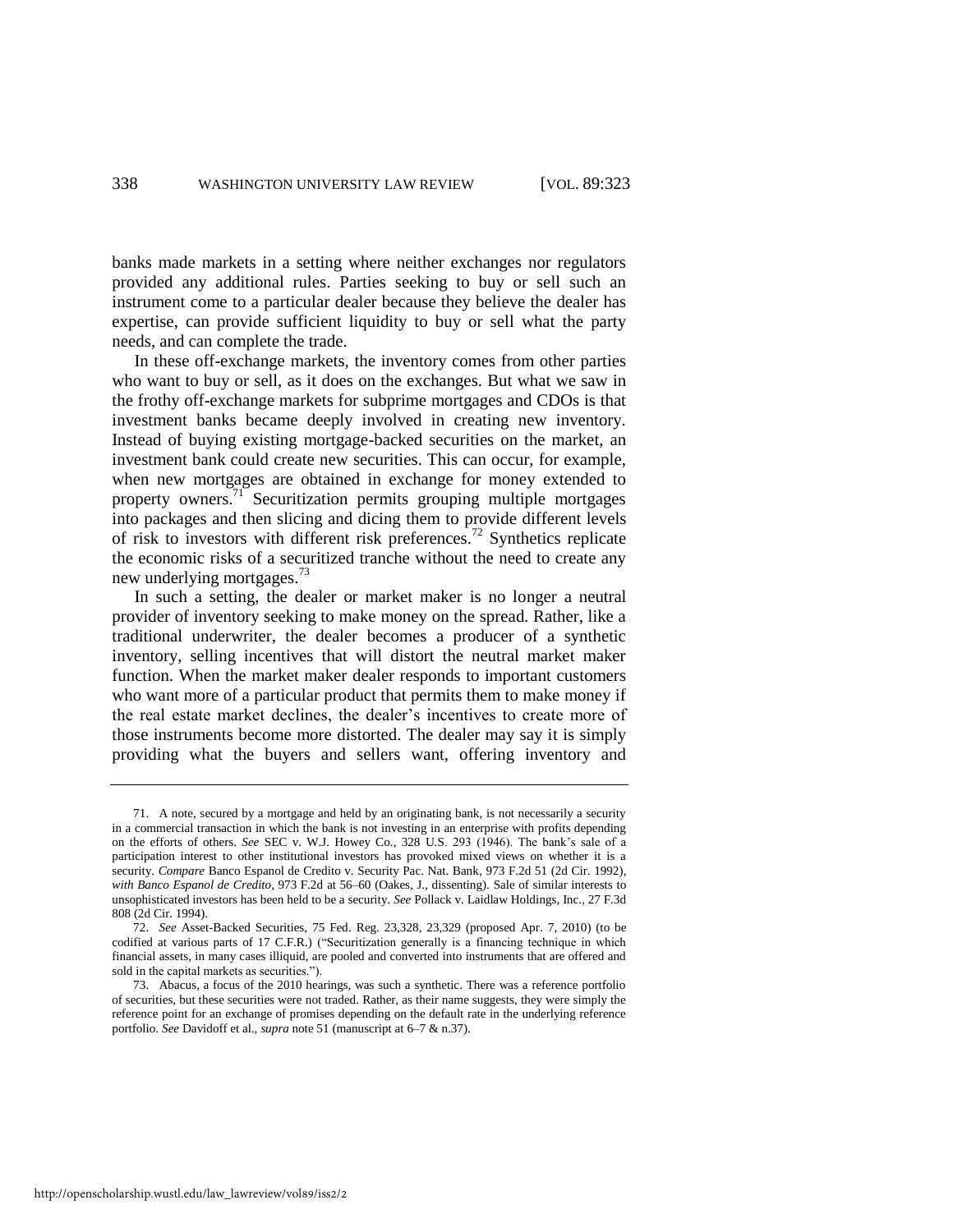<span id="page-17-1"></span>connecting purchasers and sellers, $74$  but the asymmetrical incentives mean that it is making more of a return on the short side and using the "hard sell" tactics on the long side. Even more, the mantra that the dealer's economic function requires it to sell to both sides also permits it to sell its customers' securities that the company's employees would not buy for the company or themselves.<sup>75</sup> The effect is not that different from that described at the Pecora hearings in 1933. There, testimony revealed that National City Bank sold securities questioned by its own employees and then used the proceeds to exit the investment.<sup>76</sup> The prospect of banks making money on deals that cost clients money while executives raked in large salaries in times of financial distress motivated financial reform in both 1933 and 2010.

In the Goldman Sachs Abacus transaction that was a focus of the 2010 hearings, Paulson & Co. was an important hedge fund client for which Goldman provided prime brokerage services as an important source of continuing business. $\frac{77}{2}$  Paulson believed the housing market was going down and wanted to purchase additional swap positions that paid if the market went down (while the counterparty would have the position that would pay off if the market went up).<sup>78</sup> There were not necessarily enough of these securities on the market, so Paulson's friendly investment banker set about creating new inventory to match the risk profile Paulson sought.<sup>79</sup> Goldman retained an independent firm to set up the CDO. $80$ 

<span id="page-17-0"></span>The securities they chose were not just random collections of securities. Paulson was permitted to suggest securities to include in the package.<sup>81</sup> Unsurprisingly, Paulson preferred mortgages that were likely to

79. *See* COHAN, *supra* not[e 24,](#page-5-0) at 509 (describing Paulson's request).

<sup>74.</sup> *See Hearing*, *supra* not[e 2,](#page-2-0) at 211–12 (prepared testimony of Fabrice Tourre).

<sup>75.</sup> *See id.* at 25 (describing internal Goldman Sachs email of July 1, 2007, in which Timberwolf, a \$1 billion hybrid CDO Goldman had created, as a top-selling priority even though a June 22 email had described it as "one shi\*\*y deal").

<sup>76.</sup> *See* PERINO, *supra* not[e 5,](#page-2-2) at 248–50 (describing securities offering of Brazilian bonds).

<sup>77.</sup> *See* COHAN, *supra* note [24,](#page-5-0) at 490 (describing how Paulson requested that "Goldman [] undertake individual trades of several hundred million dollars at a time").

<sup>78.</sup> *See* Complaint at 5, SEC v. Goldman, Sachs & Co., No. 10-CV-3229 (S.D.N.Y. Apr. 16, 2010) [hereinafter SEC Complaint], *available at* http://www.sec.gov/litigation/complaints/2010/comppr2010-59.pdf ("Paulson developed an investment strategy based upon the belief that . . . certain midand-subprime [securities] . . . would experience credit events.").

<sup>80.</sup> SEC Complaint, *supra* note [78,](#page-17-0) at 7 (Goldman Sachs "knew that identification of an experienced and independent third-party collateral manager as having selected the [reference] portfolio would facilitate the placement of the CDO liabilities in a market that was beginning to show signs of distress.").

<sup>81.</sup> *Id.* at 21 (alleging that Paulson played a "significant role" in the selection process).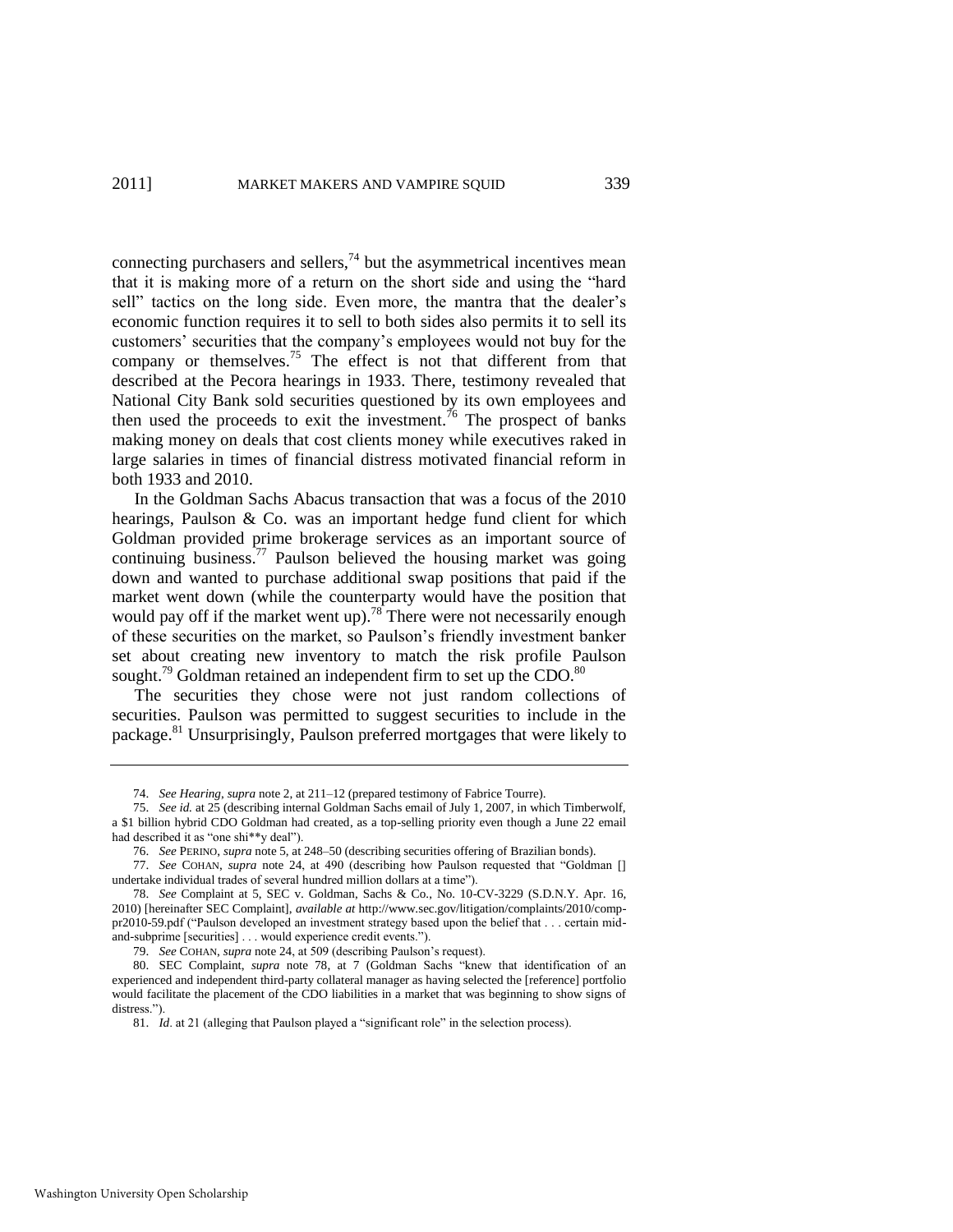<span id="page-18-1"></span>run into trouble.<sup>82</sup> Paulson then bought the short side of these swaps, and investors bought the long side; however, investors were not told the package reflected the choices of the counterparty, who wanted the value of the package to go down.<sup>83</sup> The argument in response to criticism of such conduct was a variation of the "big boy" defense: the purchasers were sophisticated and knew what they were getting into so that when purchasers bought these swaps they knew the counterparty likely had the opposite view.<sup>84</sup>

<span id="page-18-0"></span>Who would buy the other side of these swaps? There were still lots of folks in 2007 who thought that housing prices could never go down, but we also know from Michael Lewis's masterful book, *The Big Short*,<sup>85</sup> that the entities buying these positions were institutions whose managers were compensated for assets under management, not for how those assets performed.<sup>86</sup> Thus, investors did not seem able to see the risk of loss in their decision-making.<sup>87</sup> There is a telling scene in *The Big Short* when one of the main protagonists who forsaw the coming fall in real estate was seated next to one of these managers at a dinner in Las Vegas. From the dinner conversation, the trader came to realize how the manager's compensation incentives based on assets under management dominates everything else such that his firm would keep buying long positions.<sup>88</sup>

Such misaligned incentives on one side of the exchange when combined with the market maker's skewed incentives to the parties on the other side of the transaction mean there is no longer a neutral market maker. Goldman settled its action by paying a \$550 million fine, without admitting or denying the allegations in the complaint, but it did

<sup>82.</sup> *See* COHAN, *supra* note [24,](#page-5-0) at 510 (noting that "the Paulson team had identified more than one hundred . . . securities that it thought could run into trouble, and they wanted the ABACUS deal to reference—or provide insurance on—these troubled bonds").

<sup>83.</sup> SEC Complaint, *supra* note [78,](#page-17-0) at 21 (alleging misrepresentations in disclosing selection of portfolio by agent "without disclosing the significant role in the portfolio selection processed played by Paulson [and] a hedge fund with financial interests in the transactions adverse to the counterparties").

<sup>84.</sup> *See* Zachary A. Goldfarb & Tomoeh Murakami Tse, *Goldman Says Its Clients Knew the Product*, WASH. POST, Apr. 21, 2010, at A12.

<sup>85.</sup> MICHAEL LEWIS, THE BIG SHORT: INSIDE THE DOOMSDAY MACHINE (2010).

<sup>86.</sup> *Id.* at 142–43.

<sup>87.</sup> *Id*. at 144 (relating manager's statement that he would rather have \$50 billion in crappy CDOs than none at all, as he was paid on volume).

<sup>88.</sup> *Id.* at 142–43. This assuaged his concern that he should worry about doing the deal because the other side was out to get him.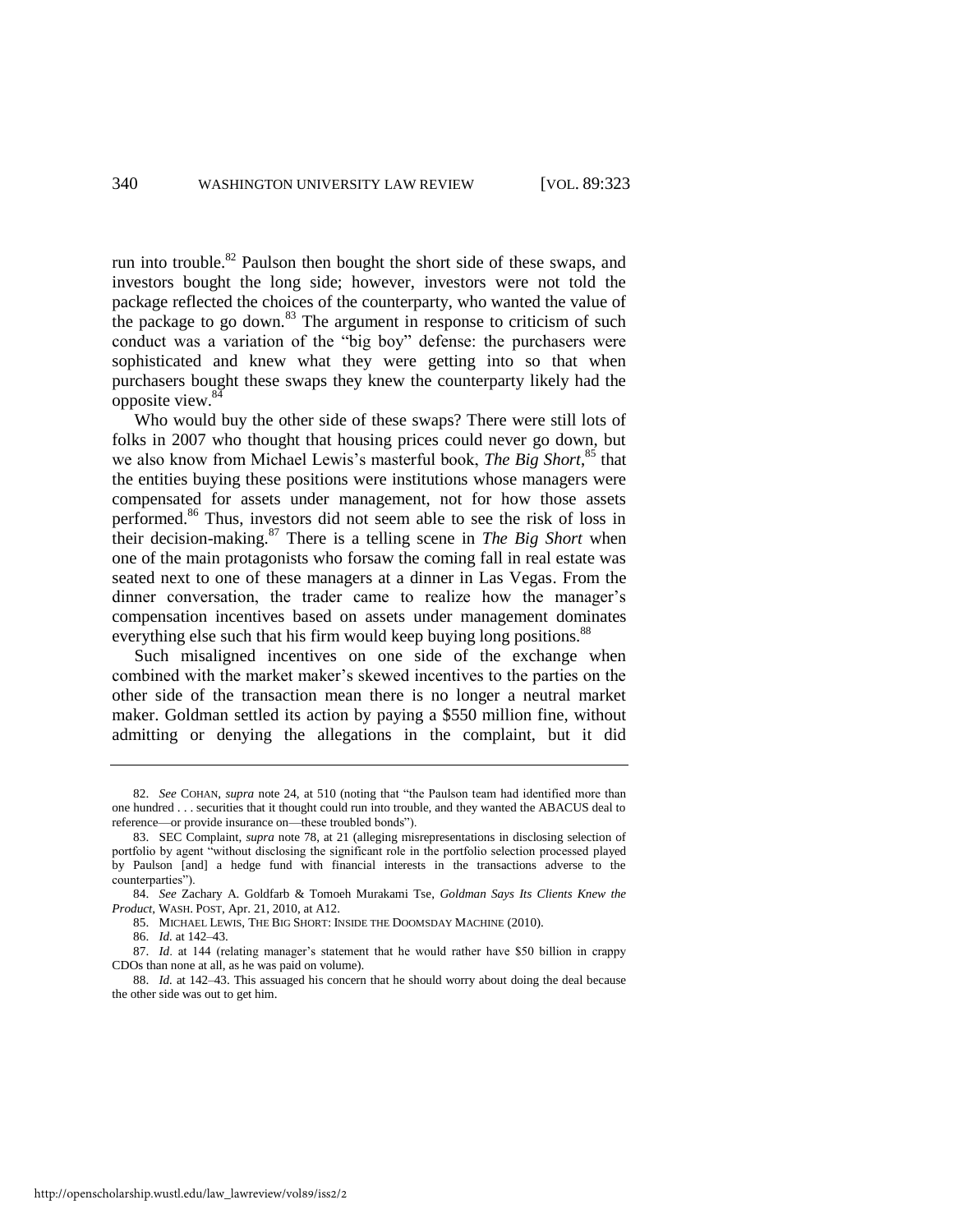acknowledge a "mistake" to reference the selection by the agent without disclosing Paulson's role and economic interest.<sup>89</sup>

The Magnetar transaction, profiled on National Public Radio's *This American Life* in 2010, suggested an even more worrisome arrangement.<sup>90</sup> In securitization, the assembler gathers a large number of mortgages or synthetic CDOs into one pool and then slices the package into tranches, selling the most secure tranches to one set of risk-averse investors and various more risky tranches to other sets of investors.<sup>91</sup> The bottom tranche—the part that would be paid last—was the riskiest and hardest to sell.<sup>92</sup> Those who believed that the housing market was going to tank wanted all of these investments to be available for them to take the short positions opposite the various tranches of investors.<sup>93</sup> To ensure this outcome, the short investors bought the long position on the most risky tranche.<sup>94</sup> They would get wiped out on that position, but it made possible all of the higher level tranches on which they could take short positions; it was still a net positive deal.<sup>95</sup> J.P. Morgan, which sold approximately \$150

92. *See In re* GSCP (NJ), L.P., Securities Act Release No. 9252, Investment Company Act Release No. 3261, 2011 WL 3792429, at \*2 (Aug. 25, 2011) ("J.P. Morgan Securities sold approximately \$150 million of the so-called 'mezzanine' tranches of Squared's liabilities ('Notes') to a group of approximately 15 domestic and foreign institutional investors (‗Mezzanine Investors'). All of the 10 Mezzanine Investors interviewed by the Commission staff indicated that they would have considered it important to their investment decision to have known that the equity investor in Squared took the short position for approximately half of the investment portfolio and played a significant role in the collateral selection process.").

<sup>89.</sup> *See* Consent of Defendant Goldman, Sachs & Co. at 1, 3, SEC v. Goldman, Sachs & Co., No. 10-CV-3229 (S.D.N.Y. July 14, 2010), *available at* http://www.sec.gov/litigation/litreleases/2010/ consent-pr2010-123.pdf.

<sup>90.</sup> *See* Jesse Eisinger & Jake Bernstein, *The Magnetar Trade: How One Hedge Fund Helped Keep the Bubble Going*, PROPUBLICA (Apr. 9, 2010), *available at* http://www.propublica.org/article/ all-the-magnetar-trade-how-one-hedge-fund-helped-keep-the-housing-bubble.

<sup>91.</sup> *See* Prohibition Against Conflicts of Interest in Certain Securitizations, Exchange Act Release No. 65,355, 76 Fed. Reg. 60,320 (proposed Sept. 19, 2011) (to be codified at 17 C.F.R. pt. 230) (describing securitization transactions structured to offer a range of risk exposures and yields to investors through issuing different classes of securities, commonly referred to as tranches).

<sup>93.</sup> See LEWIS, *supra* not[e 85,](#page-18-0) at 143 ("There weren't enough Americans with shitty credit taking out loans to satisfy investors' appetite for the end product." (emphasis omitted)).

<sup>94.</sup> *See In re GSCP* (*NJ*), *L.P.*, 2011 WL 3792429, at \*1 ("While participating in the selection of CDO securities for the investment portfolio, Magnetar (who also invested \$8.9 million in the subordinated notes, or equity) took the short position for CDO securities with a notional value of approximately \$600 million, representing approximately half of Squared's investment portfolio."); see *also id.* at \*4 ("By the time Squared closed, Magnetar's \$8.9 million 'long' position from purchasing the equity was dwarfed by its \$600 million 'short' position as the purchaser of CDS protection.").

<sup>95.</sup> In the Abacus hearings, discussed *supra* note [82,](#page-18-1) failing to sell the higher risk tranches did not prevent the swap of risks on the more senior or secured tranches. Since this was a synthetic instrument merely using reference points from actual securities to determine payoff obligations, so long as there are buyers and sellers who were willing to take each side of a risk at a single reference point, a swap can be done. *See supra* not[e 73.](#page-16-0)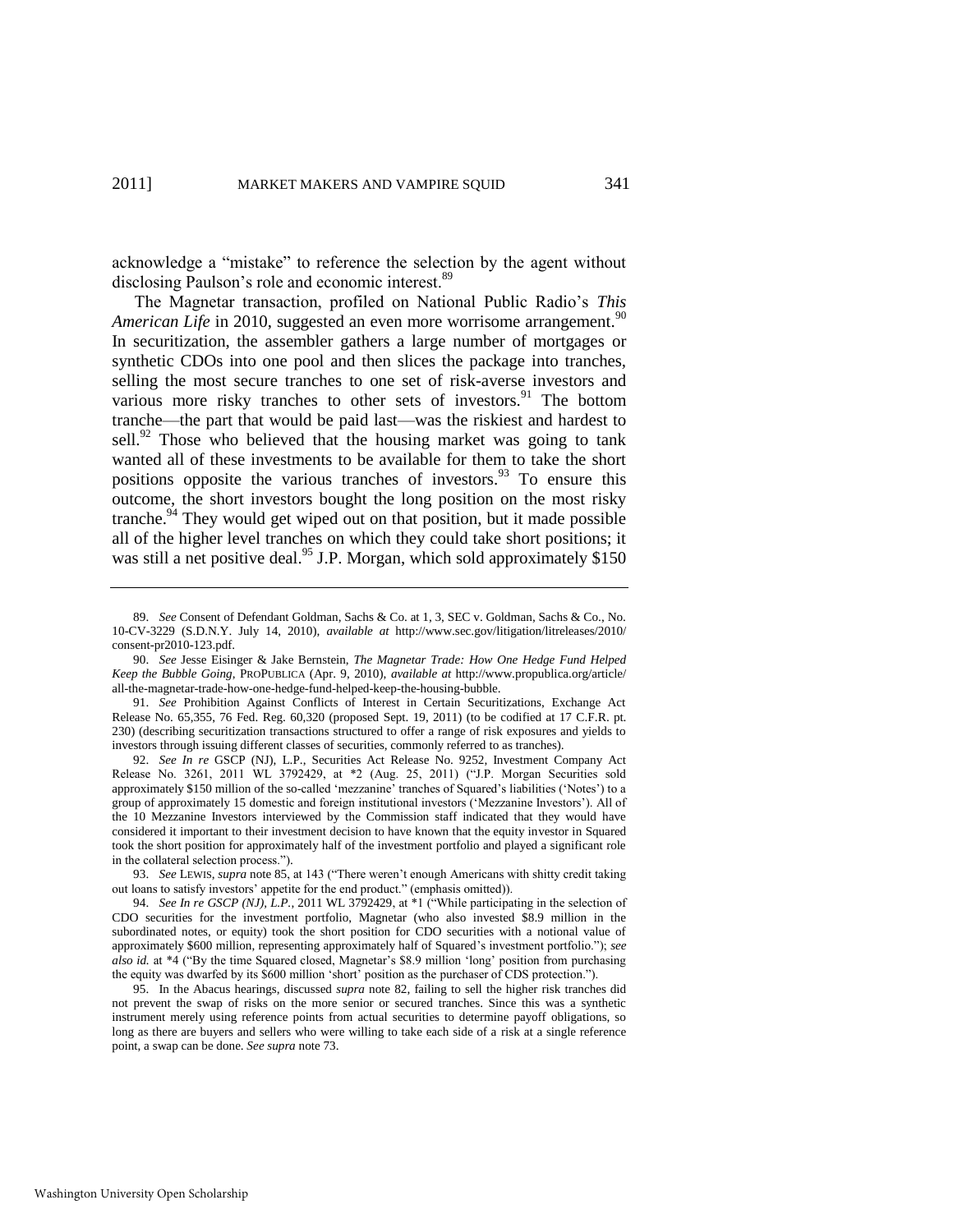million of securities in the mezzanine tranches, consented to pay \$153 million to settle a SEC complaint, without admitting or denying the allegations in the complaint.<sup>96</sup>

# *C. Summary*

In a securities market, as in a market for refrigerators or sofas, dealers provide liquidity that is a key economic support to one's willingness to invest in a particular asset. Knowing that there is likely a buyer for the asset if you want to sell increases the motivation to buy. Such investors appreciate that dealers are willing to take the risks of finding those parties and that the dealers will use their own money to maintain inventory so that there is a flow of exchange. Parties are happy to have the market maker as a counterparty seeking to make money on the spread.

When the market maker becomes involved in the creation of inventory, not just obtaining it on the market, there are additional asymmetrical incentives that can distort the market-making function. $97$  The market maker is now not just making money on the spread, worried equally about the buyer and the seller on the dealer's round trip, but rather its interest is much more tilted toward selling than buying. In a setting where the parties are not relying simply upon express contracts and market information, but where the market maker's reputation makes an exchange possible, this conflict adds stress to private ordering.<sup>98</sup> It requires investors in individual transactions to worry how the skewed incentives distort their interaction with the dealer and increase their risk in the individual transaction. This can shift the supply and demand curve more generally. When such heavy incentives are piled on top of a real estate bubble facilitated by a frenzy of

<sup>96. &</sup>quot;J.P. Morgan consented to a final judgment that provides for a permanent injunction from violating Section 17(a)(2) and (3) of the Securities Act of 1933, and payment of \$18.6 million in disgorgement, \$2 million in prejudgment interest and a \$133 million penalty. Of the \$153.6 million total, \$125.87 million will be returned to the mezzanine investors through a Fair Fund distribution, and \$27.73 million will be paid to the U.S. Treasury." Press Release, SEC, J.P. Morgan to Pay \$153.6 Million to Settle SEC Charges of Misleading Investors in CDO Tied to U.S. Housing Market (June 21, 2011), *available at* http://www.sec.gov/news/press/2011/2011-131.htm.

<sup>97.</sup> Steven Drucker & Christopher Mayer, Inside Information and Market Making in Secondary Mortgage Markets (Jan. 6, 2008) (unpublished manuscript), *available at* http://www.gsb.columbia. edu/null/download?&exclusive=filemgr.download&file\_id=16547 (examining "whether underwriters of prime mortgage-backed securities exploit inside information when trading in the secondary market" and concluding that "[i]nstead of acting as unbiased market makers, underwriters appear to exploit access to better information and models to their own advantage").

<sup>98.</sup> *See* Davidoff et al., *supra* note [51](#page-11-0) (manuscript at 3) ("Trust is important in trade where ... data about the quality of a stock issue or about market conditions is typically impossible formally to contract upon.").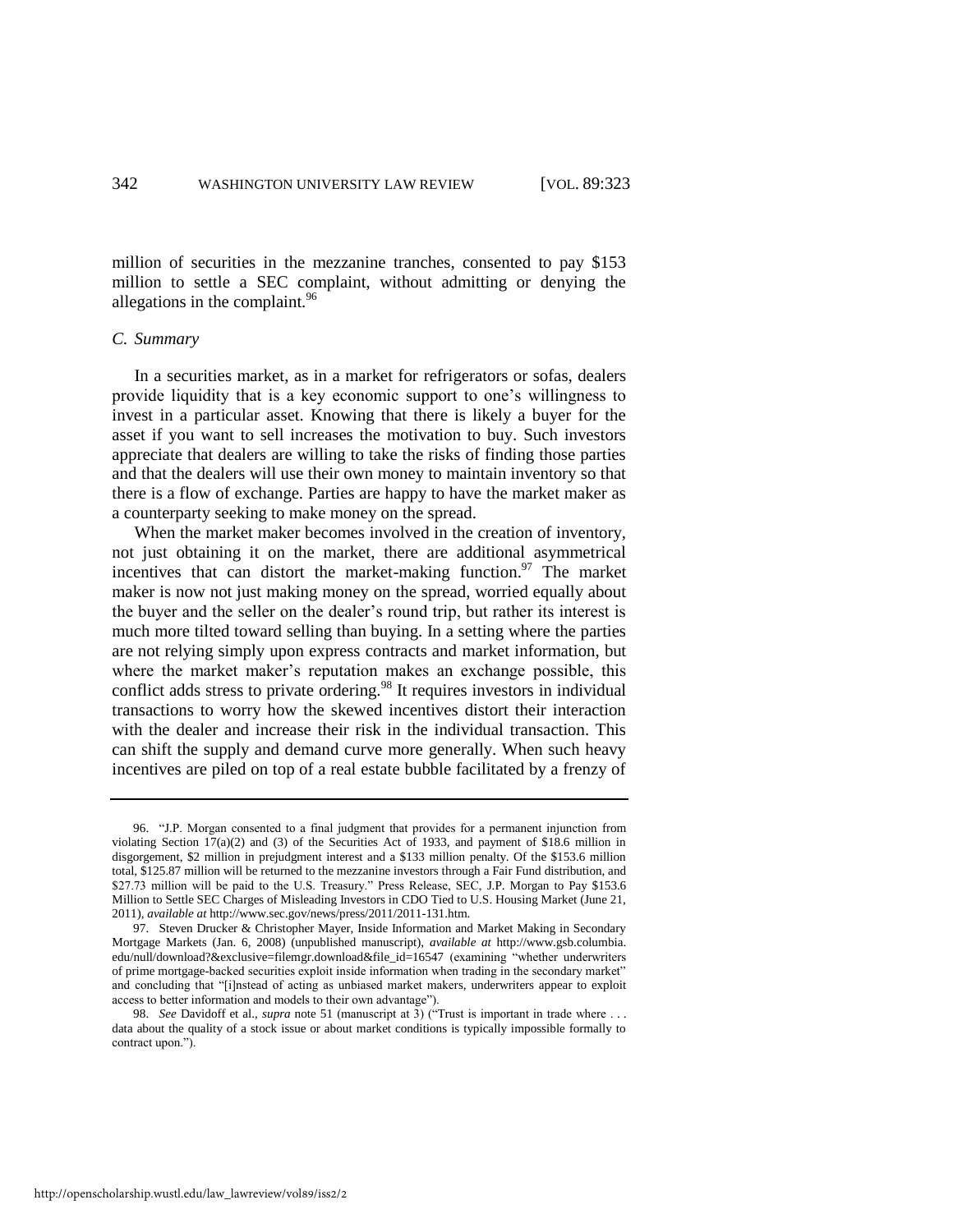speculation and leverage, market protections can fall short and, as after 1933, more intermediary conduct shifts from a market-controlled sector to one in which new government regulation appears.

# <span id="page-21-0"></span>III. REGULATING MARKET MAKERS: THE MENU OF CHOICES

In the array of intermediary behavior presented in Part II, several recurring constraints are visible. The most dominant constraint as to dealer behavior in securities has been reliance on the incentives and monitoring built into competitive markets. When legal tools have been added to the mix, the most common tool in securities regulation overall has been disclosure, usually regarding the securities to be sold.<sup>99</sup> Alternatively, rules relating to conflicts of interest of those involved in the selling of securities have either banned conflicted transactions, or required disclosure of those conflicts or consent from the opposite party.<sup>100</sup> In addition, American securities regulation sometimes includes governmental structuring of markets, as seen after 1933 and again with Dodd-Frank.<sup>101</sup> Each of these constraints is presented below before an evaluation of how each might be used in the new realities of our securities markets.

# *A. Market Regulation: Market Making as Reflecting Two Kinds of Private Ordering Responses*

Traditional securities market making provides a classic illustration of regulation that comes from free and competitive markets. The securities of America's best-known corporations are typically available in multiple markets with various dealers making a market for the stock.<sup>102</sup> The level of competition is such that trading is regularized and spreads have been driven down to a very low level (as measured by historical standards).<sup>103</sup> A successful dealer in this market will require sufficient capital to acquire and maintain inventory and sufficient reputation that a counterparty will

<sup>99.</sup> LOUIS LOSS & JOEL SELIGMAN, SECURITIES REGULATION 27 (3d ed. 1989) (describing the recurrent theme in federal securities regulation as "disclosure, again disclosure, and still more disclosure").

<sup>100.</sup> *See, e.g*., 17 C.F.R. § 229.404 (2010) (requiring disclosure of transactions between the registrant and "any related person"); Dodd-Frank Wall Street Reform and Consumer Protection Act, Pub. L. No. 111-203, § 913(g), 124 Stat. 1376, 1828 (2010).

<sup>101.</sup> *See supra* Part II.C.

<sup>102.</sup> NASDAQ Stock Market, http://www.referenceforbusiness.com/encyclopedia/Mor-Off/ Nasdaq-Stock-Market.html (last visited Dec. 11, 2011) (noting that large stocks are traded by as many as sixty market makers).

<sup>103.</sup> *See supra* not[e 64 a](#page-14-0)nd accompanying text.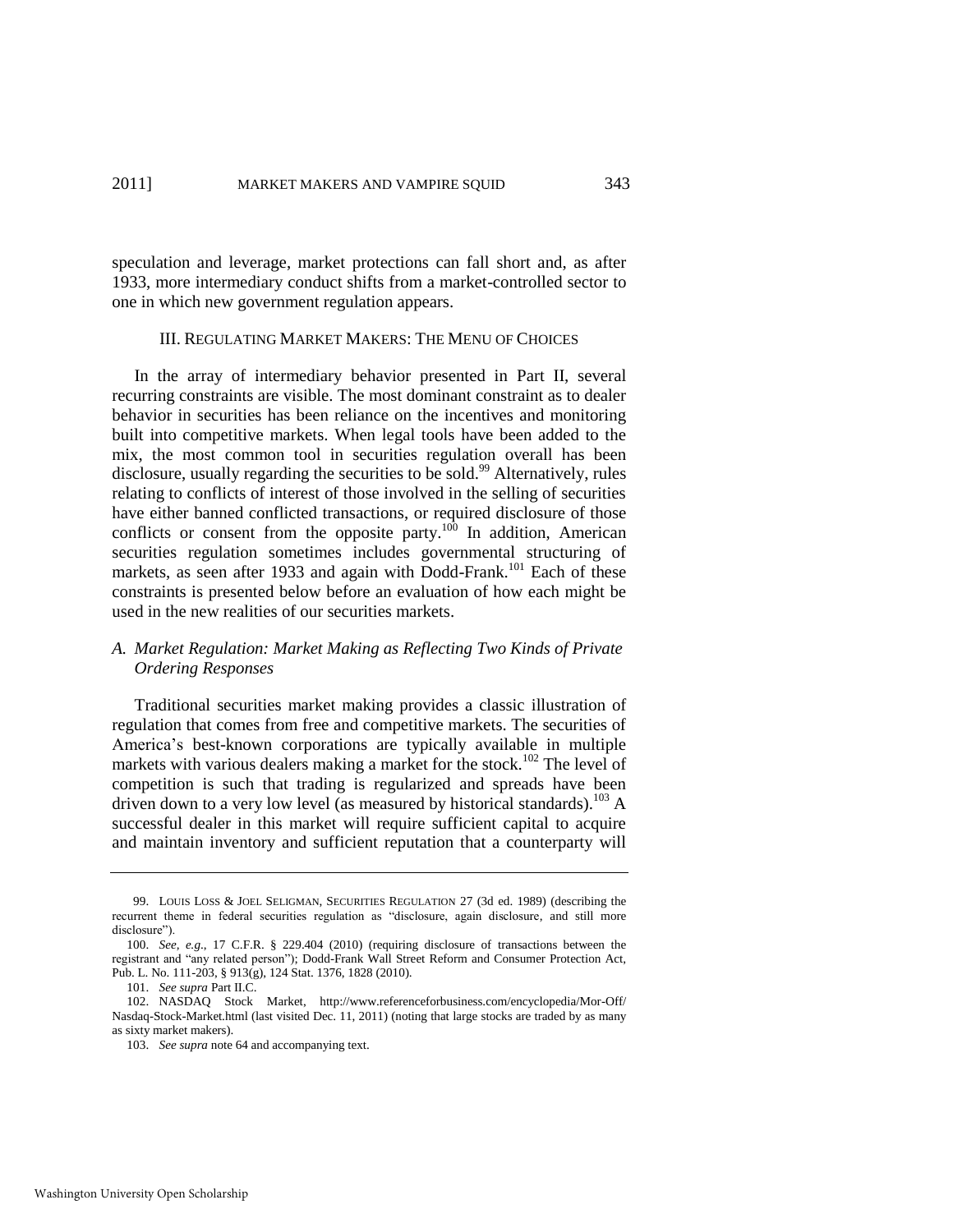have little worry about entering into a transaction.<sup>104</sup> The clearing house feature of trading on stock exchanges means the risk of nonperformance is spread over a pool of market participants.<sup>105</sup>

Private ordering between investors and market makers in dealer securities markets comes in two distinct versions. Often this private ordering takes place through market exchanges that reflect the information, incentives, and monitoring in the market and through express contracting for which the legal system provides enforcement. Sophisticated investors have the ability to protect themselves by their own evaluation of the dealer's inventory and reputation for integrity. These investors may also decline to enter into future transactions if the dealer does not provide satisfactory levels of risk as to those issues. Dealers have reason to build a reputation for integrity as well as liquidity and exposure of inventory that will bring customers back. Dealers have the normal incentives of any intermediary to pay attention to the needs of a particular customer and to provide inventory to satisfy those needs. In this setting, government regulation has the potential to stifle innovation in the creation of financial products that can more effectively allocate risk.

Sometimes, if information is unobservable or too costly to obtain and investors do not trust the counter party enough to go forward with the exchange, the market maker performs a different role, using its reputation to provide tacit promises that permit the deal to be made.<sup>106</sup> The importance of reputation in this second type of interaction means this subset overlaps in important ways with what an investment banker does in providing advisory services. Thus, dealer transactions in securities markets include two different market maker functions—one that predominantly relies on express contracts and markets and another that relies on reputation and tacit contracting. The two functions raise different risks as to how private ordering might fail, which in turn will suggest a different legal response. In the latter context, the market maker is performing the role more like that of an advisor with fiduciary duty and not of a pure dealer.

<sup>104.</sup> Davidoff et al., *supra* not[e 51 \(](#page-11-0)manuscript at 3) ("Such intermediaries place their reputations at stake when they trade; any factor, whether technological or legislative, that undermines the value of a reputation also undermines the intermediary's incentives and, hence, the level of trust that is vested in it." $\lambda$ 

<sup>105.</sup> *See* SKEEL, *supra* note [9,](#page-3-0) at 5 ("Clearing reduces the risk to each of the parties directly, while exchange trading reduces risk to them and to the financial system indirectly by making the derivatives market more transparent.").

<sup>106.</sup> *See* Davidoff et al., *supra* note [51 \(](#page-11-0)manuscript at 11).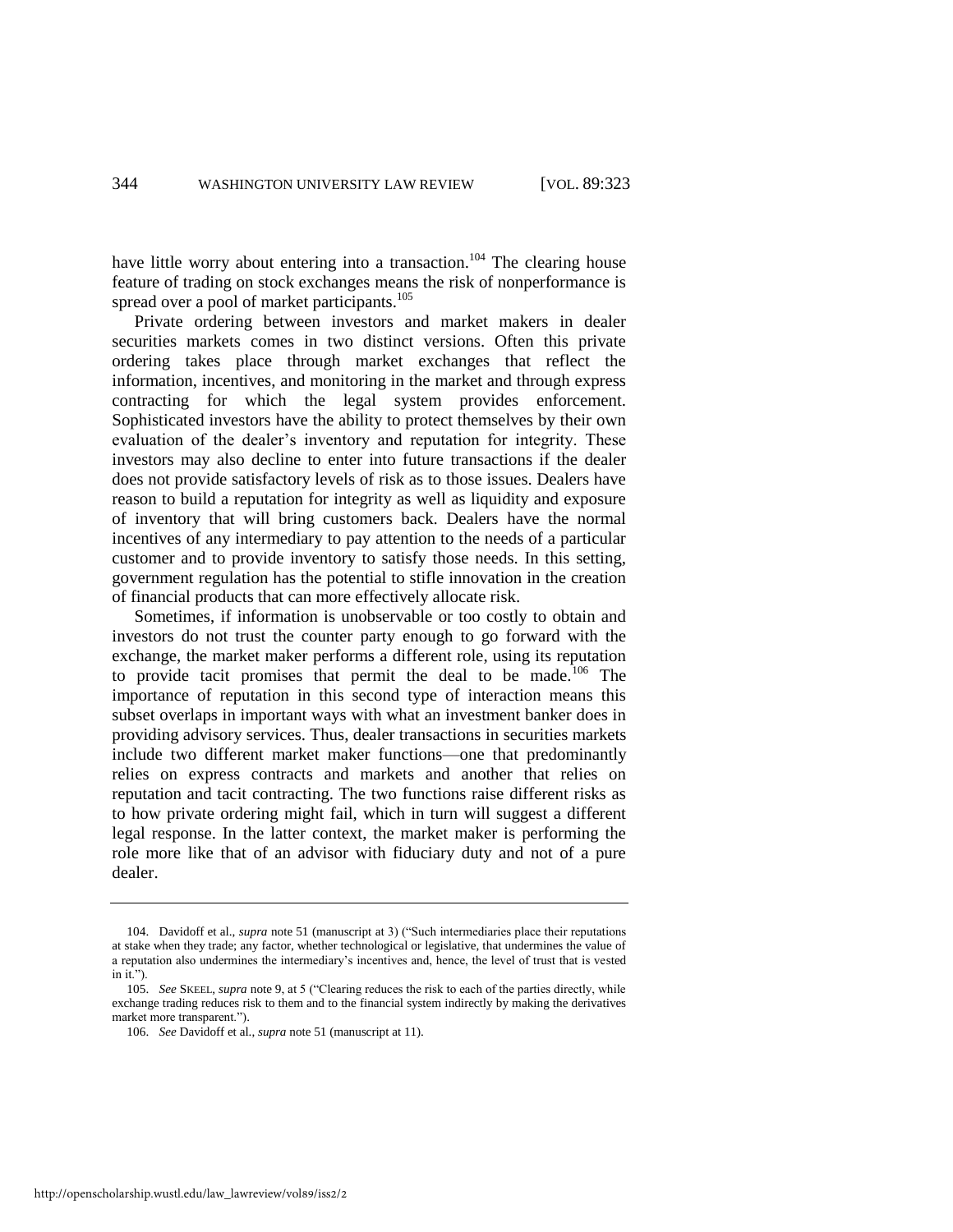Technological change—particularly in the last two decades—has dramatically reshaped the share of dealer transactions in the two categories. The increased ability for traders to gather, store, and analyze information via computers has expanded the space in which parties can rely on formal contracting to satisfy conditions necessary for an exchange to go forward. This is why Goldman CEO Lloyd Blankfein saw no cause for concern when asked by Senator Levin about Goldman selling a security to one client while planning to short the security: He responded, "In the context of market making, that is not a conflict. What clients are buying  $\ldots$  is  $\ldots$  an exposure. The thing that we are selling to them is supposed to give them the risk they want. They are not coming to us to represent what our views are. . . . They shouldn't care."<sup>107</sup>

Under that view of market making, conflict simply is not relevant. Yet in the other form of market making, where the parties cannot rely completely on markets and express contracting, the market maker takes a more prominent role. If all the market maker did was encompassed within the world of express contracts, there would be little to distinguish an investor trading with a market maker from an investor trading with a principal such as Paulson & Co. The market maker provides liquidity and exposure, but there is no reason why Paulson (or a computer) could not provide the same thing. Of course, the risk of nonperformance is a worry for investors, and in 2007 Paulson was not as well-known as he has since become; perhaps there would be a greater risk of nonperformance for a trader interacting directly as opposed to a market maker.<sup>108</sup> The status of market makers as repeat players with existing reputations can provide assurance as compared to a principal who was unknown to counterparties. Yet this insurance is limited.

<span id="page-23-0"></span>The capitalization of the free-standing investment banks was not exceptionally large.<sup>109</sup> As derivatives and synthetic securities contracts have become more complex, the length of exposure to a dealer has grown (on both sides), and the interrelationship of risk of the financial industry

<sup>107.</sup> *See Hearing*, *supra* not[e 2,](#page-2-0) at 7.

<sup>108.</sup> *See* Gregory Zuckerman, *"No Big Deal" Defense*, WALL ST. J., May 1, 2010, at B1 (describing Goldman Sachs's response to the SEC suit as disclosure about John Paulson's role in Abacus was not required because he "was no big deal in early 2007").

<sup>109.</sup> FINANCIAL CRISIS INQUIRY COMMISSION, THE FINANCIAL CRISIS INQUIRY REPORT: FINAL REPORT OF THE NATIONAL COMMISSION ON THE CAUSES OF THE FINANCIAL AND ECONOMIC CRISIS IN THE UNITED STATES xix (2011) [hereinafter THE FINANCIAL CRISIS INQUIRY REPORT] ("For example, as of 2007, the five major investment banks—Bear Stearns, Goldman Sachs, Lehman Brothers, Merrill Lynch, and Morgan Stanley—were operating with extraordinarily thin capital. By one measure, their leverage ratios were as high as 40 to 1, meaning for every \$40 in assets, there was only \$1 in capital to cover losses. Less than a 3% drop in asset values could wipe out a firm.").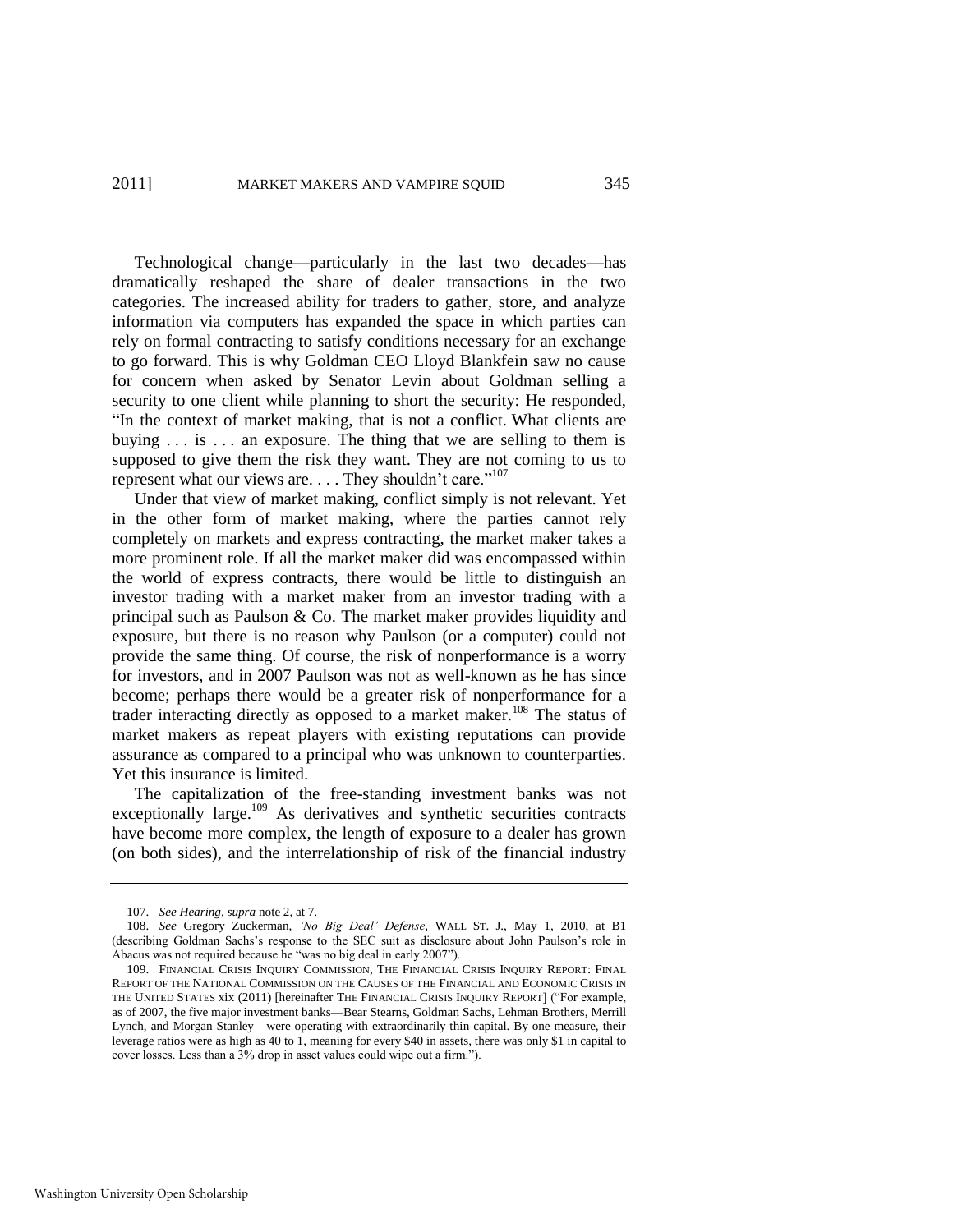has expanded such that the uncertainty has increased.<sup>110</sup> In this interrelated dealer world, the risk of a market-making counterparty's inability to perform turns not just on the financial health of the market maker but also the health of multiple deals that the market maker has made with a host of additional counterparties in the market.

Investment banks in a dealer transaction take on a function beyond liquidity and beyond addressing the risk of nonperformance. They provide access to the broad, unfiltered market of counterparties, not just those tilted toward a participant who is paying the market maker a fee to sell a certain position. Counterparties want to see the entire run of the market, not just the offerings of a particularly informed counterparty. This parallelss the traditional desire of exchanges in seeking to pay for order flow; they want to bring to their exchange general trading rather than just trades from the "smart" money.<sup>111</sup> No market maker wants to be exposed only to traders with inside information, and no counterparty wants to trade with a market maker whose inventory ends up being only junk that requires a hard sale.<sup>112</sup> As conflict of interest becomes a greater concern on the market, investors will discount to reflect their added risk, and spreads will increase.<sup>113</sup> In this setting, counterparties care if market makers have

<sup>110.</sup> *Id.* at 299-300 ("At this point in the crisis, regulators also worried about the interlocking relationships that derivatives created among the small number of large financial firms that act as dealers in the OTC derivatives business. A derivatives contract creates a credit relationship between parties, such that one party may have to make large and unexpected payments to the other based on sudden price or rate changes or loan defaults. If a party is unable to make those payments when they become due, that failure may cause significant financial harm to its counterparty, which may have offsetting obligations to third parties and depend on prompt payment. Indeed, most OTC derivatives dealers hedge their contracts with offsetting contracts; thus, if they are owed payments on one contract, they most likely owe similar amounts on an offsetting contract, creating the potential for a series of losses or defaults. Since these contracts numbered in the millions and allowed a party to have virtually unlimited leverage, the possibility of sudden large and devastating losses in this market could pose a significant danger to market participants and the financial system as a whole.").

<sup>111.</sup> *See* Thomas E. Copeland & Dan Galai, *Information Effects on the Bid-Ask Spread*, 38 J. FIN. 1457, 1458 (1983) (modeling bid-ask spread as a trade off between expected losses to informed traders and expected gains from liquidity traders); Stanislav Dolgopolov, *Insider Trading and the Bid-Ask Spread: A Critical Evaluation of Adverse Selection in Market Making*, 33 CAP. U. L. REV. 83, 89–90, 99 (2004) (suggesting assumptions needed for this statement to be true (e.g., inventory management by market makers, the time gap between the transaction in question and the absorption of the relevant piece of information by the market, and privileges of market makers allowing them to "piggyback")).

<sup>112.</sup> Fabrice Tourre seemed to express this sentiment in an email that Senator Collins asked him about at the Senate hearing. The email quoted Tourre as seeking a sales list with "fewer 'sophisticated [investors] with which [Goldman] should not expect to make too much money" and more "buy-andhold rating-based buyers" from whom Goldman could make more money because they lack sophistication. *Hearing*, *supra* note [2,](#page-2-0) at 28. Tourre said this statement was simply expressing a view that hedge funds argue more about prices. *Id*. at 29.

<sup>113.</sup> *See* Hans R. Stoll, *The Pricing of Dealer Security Services: An Empirical Study of NASDAQ Stocks*, 33 J. FIN. 1153 (1978) (discussing how increasing risk of trading with an insider leads a market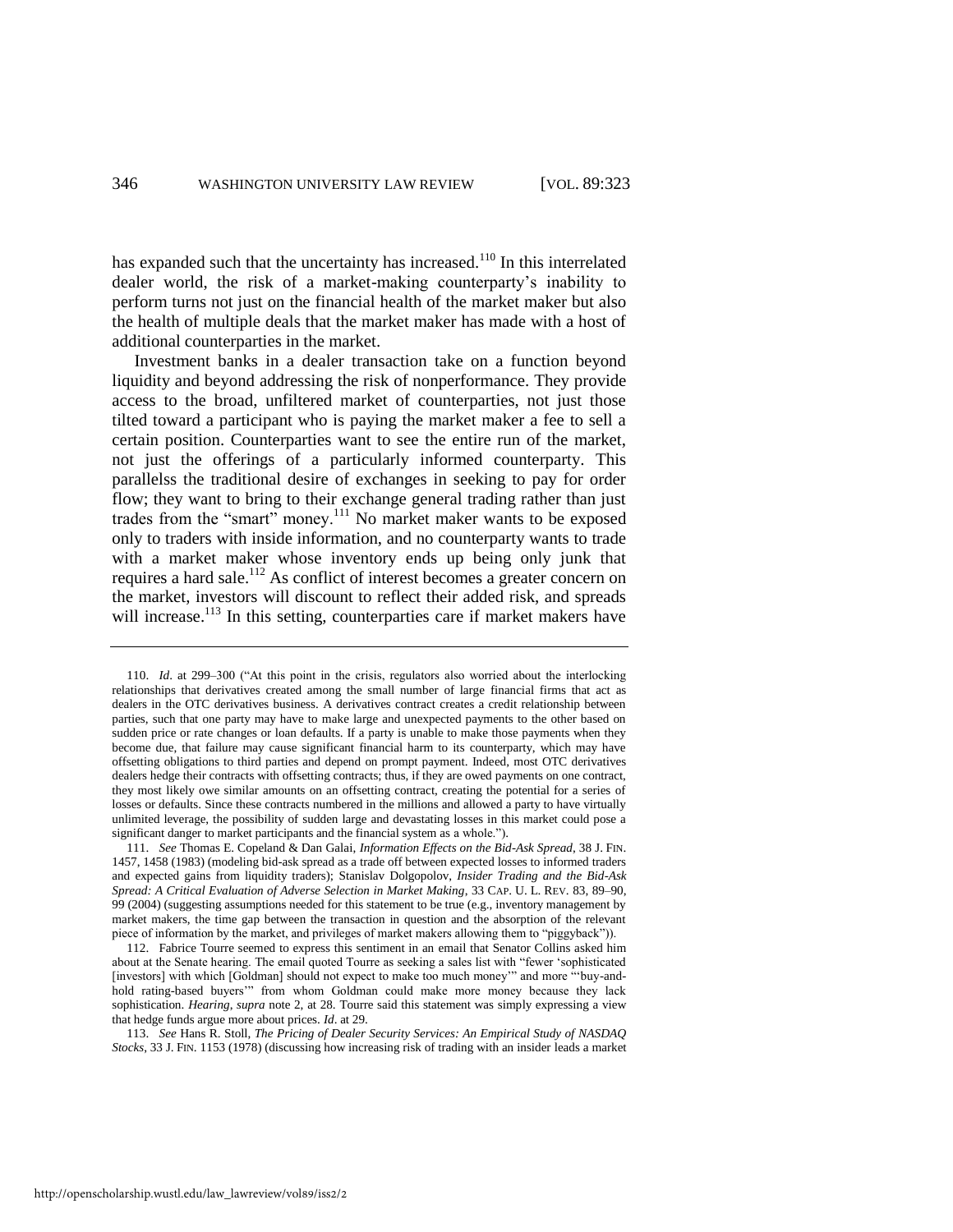skewed incentives that prevent the market makers from performing the neutral market-making function.

# *B. Disclosure*

Disclosure has long been the principal legal tool in regulating American securities markets, although the market-making concerns evidenced by the financial crisis suggest a context in which disclosure is a necessary, but not a sufficient, regulatory response. One focus of analysis of the period leading up to the New Deal was investors' lack of information about what they were buying in the market for new issuances.<sup>114</sup> The result was extensive mandatory disclosure required by the 1933 Act for issuers of securities, $115$  requirements that this disclosure be reviewed by an expert government agency, $116$  and that this disclosure actually be put in the hands of potential purchasers in the form of a prospectus.<sup>117</sup> In addition, the Act imposed a broader and more stringent liability scheme that, importantly for this discussion, used liability of intermediaries as the key enforcement mechanism.<sup>118</sup> The Securities Exchange Act of 1934 extended the disclosure regime to companies whose shares are traded on exchanges; in 1964, the Act was extended to companies above a certain size threshold whose stock traded on other secondary markets.<sup>119</sup> The substantive disclosure requirements of the two regimes have coalesced with both drawing from the common disclosure requirements in Regulation S-K,<sup>120</sup> but the 1934 Act disclosure remains

<span id="page-25-0"></span>maker to increase the spread). Traders dealing with a market maker face a similar risk and will react in parallel ways.

<sup>114.</sup> *See* SELIGMAN, *supra* note [9,](#page-3-0) at 42–49 (describing federal securities laws as aiming to remedy weaknesses in state corporations law, exchange listing standards, and accounting rules).

<sup>115.</sup> *See* Securities Act of 1933, 15 U.S.C. § 77g (2006).

<sup>116. 15</sup> U.S.C. § 77e (creating a waiting period between the filing and effective date of registration statements).

<sup>117.</sup> *Id.* Since 2005, the SEC has relaxed the delivery requirement so that it can now usually be satisfied by communicating a URL where the prospectus can be found. *See* Securities Offering Reform, Securities Act Release No. 8591, Exchange Act Release No. 52,056, Investment Company Act Release No. 26,993, 70 Fed. Reg. 44,722 (Aug. 3, 2005).

<sup>118. 15</sup> U.S.C. § 77k(a) (imposing liability on underwriters, experts, accountants, and directors as well as the issuer).

<sup>119.</sup> The Securities Exchange Act originally extended to issuers on exchanges. Securities Exchange Act of 1934, Pub. L. No. 73-291, § 12, 48 Stat. 881, 892–94 (codified as amended at 15 U.S.C. § 78l). In 1964, the Act was extended to companies with five hundred shareholders and assets above \$1 million. Pub. L. No. 88-467, § 3, 78 Stat. 565, 565–69 (1964). The minimum threshold is now set by SEC rule at \$10 million. 17 C.F.R. § 240.12g-1 (2010).

<sup>120. 17</sup> C.F.R. §§ 229.10–229.1208 (2010).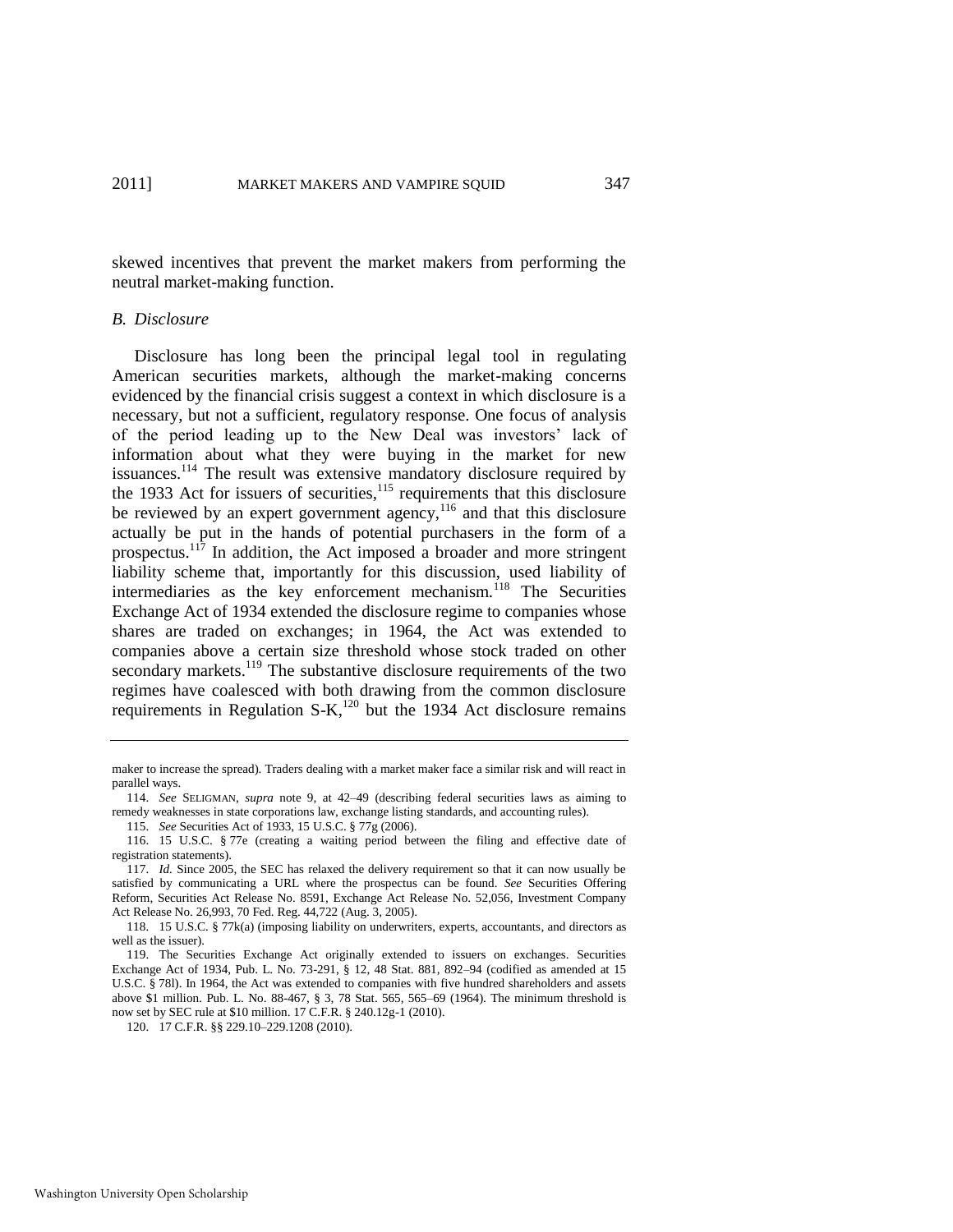less stringent in terms of delivery requirements<sup>121</sup> and in the reach of liability provisions for failure to satisfy the disclosure requirement.<sup>122</sup>

Some companies did provide disclosure in issuing new securities or in annual or quarterly reports for shares that were publicly traded.<sup>123</sup> Academics have argued that buyers will discount what they are willing to pay for issuers that do not disclose because of the risk of what is not being said.<sup>124</sup> High quality issuers, in turn, have incentives to disclose and thereby distinguish themselves.<sup>125</sup> But concerns about oversupply and undersupply of information form the backbone for continued widespread acceptance of a government-mandated disclosure at the heart of American securities regulation.<sup>126</sup>

The financial crisis highlights disclosure issues beyond those in the traditional cannon of securities regulation. First, it followed a period of innovation in marketing securities that imposed new challenges on the disclosure system.<sup>127</sup> Companies learned they could securitize assets such as jet engines or credit card receivables or a host of other parts of their business previously enveloped within the undivided residual of the

123. The New York Stock Exchange listing standards required quarterly reports by the mid-1920s, but these listing standards only bound those who signed new listing agreements with the exchange. *See* GILBERT W. COOKE, THE STOCK MARKETS 340 (rev. ed. 1969).

124. *See generally* George J. Benston, *Required Disclosure and the Stock Market: An Evaluation of the Securities Exchange Act of 1934*, 63 AM. ECON. REV. 132 (1973); George J. Stigler, *Public Regulation of the Securities Markets*, 37 J. BUS. 117 (1964).

125. Frank H. Easterbrook & Daniel R. Fischel, *Mandatory Disclosure and the Protection of Investors*, 70 VA. L. REV. 669, 673 (1984).

126. *See generally* John C. Coffee, Jr., *Market Failure and the Economic Case for a Mandatory Disclosure System*, 70 VA. L. REV. 717 (1984).

<sup>121.</sup> Traders in the secondary market can go to the SEC web site to find the 1934 Act disclosure, *see* http://www.sec.gov/edgar/searchedgar/webusers.htm, but there is no requirement for specific delivery of notice of where the information is available for general trading transactions.

<sup>122.</sup> The principal enforcement mechanism for the 1934 Act disclosure has been under Rule 10b-5, 17 C.F.R. § 240.10b-5 (2010), which requires more in the way of scienter and reliance than do violations in the new issue context. Liability extends only to the maker of the statement, which puts most of the enforcement activity against the issuer and its managers, rather than the intermediaries in the transaction. *See generally* COX ET AL., *supra* not[e 36,](#page-8-0) at 659–743.

<sup>127.</sup> THE FINANCIAL CRISIS INQUIRY REPORT, *supra* note [109,](#page-23-0) at 8 ("The instruments grew more and more complex; CDOs were constructed out of CDOs, creating CDOs squared. When firms ran out of real product, they started generating cheaper-to-produce synthetic CDOs—composed not of real mortgage securities but just of bets on other mortgage products. Each new permutation created an opportunity to extract more fees and trading profits. And each new layer brought in more investors wagering on the mortgage market—even well after the market had started to turn. So by the time the process was complete, a mortgage on a home in south Florida might become part of dozens of securities owned by hundreds of investors—or parts of bets being made by hundreds more. Treasury Secretary Timothy Geithner, the president of the New York Federal Reserve Bank during the crisis, described the resulting product as 'cooked spaghetti' that became hard to 'untangle.'").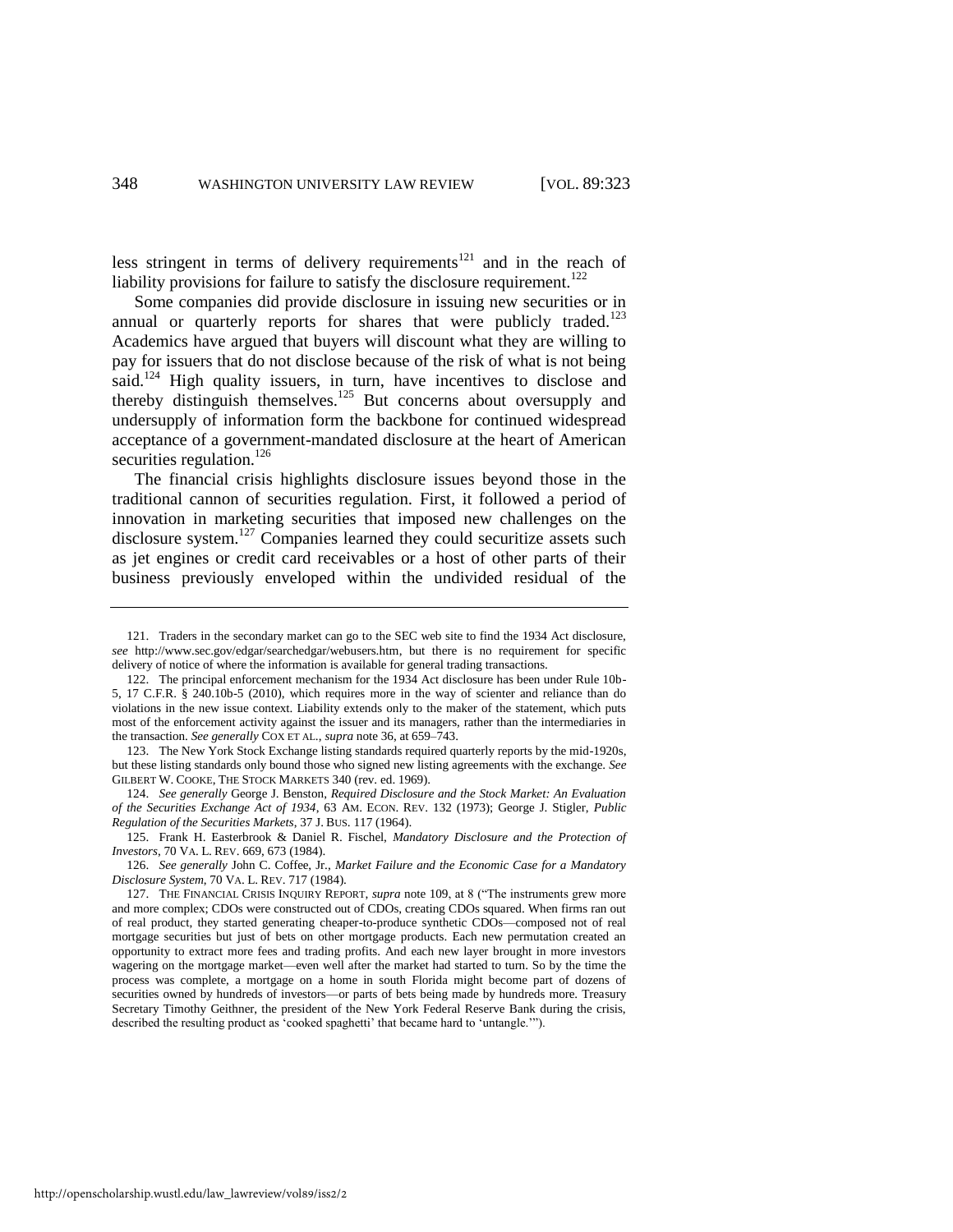company.<sup>128</sup> Even more, as in the real estate mortgage market, lenders learned they could pool together large numbers of the mortgages they originated and then slice and dice those pools into various tranches marketed with different levels of risk. This securitization process moved much more of the risk of residential real estate from the banks' shareholders to a more diverse group of investors in the market.<sup>129</sup>

Such securitization taxed the existing disclosure system by requiring investors to aggregate large amounts of information and to understand increasingly complex financial structures. There were gaps in the market adjusting to information and to some of the complexity. As we learned deep into the financial crisis, the complex models used by many investors (e.g., value at risk (VaR)) failed to account for the black swan tail as to what valuation would be at the events at the furthest ends of the probability spectrum (where the real estate market ended up).<sup>130</sup>

The derivatives and swap transactions that became so prominent in the run-up to the financial crisis reflect a pattern in which information about the security itself will not be sufficient if you do not know more about your counterparty's position. The value of swap contracts turns not just on the correctness of the prediction about the future direction of value of a position but also on the ability of the counterparty to pay off.<sup>131</sup> Traditional disclosure is not directed toward these risks.

The financial crisis also exposed another challenge to a system based on disclosure. In a frothy market, as experienced in the period prior to the

<sup>128.</sup> Joseph C. Shenker & Anthony J. Colletta, *Asset Securitization: Evolution, Current Issues and New Frontiers*, 69 TEX. L. REV. 1369, 1380 (1991) (describing wide variety of assets have been securitized: "office buildings, shopping centers and other commercial real estate (both for construction and permanent financing); credit card receivables; automobile, recreational vehicle, and truck loans; boat and mobile home loans; computer, automobile, equipment, and other leases; Small Business Administration loans; loans to franchisees of fast food restaurants and motels; loans against the cash value of life and casualty insurance policies and loans to insureds to pay for insurance policy premiums; problem bank loans; loans to Third World countries; junk bonds and health care receivables").

<sup>129.</sup> *Cf.* TETT, *supra* not[e 22,](#page-5-1) at 138–39 (describing vast sums of risk that remained with banks holding CDOs but which disappeared from their internal risk reports).

<sup>130.</sup> *See* NASSEM NICHOLAS TALEB, THE BLACK SWAN: THE IMPACT OF THE HIGHLY IMPROBABLE (2007).

<sup>131.</sup> *See* LEWIS, *supra* not[e 85,](#page-18-0) at 219. When the market turned in mid-2007 and short positions on credit default swaps became much more valuable, the holders could lose it all if Bear Stearns, who was their counterparty with the long position, went down. "Oddly alert to the possibility of catastrophe, they now felt oddly exposed to one." *Id.* at 220. These traders were able to exit their position by selling to UBS, who needed to offset their own long position. "[N]either UBS nor any of their other Wall Street buyers expressed the faintest reservations that they were now assuming the risk that Bear Stearns might fail: That thought, inside big Wall Street firms, was still unthinkable." *Id.* at  $222$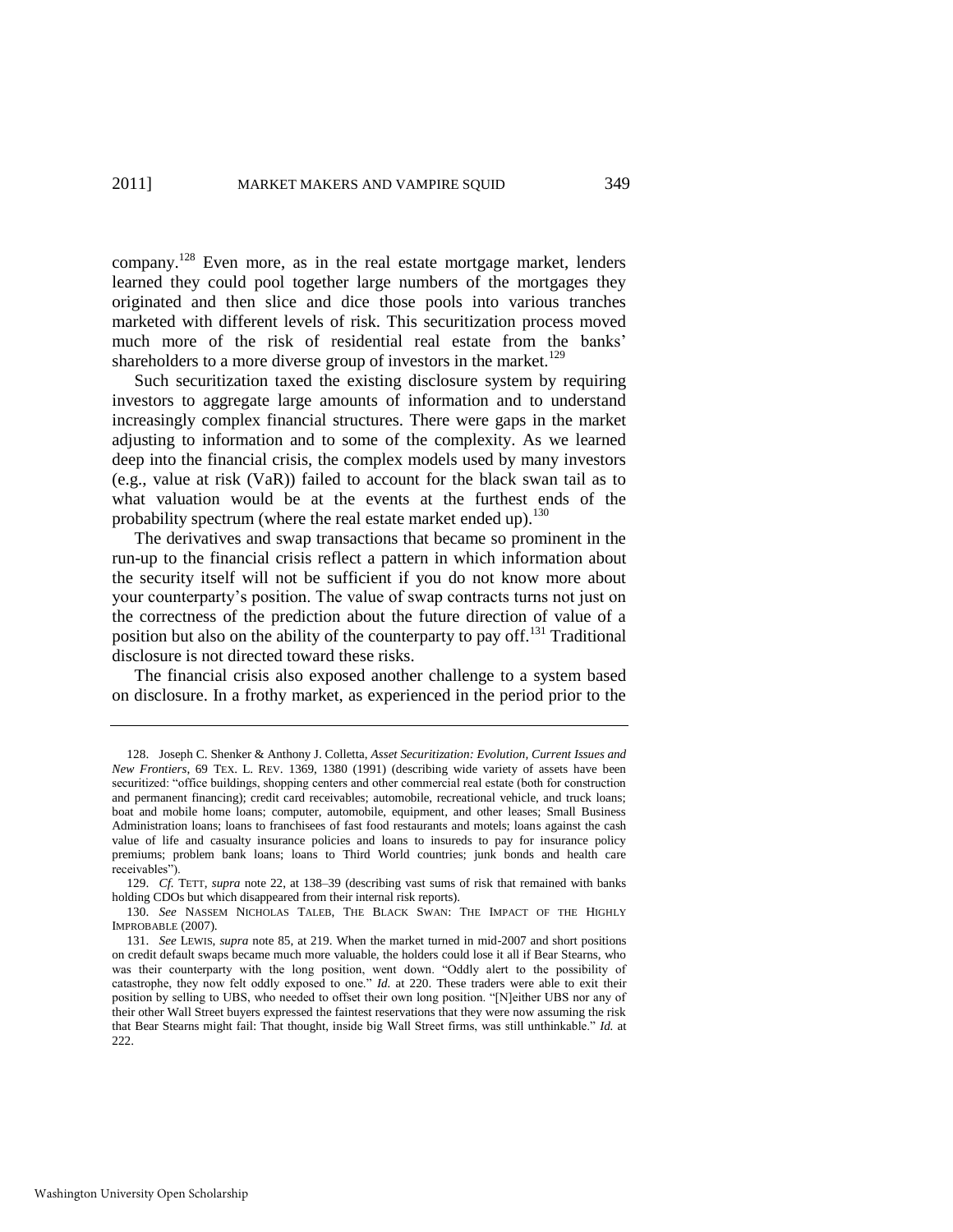meltdown and which has regularly occurred over the course of our economic history, behavioral patterns can overcome rational economic behavior.<sup>132</sup> Much of market theory and important regulatory trends over the last three decades has been based on some version of the efficient market theory.<sup>133</sup> The experience and the results of the financial crisis require some rethinking of that framework.<sup>134</sup> More recently, behavioral economics has gained traction by pointing out certain behavioral traits that may diverge from the expected behavior of rational actors (e.g., moving with the herd).<sup>135</sup> Keynes pointed out a similar problem with newspaper beauty contests run in the early twentieth century where the winner was selected from among those who successfully identified the most popular contestants; that is, the way to succeed was not to pick the prettiest person but to predict whom others will pick.<sup>136</sup> Similarly, a successful trading strategy requires predicting something about the behavior of counterparties as well as the economics of stocks.<sup>137</sup>

The incomplete use of disclosure by markets seen in the financial crisis and the new challenges to disclosure in the more complex and interrelated transactions that characterize many financial instruments in modern securities markets have pushed regulation beyond disclosure in a way not seen since the New Deal. Two key alternatives are discussed in the next two subsections.

<sup>132.</sup> *See, e.g*., Donald C. Langevoort, *Chasing the Greased Pig Down Wall Street: A Gatekeeper"s Guide to the Psychology, Culture, and Ethics of Financial Risk Taking*, 96 CORNELL L. REV. 1209 (2011).

<sup>133.</sup> *See* Ronald J. Gilson & Renier H. Kraakman, *The Mechanisms of Market Efficiency*, 70 VA. L. REV. 549, 550 (1984) ("ECMH is now *the* context in which serious discussion of the regulation of financial markets takes place.").

<sup>134.</sup> *See The Financial Crisis and the Role of Federal Regulators: Hearing Before the H. Comm. on Oversight and Gov"t Reform*, 110th Cong. 45 (2008) (statement of Alan Greenspan, former Chairman of the Federal Reserve Board) ("I made a mistake in presuming that the self-interest of organizations, specifically banks and others, were such is [sic] that they were best capable of protecting their own shareholders and their equity in the firms. . . . [A] critical pillar to market competition and free markets[] did break down. And I think that, as I said, shocked me. I still do not fully understand why it happened  $\dots$ .").

<sup>135.</sup> Anne Rivière, *The Future of Hedge Fund Regulation: A Comparative Approach*, 10 RICH. J. GLOBAL L. & BUS. 263, 294–95 (2011) (describing how systemic risk can arise from herd behavior); Steven L. Schwarcz, *Protecting Financial Markets: Lessons from the Subprime Mortgage Meltdown*, 93 MINN. L. REV. 373, 382 (2008) ("To some extent, investor failure in the subprime financial crisis may have resulted from herd behavior.").

<sup>136.</sup> *See* JOHN MAYNARD KEYNES, THE GENERAL THEORY OF EMPLOYMENT, INTEREST, AND MONEY 142–43 (1936).

<sup>137.</sup> A statement by Citigroup's then-CEO Charles Prince epitomized this strategy: "[A]s long as the music is playing, you have to get up and dance.‖ Nakamonto & Wighon, *supra* not[e 25.](#page-5-2)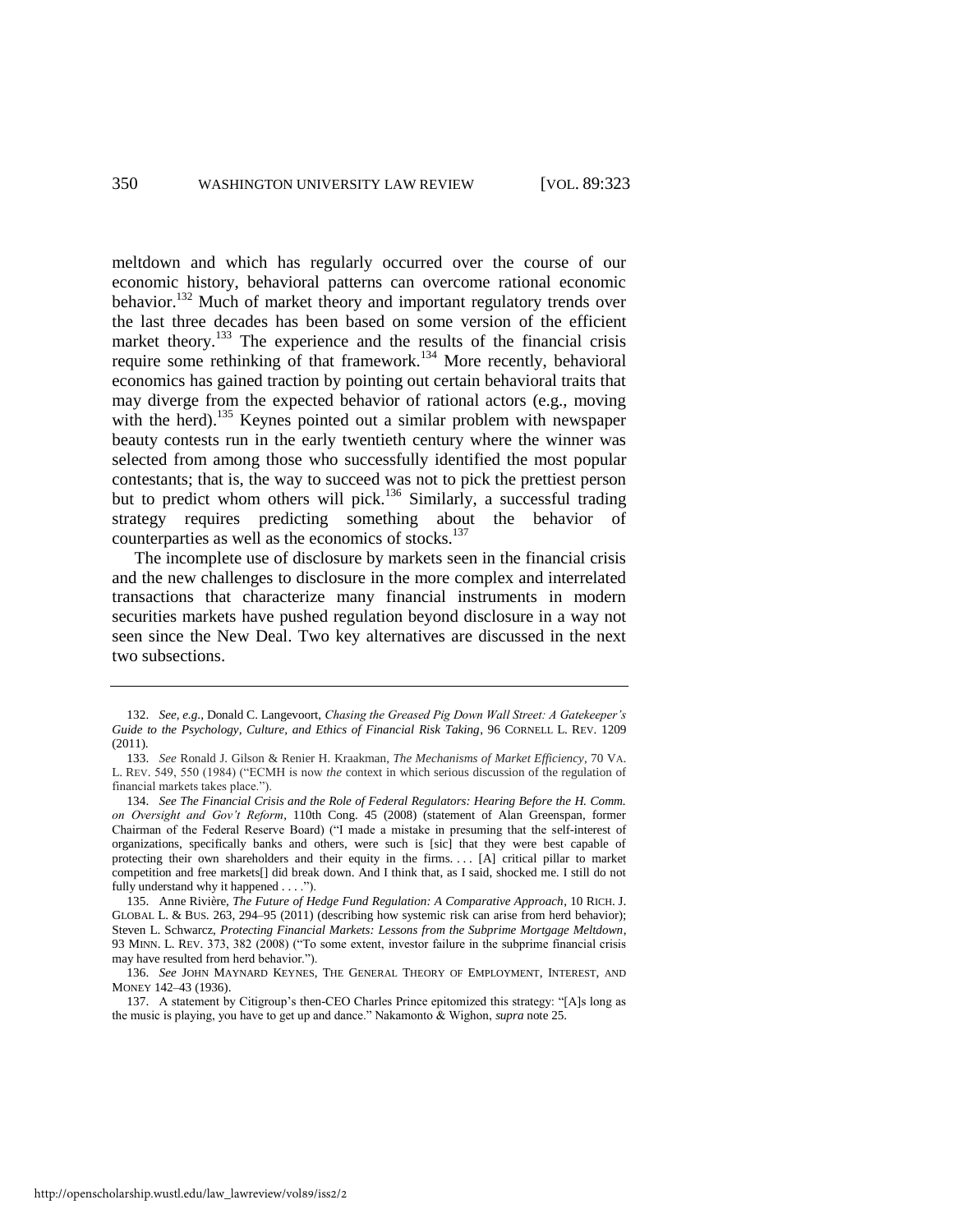### *C. Regulating Conflict of Interest*

A conflict of interest between interacting parties is often a red flag and a recurring subject for legal rules in both securities and elsewhere. The legal concern has been most pronounced when the party in question has control over another's assets or dominance over the decision-making process and uses that position for its own benefit. A trustee who has control of the assets of the trust is the archetypical example where the law seeks to prevent conflict.<sup>138</sup> The conflict of corporate managers and/or directors acting for the entity in transactions in which they have an individual interest is the core of much of corporate law. The earliest legal response was to hold such transactions as void, but in recognition of the possible benefit that could sometimes accrue, the law has moved to a position that permits such transactions if cleansed of the conflict.<sup>139</sup> Disclosure of the conflict is regularly a part of the cleansing process together with action on behalf of the entity by an independent director or shareholders or approval by a court.<sup>140</sup>

Limitations on conflict occur even if one does not have dominance and control over the acts of the principal. When one party takes on a pure advisory role for a principal, even if the party is not the ultimate decisionmaker, the law reinforces an expectation of devotion to the principal's interests. Investment advisers have a fiduciary duty to their clients that specifically includes a prohibition on trading opposite clients without disclosure and consent.<sup>141</sup> Investment banks are often expected to perform independent roles in mergers and acquisitions as part of the cleansing process for deals in which insiders have possible conflicts. In such deals, if the banks are not independent, the transaction itself will be open to legal challenges.<sup>142</sup>

<sup>138.</sup> *See, e.g.*, Wardell v. R.R. Co., 103 U.S. 651, 658 (1880) ("It is among the rudiments of the law that the same person cannot act for himself and at the same time, with respect to the same matter, as the agent of another whose interests are conflicting. . . . They cannot, as agents or trustees, enter into or authorize contracts on behalf of those for whom they are appointed to act, and then personally participate in the benefits.").

<sup>139.</sup> For the classic article on this topic, see Harold Marsh, Jr., *Are Directors Trustees? Conflict of Interest and Corporate Morality*, 22 BUS. LAW. 35 (1966) (nineteenth century view of conflict transactions as voidable gave way to permitting transactions if procedural and/or substantive standards were met).

<sup>140.</sup> *See* DEL. CODE ANN. tit. 8 § 144 (2001 & Supp. 2010); MODEL BUS. CORP. ACT §§ 8.60– 8.63 (2008).

<sup>141.</sup> Investment Advisers Act of 1940, 15 U.S.C. §§ 80b-6 (2006).

<sup>142.</sup> Even here, the conflict of interest rules leave knotty problems for courts. Consider *In re* Del Monte Foods Co. Shareholders Litigation, 25 A.3d 813 (Del. Ch. 2011). An investment banking firm, Barclays Capital, first represented possible bidders in putting together a group of private equity firms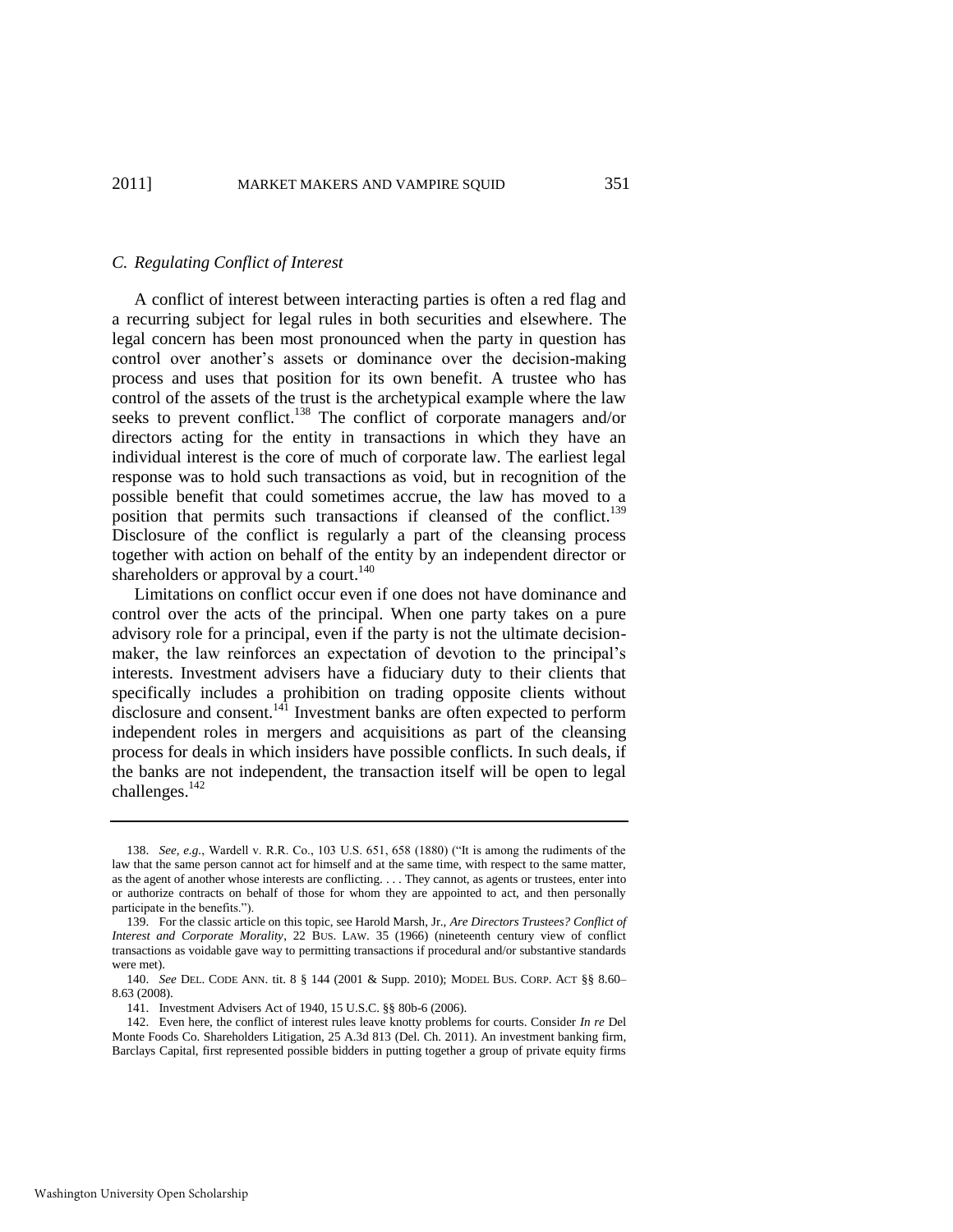Dealers traditionally have not been subject to a blanket prohibition of conflicted positions. They do not have legal dominion over the assets or money of another. Their economic role is not presented as an advisory function in which the interests of the principal are explicitly dominant. Rather, in the normal course of business, a dealer can be expected to enter into transactions with both buyers and sellers of the same product—a conflict of interest that is part of ordinary market exchanges. Dealers view both buyers and sellers as customers. Dealers may provide advice to them about the product, but in a way that is different from an advisory relationship and more evocative of the sharing of information that occurs in the "ordinary" (sometimes aggressive) selling that goes on in markets. Buyers and sellers treat this "advice" differently than they would treat the advice they would receive in the traditional advisory relationship, even when they have a repeat relationship with dealers.

Over time, some "market" relationships have spurred restraints that reflect conflicts. Sometimes this has been triggered by asymmetry of information between the buyer and seller as in requirements that sellers in arm's length residential real estate contracts often must disclose known defects in the property.<sup>143</sup> The seller—who is likely the sole party in possession of the information—is not permitted to benefit from its informational advantage. Mandatory disclosure in the issuances of securities reflects a similar concern.<sup>144</sup>

The extension of disclosure duties to underwriters and selling dealers in the 1933 Act context is relevant to this discussion. The underwriters and dealers share in the asymmetry of information that exists for securities in IPOs. Extending the disclosure obligation to underwriters and dealers is recognition that the process of buying securities from the issuer and then selling those same securities to retail customers is designed to place securities in the hands of the public.<sup>145</sup> These dealer functions are

<span id="page-30-0"></span>interested in taking Del Monte private. *Id.* at 822. The investment bank then sought to represent Del Monte in making strategic decisions as to its future status. Once the decision was made to pursue a going private option, the investment bank switched sides again, to represent the purchasers. *Id.* at 825– 27. Because of the taint of self-interest from a conflicted financial adviser, the court found a reasonable likelihood of success on the merits of a claim that the directors failed to act reasonably in connection with the sales process. *Id*. at 837. The remedy was a twenty day delay in the shareholder vote and invalidation of the termination fee, although such a remedy may be inadequate given the conflict. *Id.* at 842.

<sup>143.</sup> *See, e.g.*, CAL. CIV. CODE § 1102 (West 2007 & Supp. 2011) (delineating a seller's disclosure obligation when transferring real property).

<sup>144.</sup> *See* Securities Act of 1933, 15 U.S.C. §§ 77e, 77j (2006).

<sup>145.</sup> *See* JOHN C. COFFEE, JR. & HILLARY A. SALE, SECURITIES REGULATION: CASES AND MATERIALS 249 (11th ed. 2009) (discussing regulation on various participants in a distribution).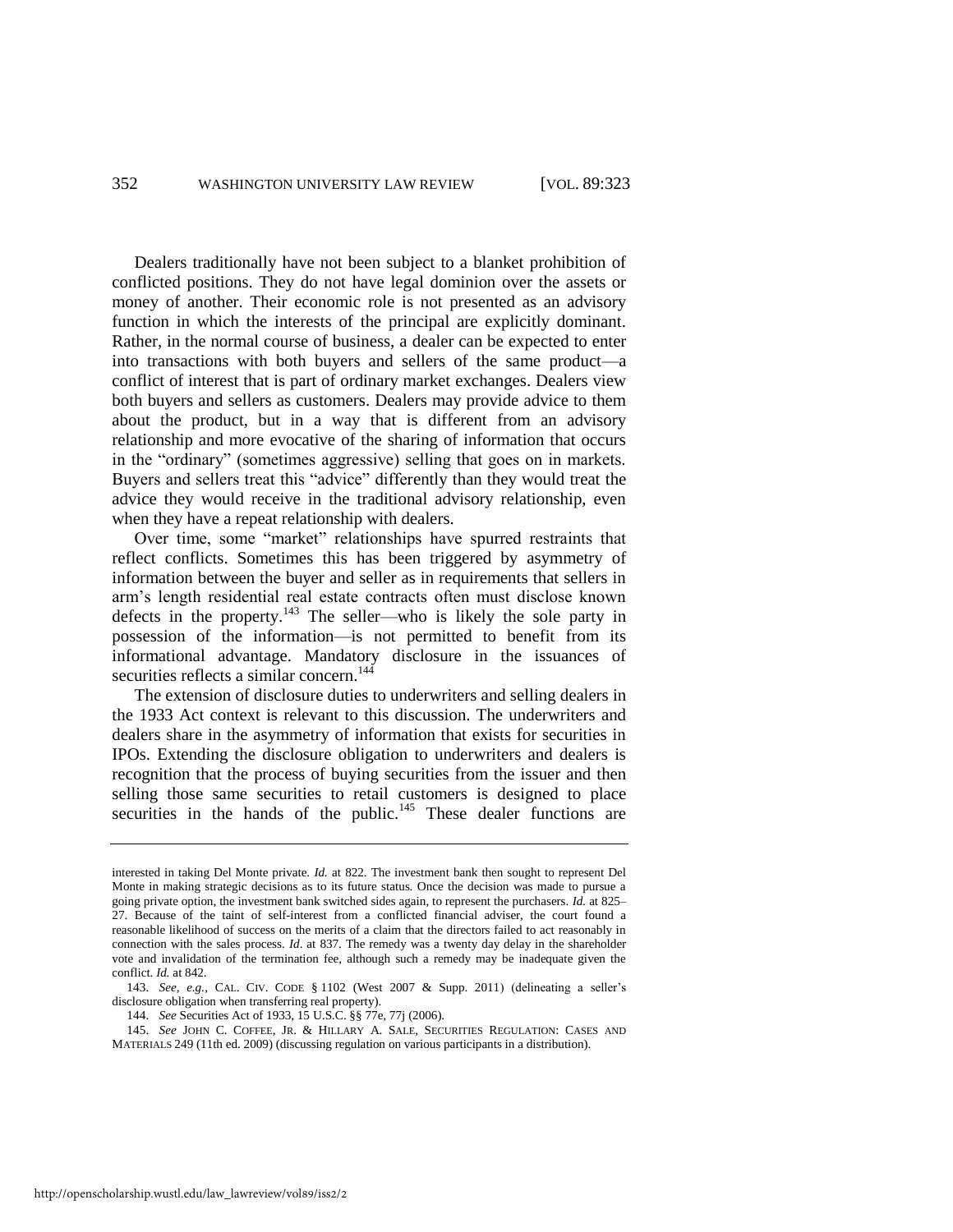distinguished from other dealer transactions if, for example, the same dealer rebuys and resells that same stock in the same day.<sup>146</sup> It is not information alone that triggers this additional obligation but also the structure of the deal and the dealer's incentives that create conflicts that do not exist in ordinary dealer transactions. In the 1933 Act setting, the incentives and deal structure meant that the intermediary transaction (while carrying a dealer label in an economic analysis) had enough economic indicia of an advisory relationship that regulation of conflict was consistent with the parties' expectations.

What we saw in the 2010 hearings was a significant concern that the structure and incentives in those transductions meant dealers had interests opposite their customers in ways that were different enough from ordinary dealer transactions as to trigger additional regulation.<sup>147</sup> Where the market maker is not just providing liquidity, but also reputation for delivering a neutral market, legal concern about conflict of interest is also appropriate.

Goldman Sachs customers did not expect the dealer to sell them securities that the company itself thought was junk. The ban on conflicts in asset securitizations (and a broader ban on proprietary trading) in Dodd-Frank were responses to the conflict as evidenced at the 2010 Senate hearings.<sup>148</sup> Earlier in the decade, analysts employed by investment banks were recommending securities to clients for purchase at the same time that internal memos of the investment bank described securities in unflattering ways, indeed, in ways similar to those descriptions that got Senator Levin's attention in  $2010^{149}$  In response, there was legislative and regulatory action to move this conduct away from caveat emptor.<sup>150</sup>

<sup>146. 15</sup> U.S.C. § 77d(1) (exempting sales by one who is not an issuer, underwriter, or dealer); 15 U.S.C. § 77d(3) (dealer who is not underwriter is excluded from coverage of the Act is not selling part of original selling allotment).

<sup>147.</sup> *See Hearing*, *supra* not[e 2,](#page-2-0) at 9, 25.

<sup>148.</sup> Dodd-Frank Wall Street Reform and Consumer Protection Act, Pub. L. No. 111-203, § 929, 124 Stat. 1376, 1852 (2010).

<sup>149.</sup> The parallels of the analyst scandals to the more recent securitization crisis include similar claims that intermediaries were selling securities they considered pieces of crap. *See Now: Vested Interest* (PBS television broadcast May 31, 2002) (transcript available at http://www.pbs.org/now/ printable/transcript\_wallstreet\_print.html) (describing emails in probe by then NY Attorney General Elliot Spitzer); *supra* not[e 75.](#page-17-1) 

<sup>150.</sup> *See* 15 U.S.C. § 78o-6 (added by title V of the Sarbanes-Oxley Act of 2002); Regulation Analyst Certification, 17 C.F.R. §§ 242.500–505 (2010) (requiring certification of analyst opinion and that compensation not related to specific recommendations).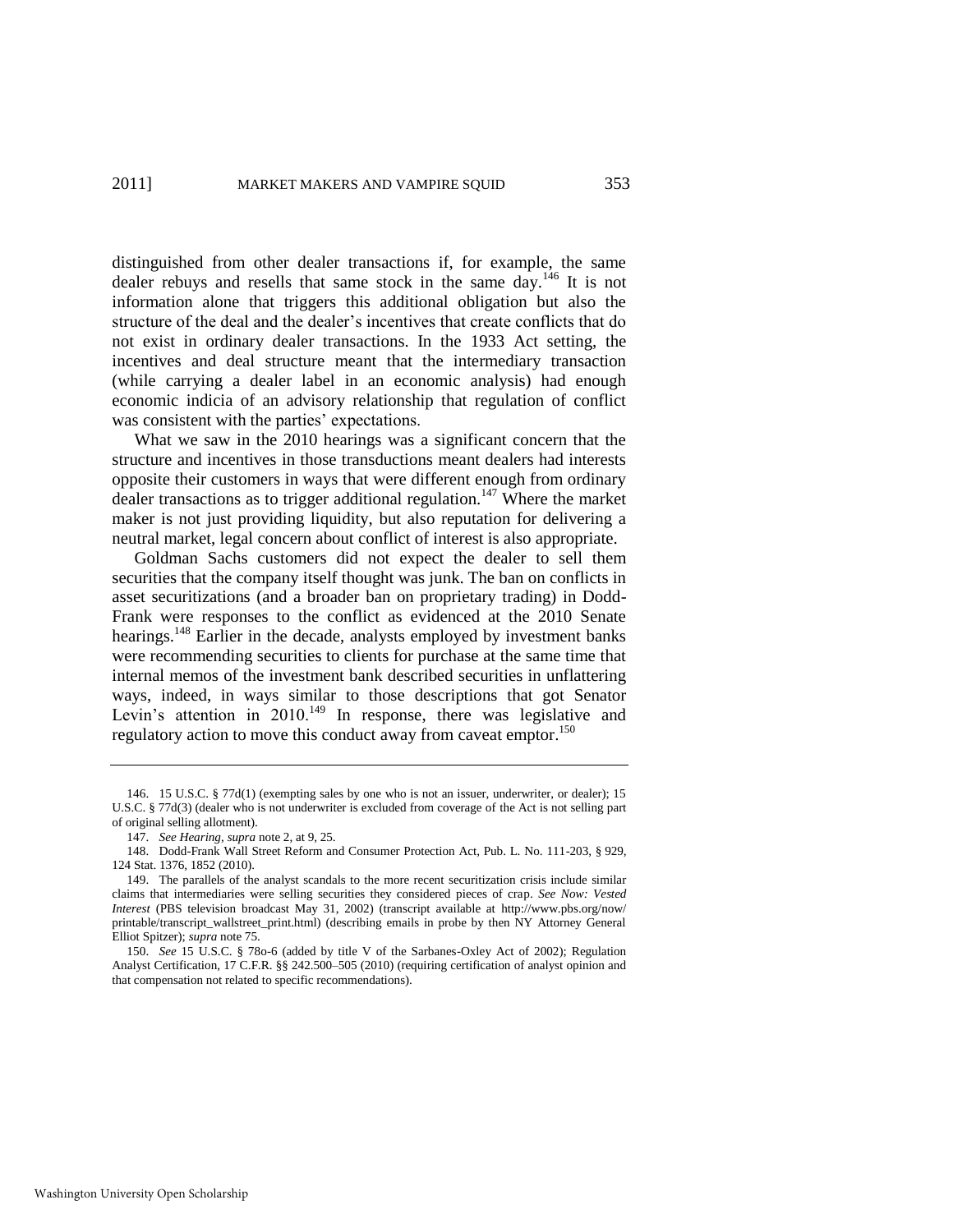#### *D. Structuring Markets*

The recent concern about conflicts in a dealer setting expands the traditional focus of securities regulation. This conflict is further away from the agency/trustee paradigm that has long defined conflict discussions, and the conflict becomes more difficult to separate from incentives that are a regular part of market transactions. In such a context, we have seen a governmental response that is less obviously directed at banning the conflicted action itself but directed more at market and governance structures that shape the underlying incentives that can cause the interests of intermediaries and their customers to diverge.

<span id="page-32-0"></span>For example, there was widespread discussion in the wake of the financial crisis of various moral hazard problems in the financial industry.<sup>151</sup> In banks backed by government protection for depositors via insurance from the Federal Deposit Insurance Corporation ("FDIC"), managers acting for shareholders could take on more risky investments, knowing that if the risks paid off, all of the upside would accrue to the shareholders and managers, but if the risks turned out badly and the bank failed, the taxpayers would pick up the tab.<sup>152</sup> To the extent that the ban on proprietary trading reflected in the Volcker Rule in Dodd-Frank is aimed at banks with FDIC insurance (as opposed to a broader group of non-bank dealers who can continue to engage in proprietary trading), the ban reflects an effort to cabin this moral hazard.<sup>153</sup>

<span id="page-32-1"></span>Apart from FDIC insurance, a similar moral hazard will arise if financial institutions perceive that they are too big to fail.<sup>154</sup> Managers facing a decision with risk will know that if an uncertain decision turns out well, they and their shareholders will receive all of the additional return that the market provides for taking the risk, but if the decision turns out catastrophically, the government will bail out the bank's creditors. This

<sup>151.</sup> *See, e.g.*, SKEEL, *supra* not[e 9,](#page-3-0) at 146–47 (discussing moral hazard in banking context).

<sup>152.</sup> *Id*.

<sup>153.</sup> While the five biggest investment banks in 2008 have become bank holding companies, merged with bank holding companies, or failed, *see supra* note [3,](#page-2-1) there are smaller investment banks that remain independent and would not be covered by the ban on proprietary trading. Under Section 619(a) of Dodd-Frank, a non-bank company supervised by the Federal Reserve Board is subject to additional capital requirements but not the ban on proprietary trading. *See supra* note [13.](#page-3-2) Barclays, a UK bank, withdrew its bank holding company status for its US subsidiary so that its investment banking unit is regulated only by the SEC. *See* David Enrich, *Banks Find Loophole on Capital Rule*, WALL ST. J., Feb. 18, 2011, at C1 (reporting that Barclays deregistered its US subsidiary as a bank holding company, moving its credit card subsidiary into a new entity that is a direct subsidiary of the British parent, and shifting its investment bank to SEC regulation).

<sup>154.</sup> *See* SKEEL, *supra* not[e 9,](#page-3-0) at 146–47.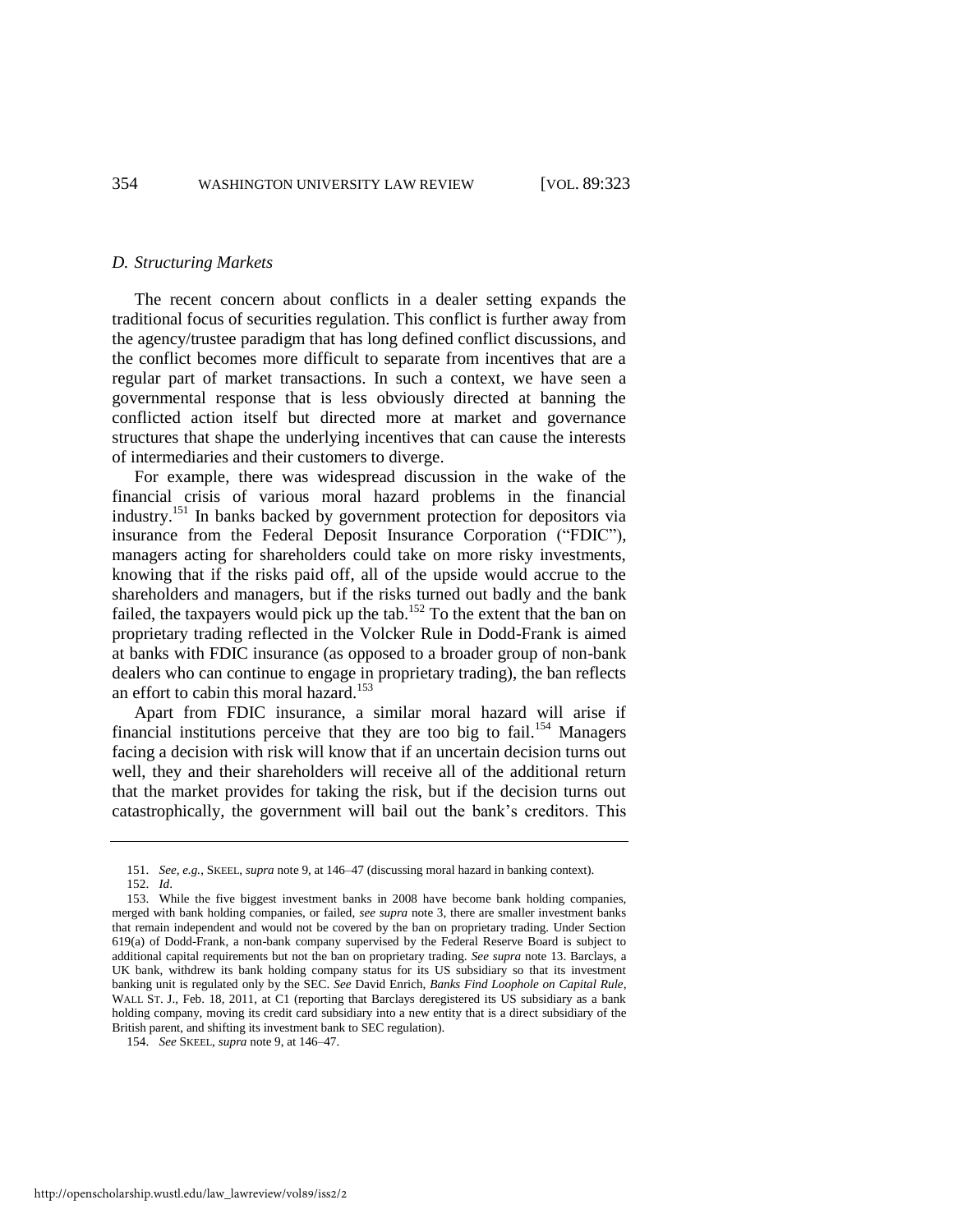can push the decisions of financial institutions too much in the direction of risky investments with too much leverage, externalizing costs onto society at large. An increase in capital requirements—to provide more of a cushion if the risky investments fail—is a structural response to such incentives.<sup>155</sup>

Executive compensation can create similar disincentives. Disclosure is one possible response. The SEC now requires very extensive disclosure about executive compensation that has been expanded and reworked several times in recent years.<sup>156</sup> But the disclosure regulation has not caused concern over executive compensation to abate. Reforms following the financial crisis brought in two additional government efforts. First, direct government approval of salaries for banks receiving aid from the Troubled Asset Relief Program ("TARP") led the government to hire Ken Feinberg to determine top salaries for companies receiving such aid (and large efforts by banking firms to get out from under TARP to free themselves of these restraints).<sup>157</sup> Second, Dodd-Frank mandates an advisory vote by shareholders on compensation in public companies at least once every three years,<sup>158</sup> and the first wave of those votes has already produced some shareholder (advisory) rejections of pay packages.<sup>159</sup>

Moving derivatives to exchanges and requiring clearing through clearing houses is another example of regulation aimed at structuring markets and the incentives of market participants rather than more directly regulating specific conflicts of interest. Such requirements will make trading more transparent on more standard terms in ways that will make derivatives more of a commodity and less of the one-of-a-kind transaction that meant larger risks and profits for market makers. The risk of nonperformance will move from the market maker to the clearing house,

<sup>155.</sup> Dodd-Frank Wall Street Reform and Consumer Protection Act, Pub. L. No. 111-203, § 115, 124 Stat. 1376, 1403 (2010) (providing for additional capital requirements for systemic entities deemed too big to fail).

<sup>156.</sup> *See* Regulation S-K, 17 C.F.R. § 229.402 (2010).

<sup>157.</sup> Matthew Jaffee, *U.S. Pay Czar Cuts Compensation 15 Percent at Bailout Firms*, ABC NEWS (Mar. 23, 2010), http://abcnews.go.com/Business/rulings-expected-2010-pay-cuts/story?id=10178717.

<sup>158.</sup> *See* § 951, 124 Stat. at 1899 (to be codified at [15 U.S.C. § 78n-1\)](http://web2.westlaw.com/find/default.wl?tc=-1&docname=15USCAS78N-1&rp=%2ffind%2fdefault.wl&sv=Split&rs=WLW11.10&db=1000546&tf=-1&findtype=L&fn=_top&mt=Westlaw&vr=2.0&pbc=6AA1272E&ordoc=0367030073); *see also* Shareholder Approval of Executive Compensation and Golden Parachute Compensation, Securities Act Release No. 9178, Exchange Act Release No. 63,768, 76 Fed. Reg. 6010 (Feb. 2, 2011) (to be codified at 17 C.F.R. pts. 229, 240, 249).

<sup>159.</sup> Joann S. Lublin, *Season of Shareholder Angst*, WALL ST. J., Feb. 14, 2011, at B10 (reporting two companies who have already gotten thumbs down about executive pay during 2011 meetings and quoting one lawyer as to the possibility of more than fifty companies losing their say on pay votes in 2011). It remains unclear how these two companies will handle the non-binding vote.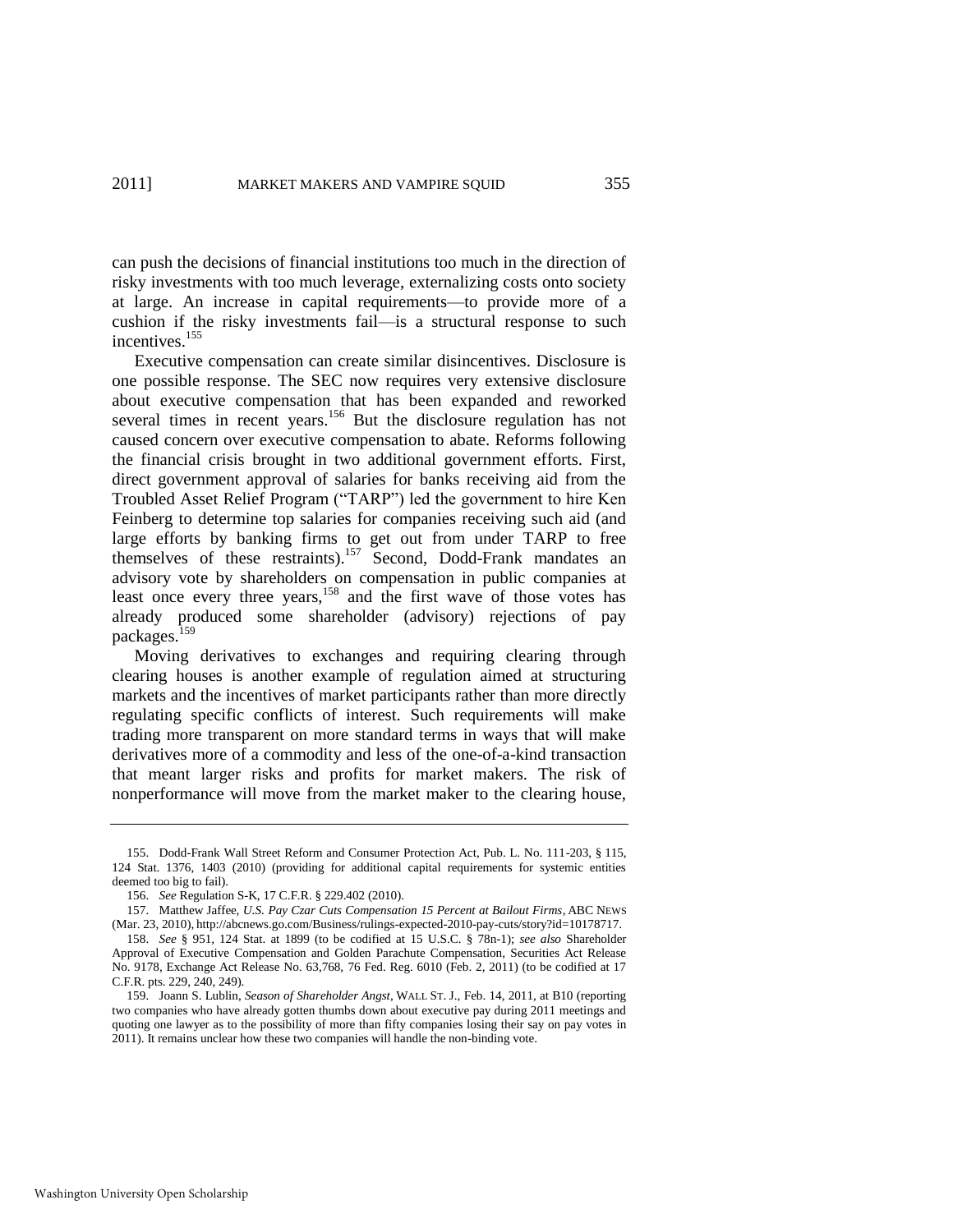which will require both parties to meet margin requirements.<sup>160</sup> Generally, these changes will reduce risks to counterparties when trading derivatives, thereby reducing spreads and profits and dampening the incentives of market makers in this setting.<sup>161</sup>

<span id="page-34-0"></span>The New Deal securities laws provide salient precedent for reform in the form of structuring markets to address incentives outside of a direct transactional context. The Securities Act of 1933, while imposing extensive mandatory disclosure on issuers, consistently sought to curb the prior dominance of the issuance process by investment bankers.<sup>162</sup> The statute greatly slowed down the banker's sales process, first imposing a quiet period in which sales efforts could not occur, and a waiting period of at least twenty days between filing and the effective date of the registration statement during which selling efforts were limited.<sup>163</sup> A required prospectus with detailed disclosures also became a necessary part of the sales process, and underwriters were made liable along with issuers for any deficiencies in the disclosure.<sup>164</sup> A year later in the Securities Exchange Act, disclosure obligations were extended to issuers whose shares traded on national securities exchanges, $165$  but the focus of the legislation was inserting federal government regulation into the structure of the New York Stock Exchange and the trading practices of brokers and dealers.<sup>166</sup> In the third year of the New Deal, the Public Utilities Holding Company Act (PUHCA) went further beyond disclosure than either of the first two acts in permitting the SEC to break up the pyramid structures of public utility holding companies, including the right of the agency to seek the "death penalty."<sup>167</sup> Thus, the scope of regulation extended to the

<sup>160.</sup> *See* SKEEL, *supra* not[e 9,](#page-3-0) at 69.

<sup>161.</sup> *Id*.

<sup>162.</sup> A.C. Pritchard & Robert B. Thompson, *Securities Law and the New Deal Justices*, 95 VA. L. REV. 841, 846 (2009).

<sup>163.</sup> *See* Securities Act of 1933, Pub. L. No. 73-22, § 5, 48 Stat. 74, 77–78 (codified as amended at 15 U.S.C. §§ 77e (2006)).

<sup>164.</sup> *Id.*; § 11, 48 Stat. at 82–83 (codified as amended at 15 U.S.C. § 77k).

<sup>165.</sup> *See supra* not[e 119.](#page-25-0) 

<sup>166.</sup> See SELIGMAN, *supra* not[e 9,](#page-3-0) at 73 ("[T]here was no real dispute that the New York Stock Exchange was the primary object of the Securities Exchange Act of 1934, and in that year the Exchange was forced to compromise some of its independence as a result of one of the most bruising lobbying struggles ever waged in Washington."); *see also id.* at 100 (noting that "[t]he Exchange achieved an almost total victory regarding Exchange membership").

<sup>167.</sup> Public Utility Holding Company Act of 1935, Pub. L. No. 74-333, § 11, 49 Stat. 803, 820–23 (repealed 2005) (authorizing SEC to break-up the largest utility holding companies extending beyond a geographic area). Each company was limited to one geographical area, and those companies which did not satisfy the limit were to be broken up under SEC direction, a power characterized as the "death" penalty." *Id.*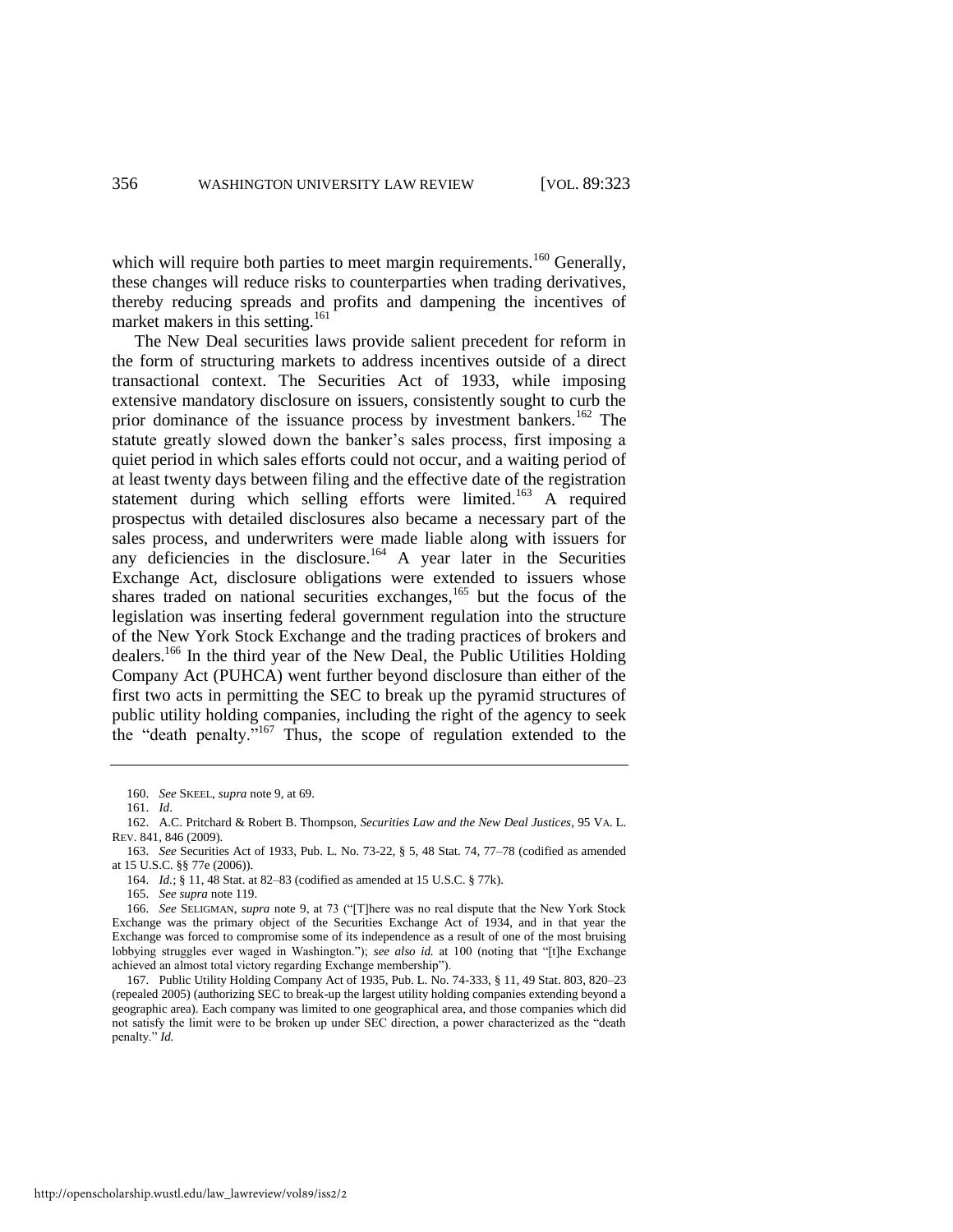agency's structuring of the companies' capital structure and their corporate governance.

<span id="page-35-0"></span>Franklin Roosevelt's second term brought more bills to provide social control over finance in the wake of the financial breakdown after the Crash. The Chandler Act in 1938 put an expert government agency, the SEC, at the center of the bankruptcy reorganization process, <sup>168</sup> displacing investment bankers and white shoe law firms.<sup>169</sup> The Trust Indenture Act of 1939 closed off the ability of investment bankers to go outside the reorganization process to obtain contractual modification of bonds for companies in distress.<sup>170</sup> The final two pieces of legislation added new federal regulation over other financial intermediaries—mutual funds and investment advisers.<sup>171</sup>

# *E. Summary*

A modern observer of American securities regulation, looking from 2011, would be inclined to expect securities regulation in the form of disclosure or policing direct conflicts of interest and to minimize, even overlook, regulation of markets. In the last eight decades, the reach of the 1934 Act has expanded to take in a much larger set of companies than it did in  $1934$ <sup> $172$ </sup> Indeed, the reach of mandatory disclosure is at a level of scope and detail that would not have seemed likely in  $1934$ <sup>173</sup> Private lawsuits yield hundreds of class actions every year producing private damages that were not an important part of the initial statutory structure of the 1934 Act.<sup>174</sup>

At the same time, the market-structuring aspects of the New Deal have receded. After a couple of decades of high profile constitutional challenges

Washington University Open Scholarship

<sup>168.</sup> Pub. L. No. 75-696, § 179, 52 Stat. 840, 892 (1938) (repealed 1979). The legislation required that a court had to solicit the SEC's view in all reorganizations over a threshold. *See* DAVID A. SKEEL, JR., DEBT'S DOMINION: A HISTORY OF BANKRUPTCY LAW IN AMERICA 125 (2001).

<sup>169.</sup> *See* SKEEL, *supra* note [168,](#page-35-0) at 125 ("Within a few years, the starring role that the Wall Street bankers had played for more than fifty years was a thing of the past.").

<sup>170.</sup> Public Law No. 76-253, § 302, 53 Stat. 1149, 1150–51 (codified as amended at 15 U.S.C. § 77bbb (2006)).

<sup>171.</sup> *See* Investment Company Act of 1940, Public Law No. 76-768, 54 Stat. 789 (codified as amended at 15 U.S.C. §§ 80a-1 to 80a-64); Investment Advisers Act of 1940, Public Law No. 76-768, 54 Stat. 847 (codified as amended at 15 U.S.C. §§ 80b-1 to 80b-21).

<sup>172.</sup> *See supra* not[e 119.](#page-25-0) 

<sup>173.</sup> For example, Regulation S-K, the touchstone regulation for disclosure, now contains more than seventy items and takes up eighty pages in the *Code of Federal Regulations*. *See* 17 C.F.R §§ 229.10–229.1016 (2010).

<sup>174.</sup> A private cause of action under Rule 10b-5 was implied in *Kardon v. Nat"l Gypsum*, 69 F. Supp. 512, 513 (E.D. Pa. 1946), and confirmed by the Supreme Court more than two decades later*. See* Superintendent of Ins. v. Bankers Life & Cas. Co., 404 U.S. 6, 11 (1971).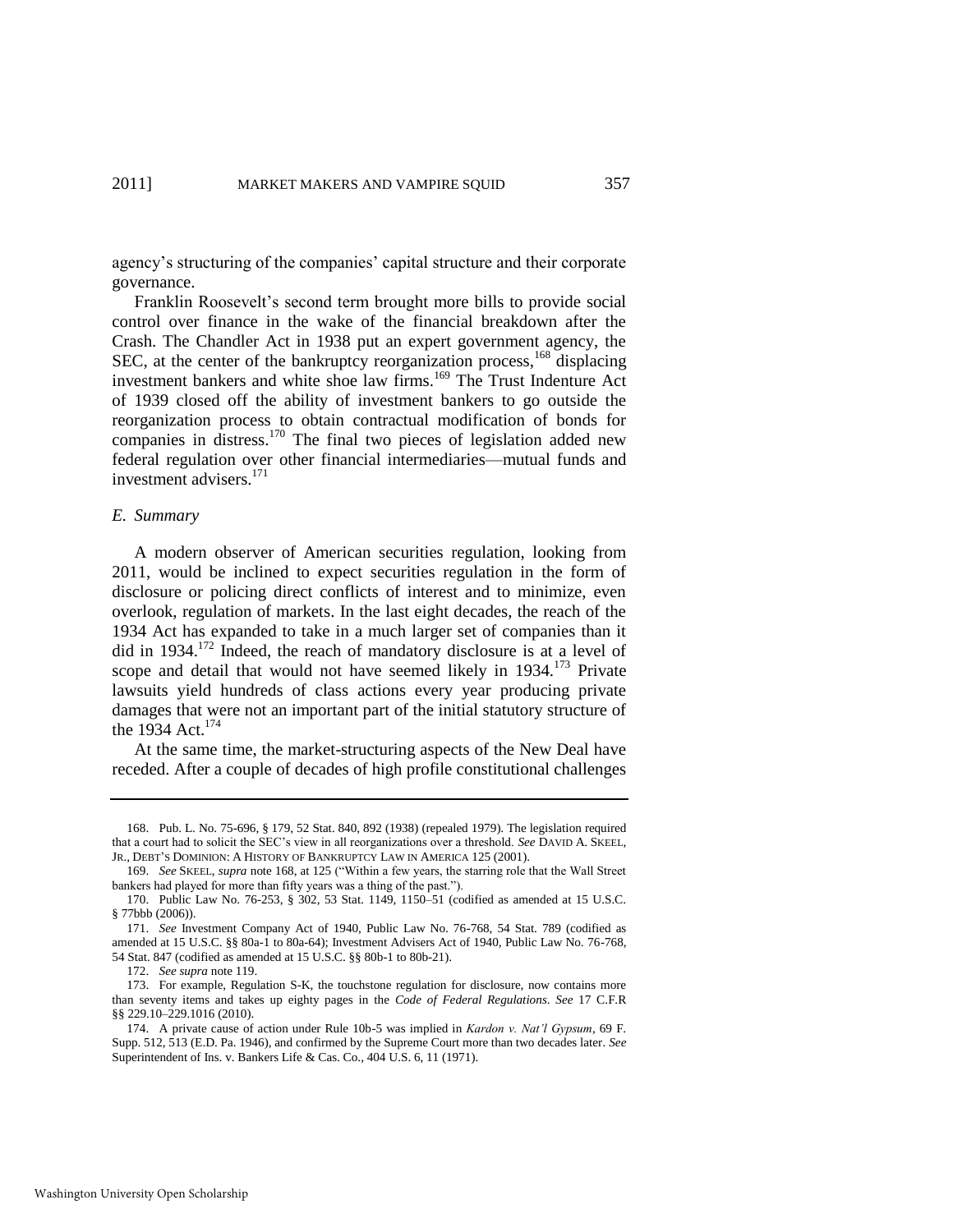and dramatic reorganizations, there were no other holding companies to reform.<sup>175</sup> The SEC's role in business bankruptcy did not survive the bankruptcy reorganization in 1978.<sup>176</sup> But when the financial crisis of 2008 paralyzed modern financial markets, creating the largest financial disruption since the Great Depression, the focus of reform legislation was not disclosure or even express regulation of conflict of interest. Instead, the focus was on a new variety of ways to structure the financial industry in response to the practices and disincentives that were perceived to cause the harm in the financial meltdown.

# IV. REGULATORY REFORM AFTER THE FINANCIAL CRISIS

Major regulatory reform followed the 2008 financial meltdown in less than half the time that similar reforms followed the Crash of  $1929$ .<sup>177</sup> Dodd-Frank, as passed in 2010, covered a broad array of behavior in the financial sector, imposing new capital requirements for the largest American financial institutions, a new resolution authority if such firms were to fail, a new consumer finance regulatory agency, and broad new regulation of derivatives.<sup>178</sup> Part IV focuses on two key provisions of the reform that were responses to the conflict of interest concerns visible in the securities industry. From that core we can see the potential and difficulties of the various approaches to regulating perceived conflict of interest in modern securities markets and the methods beyond disclosure that play a newly expanded role in American securities regulation.

Dodd-Frank's two most far-reaching provisions addressing conflicts of interests of investment bankers were the authorization of the SEC to impose a fiduciary duty on broker-dealers in providing investment advice to retail customers<sup>179</sup> and the ban on proprietary trading by banks under the Volcker Rule.<sup>180</sup> Each addresses the perceived conflict of interest in investment intermediaries that was reflected in the 2010 Senate hearings. Each seeks to come to grips with the ambiguous place of market makers in

<sup>175.</sup> See LOSS & SELIGMAN, *supra* note [99,](#page-21-0) at 36 ("By the late 1950s, the process of putting the 1935 vintage holding companies ‗through the wringer' had essentially been completed.‖). The Public Utilities Holding Company Act of 1935 was repealed in 2005. Energy Policy Act of 2005, Pub. L. No. 109-58, § 1263, 119 Stat. 594, 974.

<sup>176.</sup> *See* Pub. L. No. 95-598, 92 Stat. 2549 (1978).

<sup>177.</sup> *See supra* not[e 9.](#page-3-0) 

<sup>178.</sup> SKEEL, *supra* not[e 9,](#page-3-0) at 4–6.

<sup>179.</sup> Dodd-Frank Wall Street Reform and Consumer Protection Act, Pub. L. No. 111-203, § 913, 124 Stat. 1376, 1824–31 (2010).

<sup>180. § 619, 124</sup> Stat. at 1620–31 (to be codified at 12 U.S.C. § 1851). The Volcker Rule's more visible purpose was to cabin the moral hazard of banks and the risk to taxpayers. *See infra* Part IV.B.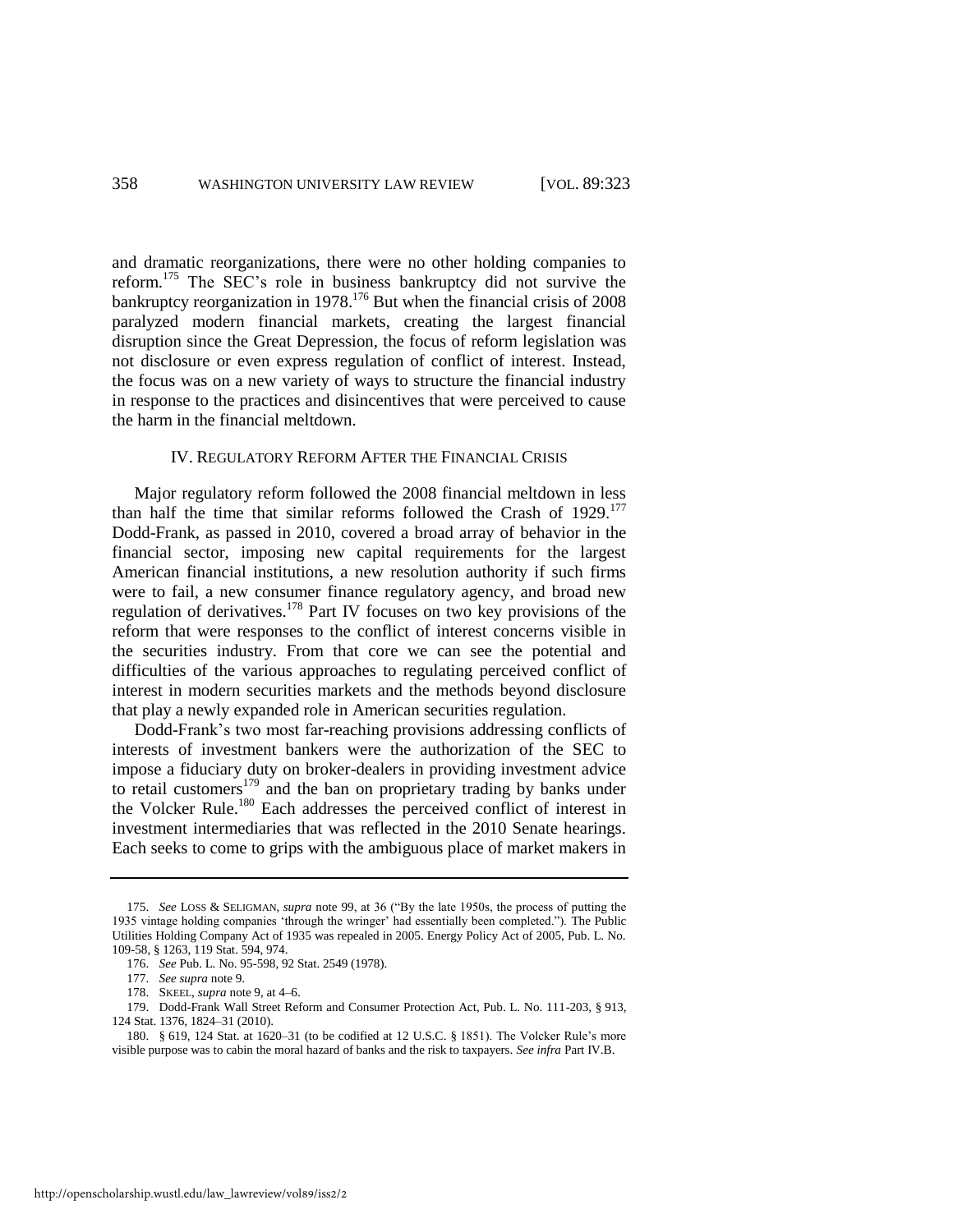the prior regulatory paradigm. Each uses a different combination of the tools described in Part III. And each remains a work in progress with the statute providing only the barest of outlines for the new rules and with the possibility for exceptions that could swallow the regulatory impact on dealers and market makers.

Subparts A and B below examine each of these two major reform efforts. Using the economic backdrop described in Part II, this part focuses on the regulatory approach (among the possibilities identified in Part III) more likely to effectively address the concerns about conflict. More than the particularly severe rules of fiduciary duty suggested in proposed broker-dealer regulation or the detailed regulatory metrics sought to be used to limit proprietary trading, this part suggests a focus on market makers and the economic incentives that push them beyond the ordinary market-maker function.

# *A. Broker-Dealer Fiduciary Duties*

<span id="page-37-0"></span>The SEC staff has recommended rulemaking to impose a fiduciary duty on broker-dealers in providing personalized investment advice about securities to retail customers.<sup>181</sup> Congress mandated this study within a section that expressly authorizes the SEC, after such a study, to impose a uniform standard equal to that currently applied to investment advisers under the Investment Advisers Act.<sup>182</sup>

Investment advisers and broker-dealers occupy overlapping and not always well-demarcated space along the spectrum of securities intermediaries. Investment advisers—including money managers, financial planners, and investment consultants—tend to focus on investment advice and manage portfolios but do not execute trades.<sup>183</sup> Broker-dealers execute trades, make markets in securities, and in that context sometimes provide investment advice.<sup>184</sup> Entities tend to focus on one or the other of those functions, although one-fourth to one-third of the firms in each set do both or have an affiliate that does the other.<sup>185</sup> Both groups are on the frontline of investor contact, and, at that point, their separation is much harder to discern. For example, 88 percent of investment adviser representatives (the employees of the entity that is a registered investment adviser) are also

<sup>181.</sup> SEC, STUDY ON INVESTMENT ADVISERS AND BROKER-DEALERS (2011) [hereinafter SEC STUDY], *available at* http:// www.sec.gov/news/studies/2011/913studyfinal.pdf.

<sup>182.</sup> *See* § 913(g), 124 Stat. at 1828–29.

<sup>183.</sup> SEC STUDY, *supra* not[e 181,](#page-37-0) at 7.

<sup>184.</sup> *Id.* at 9–10.

<sup>185.</sup> *Id.* at 12.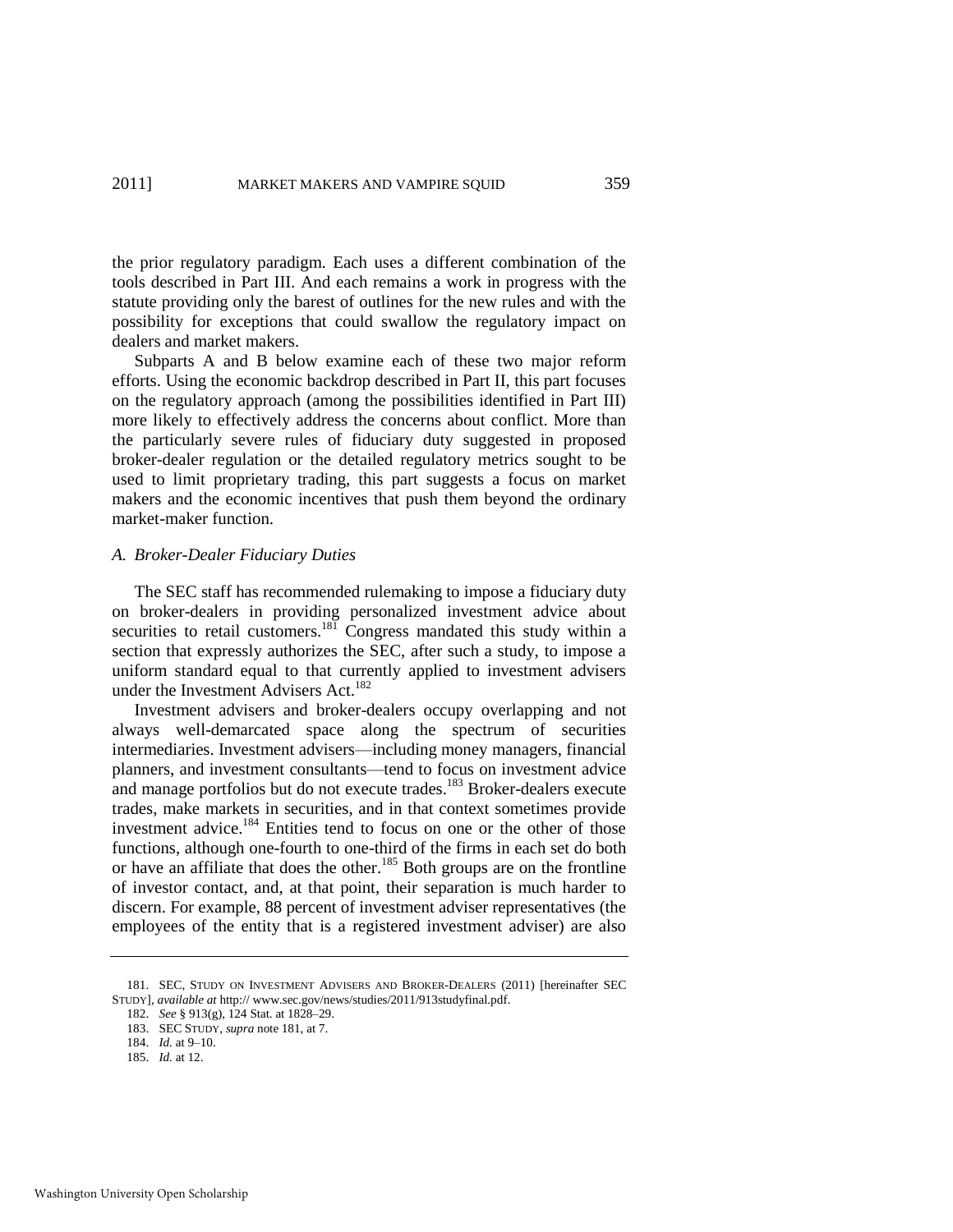registered representatives of a broker-dealer firm.<sup>186</sup> Thus, the real person talking to an investor often has two hats—one as representative of a registered investment adviser firm and the other as a registered representative of a broker-dealer—and it not easy to tell which hat the person is wearing when dealing with an investor.

It is not surprising that investors do not keep the distinctions straight. The SEC broker-dealer report described the results of a recent study based on data from focus groups and an investor survey as follows: ―[P]articipants had difficulty determining whether a financial professional was an investment adviser or a broker-dealer and instead believed that investment advisers and broker-dealers offered the same services and were subject to the same duties  $\dots$ ."<sup>187</sup>

Despite that perception, there has long been a difference in the legal responsibilities of the two groups (of which planners of entity structure within securities' intermediaries and witnesses who testify before Senate committees are undoubtedly aware). Broker-dealers came under federal regulation in the Securities Exchange Act of 1934.<sup>188</sup> The Congress of that era first mandated a study of investment advisers and then added regulation of these intermediaries by the Investment Advisers Act of  $1940$ ,  $^{189}$  the last of the seven New Deal securities bills passed during the Roosevelt administration to eliminate abuses in the securities industry that Congress believed contributed to the Great Depression.<sup>190</sup>

The SEC study that preceded the Advisers Act "stressed the need to improve the professionalism of the industry, both by eliminating tipsters and other scam artists and by emphasizing the importance of unbiased advice, which spokespersons for investment counsel saw as distinguishing their profession from investment bankers and brokers."<sup>191</sup> The Advisers Act has been interpreted to impose on investment advisers a duty that has been regularly described as more severe than that for broker-dealers.<sup>192</sup> The advisers' duty arises from an antifraud provision of the Advisers Act

<sup>186.</sup> *Id.*

<sup>187.</sup> *Id.* at 99.

<sup>188.</sup> Securities Exchange Act of 1934, Pub. L. No. 73-291, §15, 48 Stat. 881, 895–96 (codified as amended at 15 U.S.C. § 78o (2006)).

<sup>189.</sup> Investment Advisers Act of 1940, Pub. L. No. 76-768, 54 Stat. 847 (codified as amended at 15 U.S.C. §§ 80b-1 to 80b-21).

<sup>190.</sup> SEC v. Capital Gains Research Bureau, Inc., 375 U.S. 180, 186 (1963).

<sup>191.</sup> SEC STUDY, *supra* note [181,](#page-37-0) at 14 (describing SEC, INVESTMENT TRUSTS AND INVESTMENT COMPANIES: INVESTMENT COUNSEL, INVESTMENT MANAGEMENT, INVESTMENT SUPERVISORY, AND INVESTMENT ADVISORY SERVICES, H.R. DOC. NO. 76-477, at 27–30 (1939)).

<sup>192.</sup> *See* Coffee Testimony, *supra* note [32,](#page-6-0) at 108 (noting that broker-dealers have a much lesser obligation under suitability rules).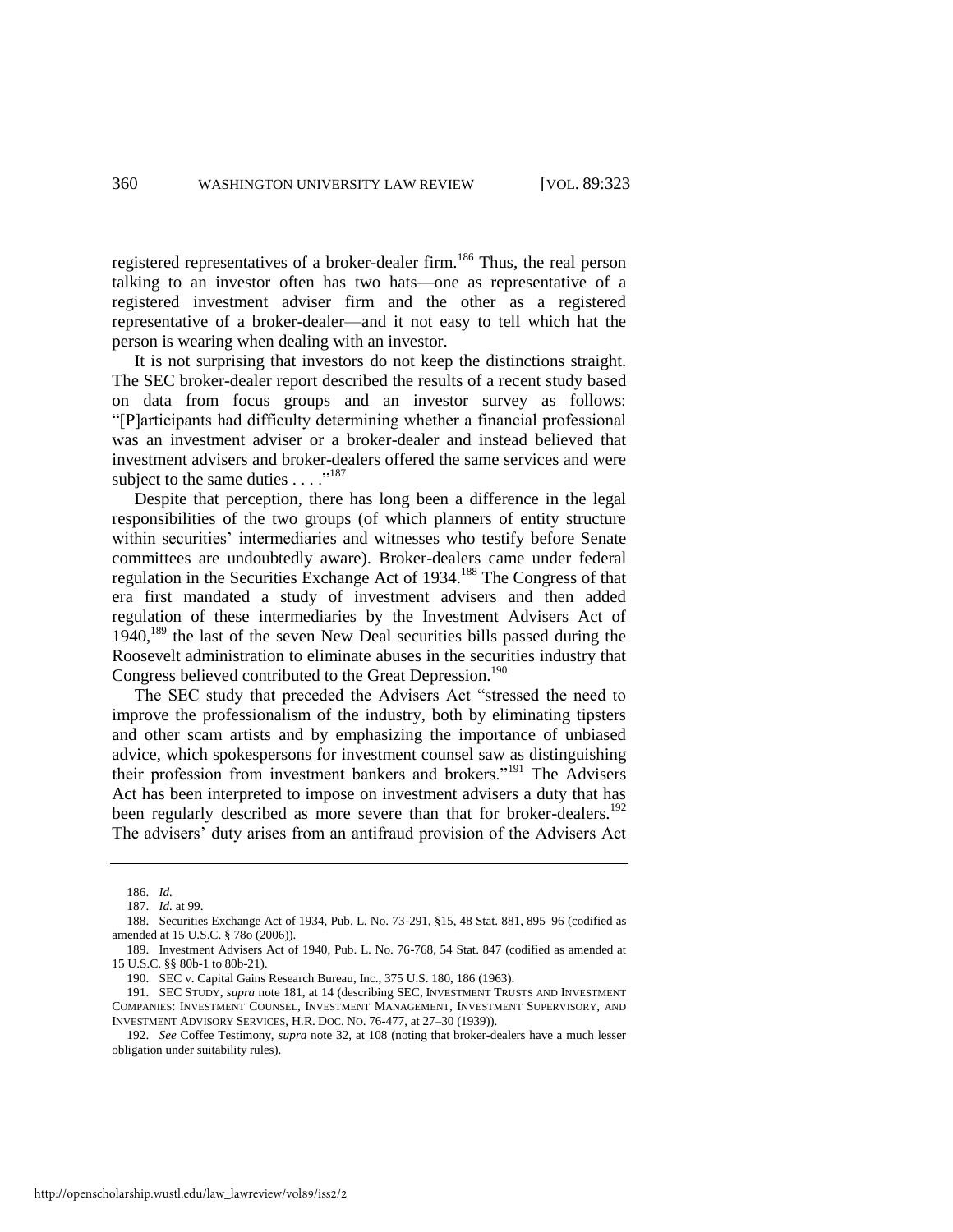that tracks antifraud provisions in other federal securities statutes, such as section 17 of the 1933 Act and Rule 10b-5 under the 1934 Act, but with an additional prohibition on the adviser acting as principal for its own account.<sup>193</sup> The Supreme Court found that the Advisers Act's antifraud provision codified a prohibition on fraud as developed in equity courts, which included breaches of fiduciary duty within this prohibited space.<sup>194</sup> The Court specified that this provision imposed a duty "to eliminate, or at least to expose, all conflicts of interest which might incline an investment adviser—consciously or unconsciously—to render advice which was not disinterested<sup>",195</sup>

This description of an adviser's duty goes beyond the traditional legal duties of broker-dealers. Under the antifraud provisions of the federal securities laws, broker-dealers must deal fairly with their customers (the "shingle theory").<sup>196</sup> Broker-dealers must also satisfy standards of conduct from industry self-regulatory organizations (SROs) which impose a "suitability" requirement—that is, to make recommendations that are consistent with the best interest of the customer.<sup>197</sup> Specifically, brokerdealers are exempt from the express statutory prohibition in the Advisers Act requiring disclosure when acting as a principal in making a market.<sup>198</sup> More generally, they are excluded from the definition of investment advisor if their performance of investment advisory service is solely

197. SEC STUDY, *supra* not[e 181,](#page-37-0) at 62–63.

<sup>193.</sup> *See* 15 U.S.C. § 80b-6. ("It shall be unlawful for any investment advisor . . . (1) to employ any device, scheme, or artifice to defraud any client or prospective client; (2) to engage in any transaction, practice, or course of business which operates as a fraud or deceit upon any client or prospective client; (3) acting as principal for his own account . . . ; or (4) to engage in any act, practice, or course of business which is fraudulent, deceptive or manipulative.").

<sup>194.</sup> *Capital Gains Research Bureau, Inc*., 375 U.S. at 194. By similar reasoning, fraud under Rule 10b-5 frequently took in misconduct by controlling directors or shareholders, creating an overlap with state corporate law. *See* Superintendent of Ins. v. Bankers Life & Cas. Co., 404 U.S. 6, 12 (1971) (fiduciary breach of trust and manipulation and investor ignorance all part of a "single[,] seamless web"). Since the 1970s, Supreme Court decisions have confined the implied private right of action under Rule 10b-5 to a more restricted definition of fraud. *See, e.g.*, Santa Fe Indus., Inc. v. Green, 430 U.S. 462, 472–73 (1977).

<sup>195.</sup> *Capital Gains Research Bureau*, *Inc*., 375 U.S. at 191–92.

<sup>196.</sup> *See* Charles Hughes & Co. v. SEC, 139 F.2d 434, 437 (2d Cir. 1943). *See generally* COFFEE & SALE, *supra* note [145,](#page-30-0) at 663 (noting *Hughes* case as first appellate court case supporting SEC "shingle" theory—"when a broker-dealer goes into business (hangs out his 'shingle'), he impliedly represents he will deal fairly and competently with his customers and that he will have adequate basis for any statements or recommendations which he makes concerning securities").

<sup>198.</sup> *See* Investment Advisers Act of 1940, Pub. L. No. 76-768, § 206(3), 54 Stat. 847, 852 (codified as amended at 15 U.S.C. § 80b-6(3)) ("The prohibitions of this paragraph (3) shall not apply to any transaction with a customer of a broker or dealer if such broker or dealer is not acting as an investment adviser in relation to such transaction.").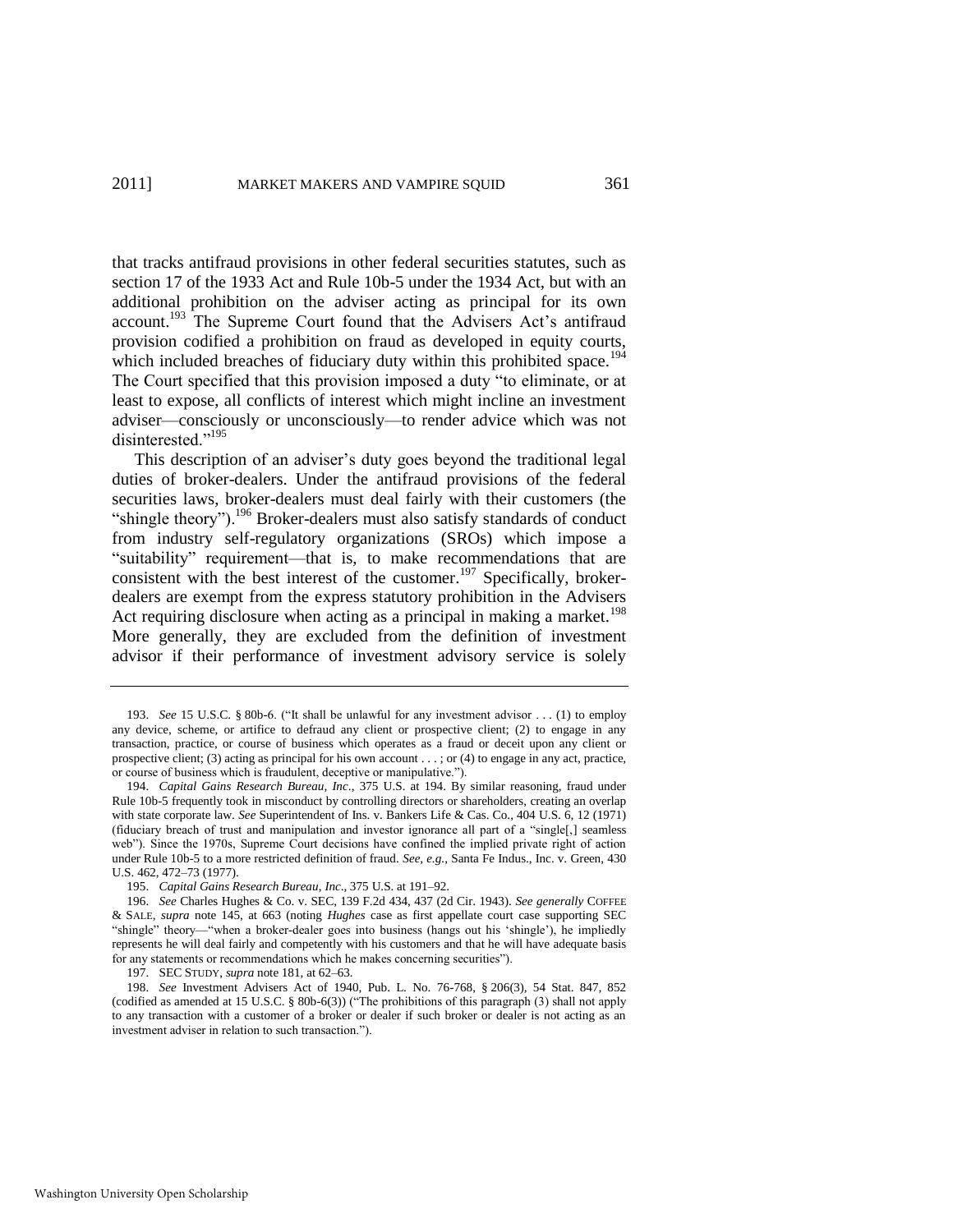incidental to the conduct of its business as a broker-dealer and the brokerdealer receives no "special compensation" for its advisory services.<sup>199</sup>

The SEC study recommends a unified fiduciary standard, defined by the language suggested by Congress, that is "consistent with the standard and precedent that apply to investment advisers."<sup>200</sup> The SEC study states the uniform standard would incorporate sections 206(1) and (2) of the Advisers Act, which really means it would incorporate the Supreme Court interpretations of that antifraud language to include traditional judicial fraud interpretations that brought fiduciary duty within the concept of equitable fraud.<sup>201</sup> The study notes that the uniform standard would not, itself, extend the Advisers Act's ban on principal trading to brokerdealers.<sup>202</sup>

The approach extends the protections of fiduciary duty, and particularly its ban on conflict-creating behavior to a broader range of intermediary interactions traders. One of the big fights in 1934—which the New York Stock Exchange won in its showdown with the Roosevelt administration was over the government's effort to impose more intrusive regulation of dealers as separate from brokers.<sup>203</sup> Now, almost eighty years later, the distinction between brokers and dealers has lost much of its significance, and the regulation of both brokers and dealers is moving toward the investment adviser standard. Left unresolved is application of the more severe standard to market making, which is a fairly large hole that remains to be filled.

The implication seems to be neutral market making is not a risk, but conflict in market making, as illustrated in the 2010 Senate hearings, would be. The SEC staff study does not suggest how to resolve this core point. One response would be a safe harbor along the lines of Rule 144(g) under the Securities Act, which permits resales of securities without registration under the 1933 Act.<sup>204</sup> This permitted form of sale is usually termed a "broker's transaction"; however, it does have characteristics that suggest it might be better termed an "ordinary dealer transaction" since the intermediary is permitted to go beyond the broker's role and post bid/ask spreads to buy and sell for its own account, which is the key functional

<sup>199. § 202(</sup>a)(11)(C), 54 Stat. at 849 (codified as amended at 15 U.S.C. § 80b-2).

<sup>200.</sup> SEC STUDY, *supra* not[e 181,](#page-37-0) at 107.

<sup>201.</sup> *But see* Arthur B. Laby, SEC v. Capital Gains Research Bureau *and the Investment Advisers*  Act of 1940, 91 B.U. L. REV. 1051, 1053 (2011) ("Recognition of a pre-existing fiduciary duty is not tantamount to congressional creation of a duty.").

<sup>202.</sup> SEC STUDY, *supra* not[e 181,](#page-37-0) at 113.

<sup>203.</sup> *See* Pritchard & Thompson, *supra* not[e 162,](#page-34-0) at 859.

<sup>204. 17</sup> C.F.R. § 230.144(g) (2010).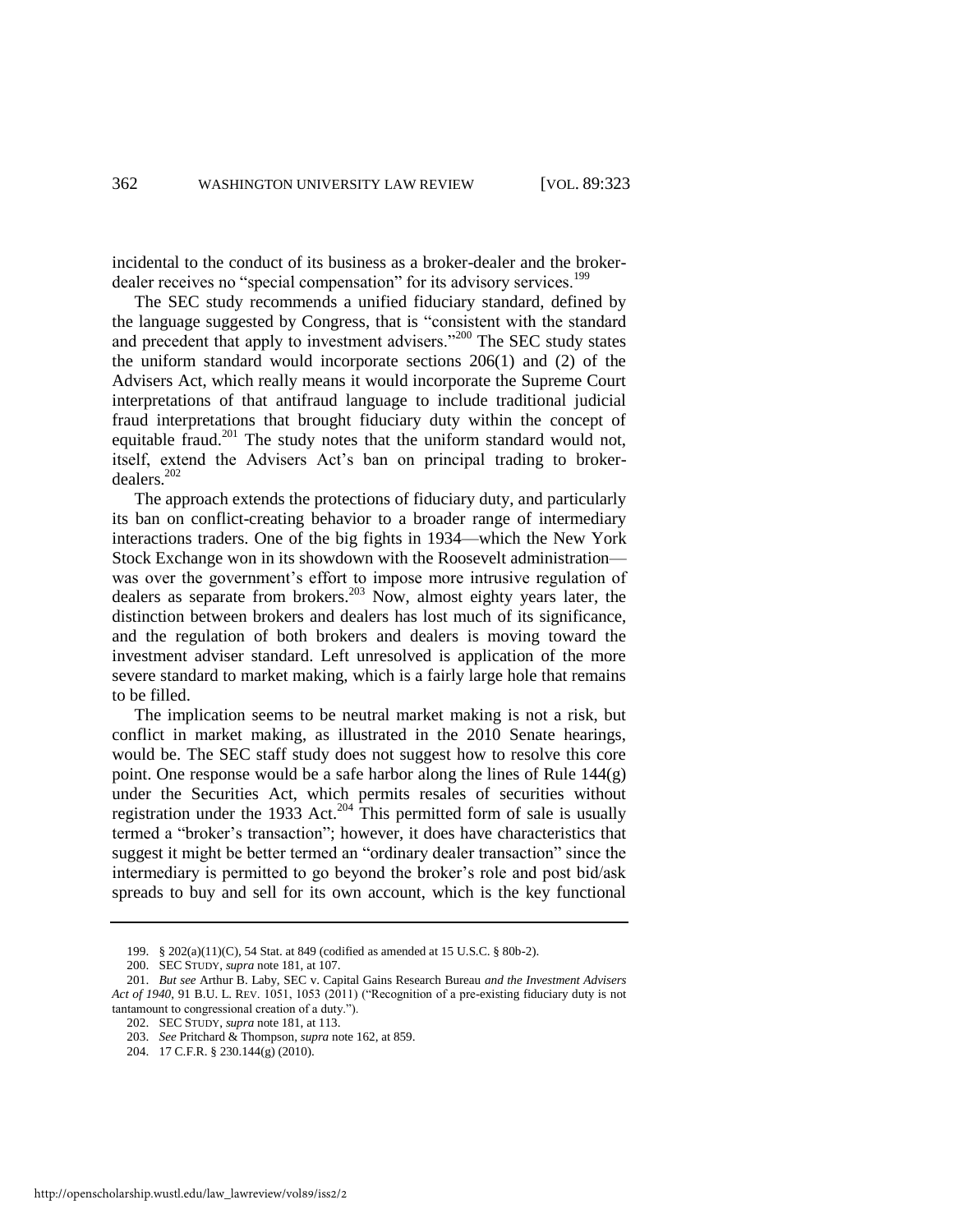<span id="page-41-0"></span>concept that makes one a dealer and not a broker. $205$  The key regulatory bite of Rule 144 is that the intermediary does no more than execute the transaction, receives no more than the usual commission, and does not arrange for the solicitation of the specific order.<sup>206</sup> Subpart C below suggests that instead of focusing on a market maker just being on the opposite side of a deal with a customer, there should be greater regulation of dealers as market makers where the dealer is receiving additional compensation on one side of the trade. A safe harbor based on this concept would address the large gap left in the study while addressing the key intermediary conflict that provoked this part of the 2010 legislation.

# *B. The Volcker Rule"s Ban on Proprietary Trading*

One of the most visible parts of the Dodd-Frank reforms was a ban on proprietary trading by banks.<sup>207</sup> Proprietary trading has occurred where banks' interests are most opposite customers'; it has been both profitable and a source of irritation to customers.<sup>208</sup> This provision, added late in the legislative process, is often referred to as the "Volcker Rule," carrying the name of former Federal Reserve Board Chair Paul Volcker who sought to wall off the more speculative lines of business from commercial banks.<sup>209</sup> A related provision bans bank sponsorship or investment in hedge funds.<sup>210</sup> These bans are a response to the moral hazard problem previously discussed when banks have federally provided insurance for deposits or an implicit guarantee from the government that they will be bailed out because they are too big to fail.<sup>211</sup> The result is to push them

<sup>205.</sup> *Id.*

<sup>206.</sup> *Id.*

<sup>207.</sup> Dodd-Frank Wall Street Reform and Consumer Protection Act, Pub. L. No. 111-203, § 619, 124 Stat. 1376, 1620–31 (2010) (to be codified at 12 U.S.C. § 1851).

<sup>208.</sup> *See, e.g.*, COHAN, *supra* note [24,](#page-5-0) at 444 (One customer told Goldman, "I am happy to do business with you, just tell me whether you are my agent or my competitor. I am happy with either one, just not both.").

<sup>209.</sup> 

What we can do and what we should do is to recognize that curbing the proprietary interests of commercial banks is in the interest of fair and open competition as well as protecting the provision of essential financial services. Recurrent pressures, volatility, and uncertainties are inherent in our market-oriented, profit-seeking financial system. But by appropriately defining the business of commercial banks . . . we can go a long way toward promoting the combination of competition, innovation, and underlying stability that we seek.

*Prohibiting Certain High-Risk Investment Activities by Banks and Bank Holding Companies: Hearing Before the S. Comm. on Banking, Hous. & Urban Affairs*, 111th Cong. 8 (2010) (statement of Paul Volcker, Chairman, President's Economic Recovery Advisory Board).

<sup>210. § 619, 124</sup> Stat. at 1620–31 (to be codified at 12 U.S.C. § 1851).

<sup>211.</sup> *See supra* not[e 151 a](#page-32-0)nd accompanying text.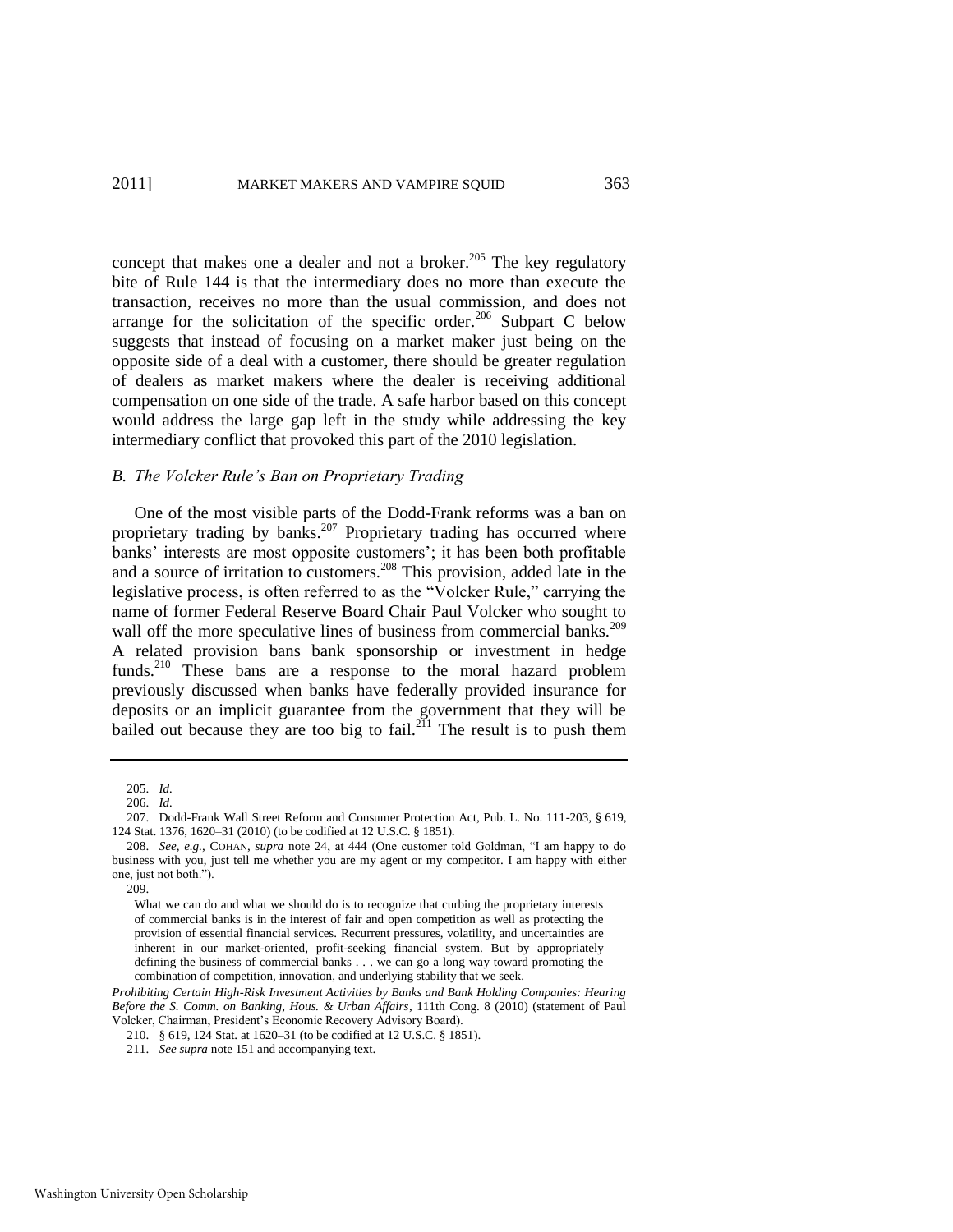toward more risky ventures with both higher returns, if successful, and higher chances of failure because, if profitable, the owners and managers receive all of the upside, but, if unsuccessful, the taxpayers pick up the loss.<sup>212</sup> A second stated purpose was to reduce conflicts of interest between banks and their customers.<sup>213</sup>

There are, however, two broad exceptions to this ban, which reflect the unresolved ambiguity as to how to regulate market-making behavior. Market making will continue to be permitted "not to exceed the reasonably expected near term demand of clients, customers, or counterparties."<sup>214</sup> Another exemption permits risk-mitigating hedging activities by banks in connection with, and related to, individual or aggregate positions designed to reduce specific risk.<sup>215</sup> The study of the Financial Stability Oversight Council (FSOC) in addressing the exceptions noted the intent "to preserve banking entities' ability to engage in critical financial intermediation in financial markets." $^{216}$ 

Those exceptions turn out to be potentially large and a worrisome challenge for rule-makers. As the FSOC study noted, "certain classes of permitted activities—in particular, market making, hedging, underwriting, and other transactions on behalf of customers—often evidence outwardly similar characteristics to proprietary trading."<sup>217</sup> The study further noted, "It can be difficult . . . to differentiate a position intended to make a proprietary profit from one designed to satisfy current or expected customer demand or to provide liquidity to the markets."<sup>218</sup> Indeed, Goldman Sachs' "big short"—their move to a \$1 billion short position in the housing market over a matter of weeks in the winter of 2007 (and a profit of \$1 billion for the quarter)—was presented to the Senate Committee as exactly such: a move by the bank to hedge long positions it had taken for clients.<sup>219</sup> Since the fall of 2009, various banking firms have announced closings of some of their proprietary desks, $220$  but the FSOC

<sup>212.</sup> *See supra* Part II.D.

<sup>213. § 619, 124</sup> Stat. at 1620–31 (adding section 13(b) to the Bank Holding Company Act of 1956 to require a study and recommendations so as to "reduce conflicts of interest between the self-interest of banking entities . . . and the interest of customers").

<sup>214.</sup> *Id*. (adding section 13(d)(1)(B) to the Bank Holding Company Act).

<sup>215.</sup> *Id.* (adding section  $13(d)(1)(C)$  to the Bank Holding Company Act).

<sup>216.</sup> FSOC STUDY, *supra* not[e 34,](#page-7-0) at 5.

<sup>217.</sup> *Id.* at 18.

<sup>218.</sup> *Id.* at 22.

<sup>219.</sup> *See supra* Part II.B.2.

<sup>220.</sup> *See* Aaron Lucchetti & Dan Fitzpatrick, *BofA Weighs Sale, Other Options for Trading Desk*, WALL ST. J., Aug. 7, 2010, at B3; Jenny Strasburg et al., *New Law Fuels a Shake-Up at Morgan Stanley*, WALL ST. J., Aug. 5, 2010, at C1.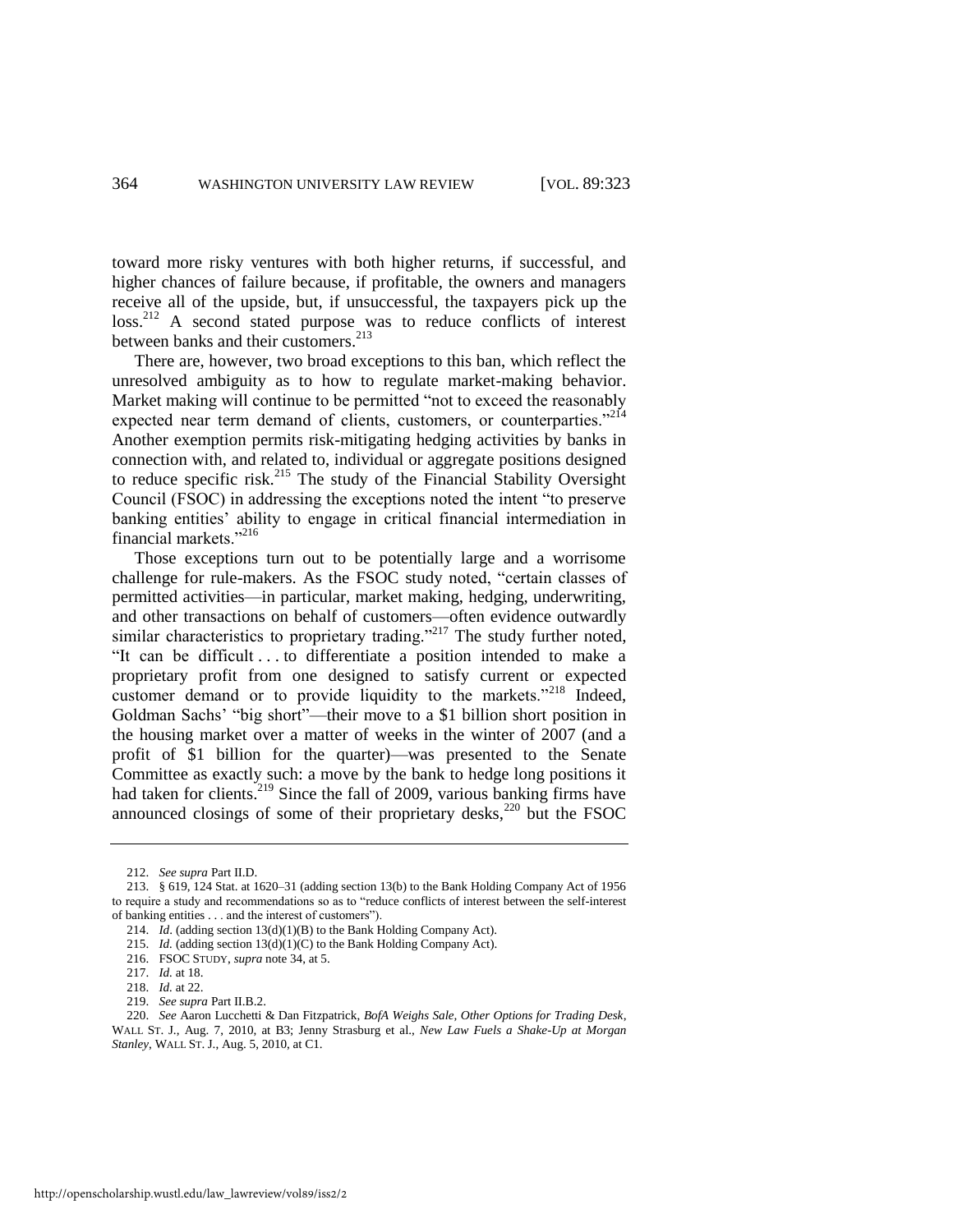study took note of concern expressed by some commentators that individuals may be able to continue to engage in proprietary trading in their new roles elsewhere in the bank, a concern that seems likely to remain given the contribution to banks' profits by proprietarily trading over recent years.<sup>221</sup>

The FSOC study, therefore, identified differences between ordinary market making and proprietary trading and proposed metrics that can be the basis for a new enforcement regime. The individual agencies charged with implementing this part of the statute proposed rules in October 2011 that include reporting obligations and a compliance system based on this study. $222$ 

<span id="page-43-0"></span>A key part of the FSOC study, carried forward in the structure of the proposed rules, set out key economic differences in the business model of a firm following the two business plans:

- Market makers seek to benefit from the flow of trading, while proprietary traders seek to benefit from the expected appreciation of the asset;
- Market makers will seek to minimize the impact of price movements in the traded assets, while proprietary traders will seek to capture movements in price;
- Market makers use inventory to facilitate customer transactions, while proprietary traders use inventory expecting appreciation;
- Market makers tend toward rapid inventory turnover and minimal profits on the inventory held, while proprietary traders hold inventory longer with the bulk of their profit coming from appreciation;
- Market makers tend to trade at the bid quote (an indication of providing liquidity to the market), while proprietary trades would

<sup>221.</sup> FSOC STUDY, *supra* note [34,](#page-7-0) at 18 (noting concern of some commentators of transfers to capital market roles where individuals may be able to continue to engage in proprietary trading).

<sup>222.</sup> In an unusual display of joint agency action, four of the five agencies tasked with implanting the Volcker Rule—the Office of the Comptroller of the Currency, the Board of Governors of the Federal Reserve System, the Federal Deposit Insurance Corporation, and the Securities and Exchange Commission—filed parallel notices of rulemaking in October 2011. *See* Prohibitions and Restrictions on Proprietary Trading and Certain Interests in, and Relationships with, Hedge Funds and Private Equity Funds, Exchange Act Release No. 65,545, 76 Fed. Reg. 68,846 (proposed Oct. 12, 2011) [hereinafter Prohibitions and Restictions on Proprietary Trading].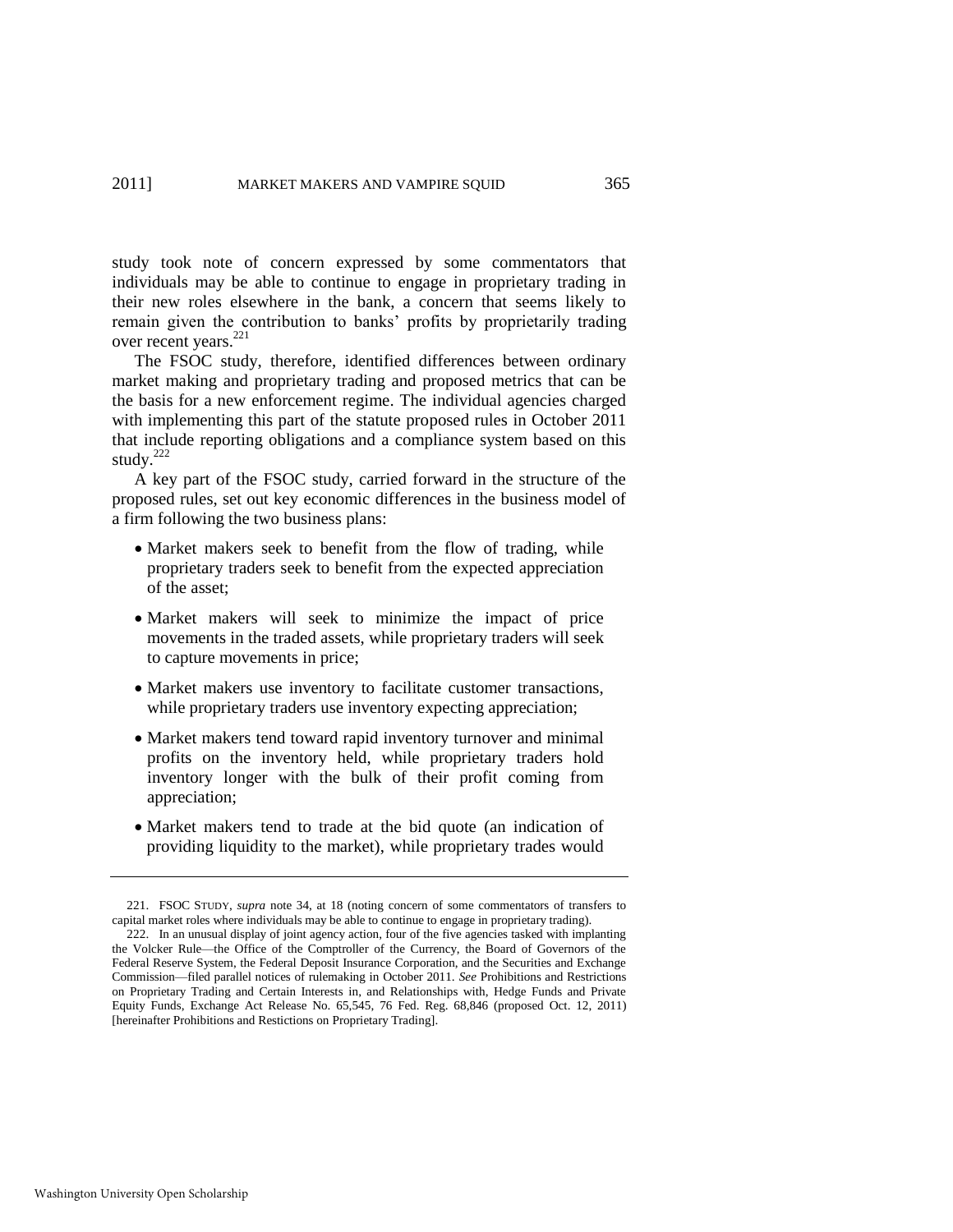more often be at the offer quote (an indicator of consuming liquidity); $^{223}$ 

 Market makers will seek access to interdealer trading for liquidity and will seek access to hedging strategies reflective of a business plan based on profits from the spread and inventory.<sup>224</sup>

From such differences, the FSOC study seeks to separate the two types of trading by use of various quantitative metrics associated with one or more of the characteristics just described. Thus the study suggests various *revenue-based metrics* (comparing the profitability of positions on the first day they are taken against the profitability of all positions held that day), *revenue-to-risk metrics* (profitable trading days as a percentage of total days and revenue per dollar-at risk in the firm),<sup>225</sup> *inventory metrics*  (inventory turnover and inventory aging), and *customer-flow metrics*  (based on ratios of customer-initiated flows to orders from the bank itself).<sup>226</sup> The October 2011 proposed rules adjust these metrics somewhat, adding risk management metrics (e.g., VaR), combining the last two under a "customer facing" heading, and adding a specific focus on whether a trading unit routinely pays, rather than earns, fees, commissions, and spreads.<sup>227</sup>

The FSOC study concludes that "[s]upervisory review is likely to be the ultimate lynchpin in effective implementation  $\ldots$ <sup>228</sup> It acknowledges that regulators would need "significant new and specialized resources" to build the infrastructure to obtain and review the data needed and to hire and train the staff that would have the quantitative and market expertise to assess this data and investigate questionable trades.<sup>229</sup>

The study is silent on where the government expertise for this task will reside. This was the first substantive project of the FSOC, an entity created by Dodd-Frank made up of the heads of various financial regulatory

<sup>223. &</sup>quot;The bid" is the price at which the dealer is willing to buy the security or inventory; "the ask" is the price at which the dealer is willing to sell the security or inventory. *See* HAMILTON & BOOTH, *supra* not[e 52.](#page-12-1) 

<sup>224.</sup> FSOC STUDY, *supra* not[e 34,](#page-7-0) at 22–24.

<sup>225.</sup> Since market makers seek profit from the ordinary spread between the bid and the ask quotations, they will manage inventory more tightly and seek to price each transaction to the appropriate spread, leading to less wide fluctuation on a daily pattern. *Id*.

<sup>226.</sup> *See id.* at 36–42.

<sup>227.</sup> *See* Prohibitions and Restrictions on Proprietary Trading, *supra* note [222,](#page-43-0) at 68,887–89 (discussing section IV of proposed Appendix A, which details the metrics that must be furnished).

<sup>228.</sup> FSOC STUDY, *supra* not[e 34,](#page-7-0) at 43.

<sup>229.</sup> *Id.* at 43–44 (recognizing that "some [a]gencies face significant resource constraints," which is likely an understatement given budget negotiations in Washington).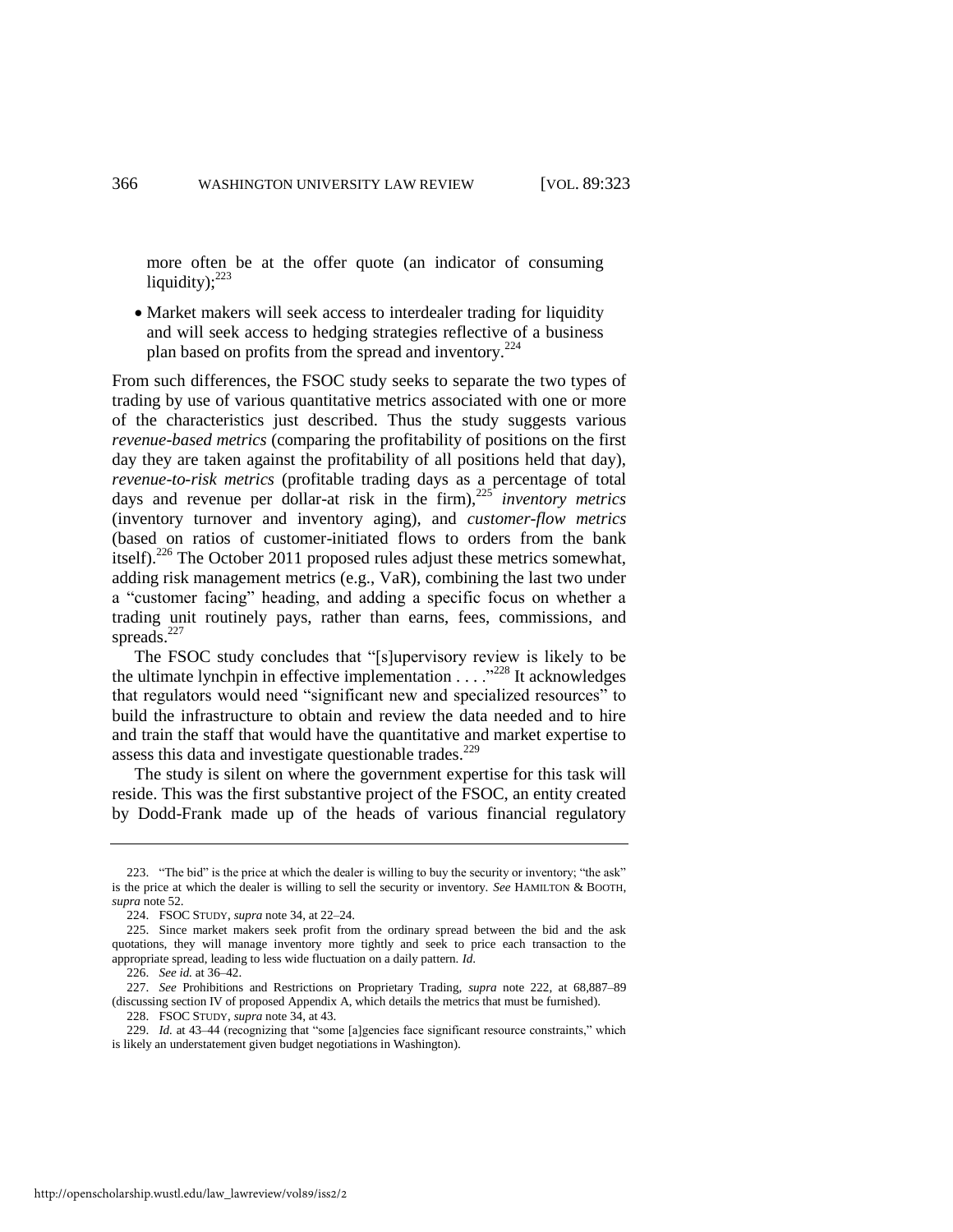agencies and chaired by the Secretary of the Treasury; $^{230}$  the expertise this task requires is split between independent agencies that are the bank regulators (such as the OCC and the Fed) and the market regulators (such as the SEC and the CFTC).<sup>231</sup> Since the Volcker Rule is ostensibly characterized as a prohibition on banks and inserted as an amendment to the Bank Holding Company statute, the banking supervisor would seem to have the first claim to applying the rules.<sup>232</sup> Yet the metrics and the trades themselves are the everyday space of the trading regulators. Indeed, both the banned proprietary trading and the permitted market making and hedging are traditional functions of investment banks and had not been within the purview of bank regulators until the financial crisis and concerns about systemic risk brought them within the umbrella of prudential regulators.<sup>233</sup>

The debate over the financial crisis generated extensive debates about the balkanized state of American financial regulation spread along historical functional lines of banking, securities, commodities, and insurance that modern economics, technology, and globalization had overrun.<sup>234</sup> At the same time, the more unified regulatory structures of countries like the United Kingdom did not perform in a way to inspire

<sup>230.</sup> Dodd-Frank Wall Street Reform and Consumer Protection Act, Pub. L. No. 111-203, § 111, 124 Stat. 1376, 1392–94 (2010) (to be codified at 12 U.S.C. § 5321) (naming the Secretary of the Treasury and the heads of the Federal Reserve Board, Office of the Comptroller of the Currency, the FDIC, the SEC, the CFTC, the National Credit Union Administration Board, the new Consumer Finance Protection Bureau, and the Federal Housing Finance Agency (should their heads be confirmed by the Senate), along with an independent member with insurance experience appointed by the President). Another section creates the Office of Financial Research within Treasury to staff this council. § 152, 124 Stat. at 1413–1415 (to be codified at 12 U.S.C. § 5342).

<sup>231.</sup> *See generally* Lisa Schultz Bressman & Robert B. Thompson, *The Future of Agency Independence*, 63 VAND. L. REV. 599 (2009) (describing the history and function of independent agencies in financial regulation as opposed to the executive cabinet departments such as the Treasury). 232. § 619, 124 Stat. at 1620–31 (amending Bank Holding Company Act).

<sup>233.</sup> *See* Press Release, SEC, Chairman Cox Announces End of Consolidated Supervised Entities Program (Sept. 26, 2008), *available at* http://www.sec.gov/news/press/2008/2008-230.htm; *see also supra* not[e 3.](#page-2-1) *But see* Erik R. Sirri, Remarks at the National Economists Club: Securities Markets and Regulatory Reform (Apr. 9, 2009), *available at* http://www.sec.gov/news/speech/2009/spch040909ers. htm (explaining the consolidated supervised entities program "effectively added an additional layer of supervision at the holding company where none had existed previously," and that SEC action in 2004 regarding broker-dealer net capital rules "has been unfairly characterized as being a major contributor to the current crisis," but that the net capital rules alone could not limit the ability of the investment banks to undertake activities with the highest levels of inherent risk "outside the US broker-dealer subsidiary").

<sup>234.</sup> *See generally* Howell E. Jackson, *Variation in the Intensity of Financial Regulation: Preliminary Evidence and Potential Implications*, 24 YALE J. REG. 253 (2007) (identifying the American regulatory system as more fragmented and inefficient).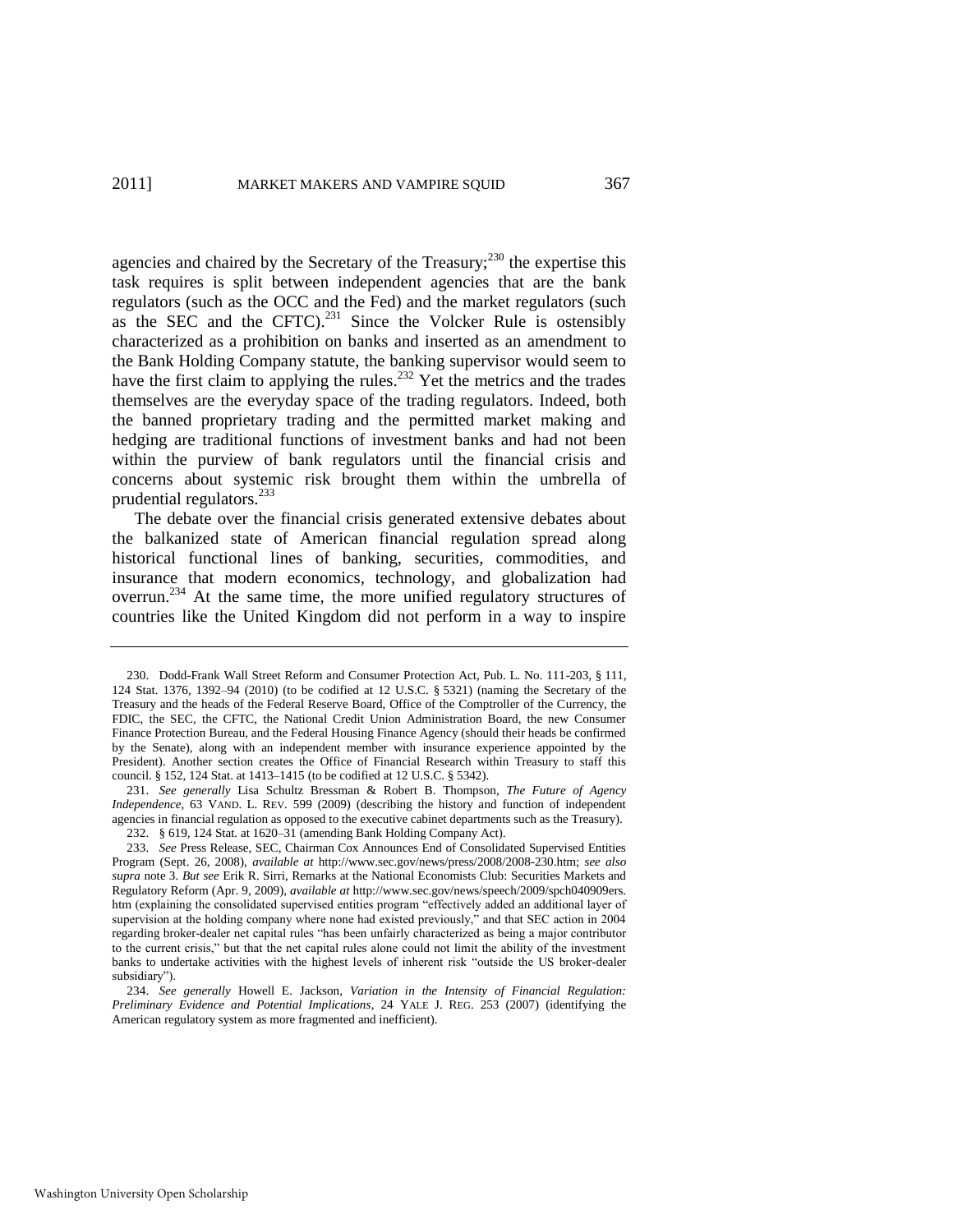confidence.<sup>235</sup> Dodd-Frank tinkered with the structure, eliminating one banking regulator and inserting the Financial Stability Oversight Council, but the regulatory structure remains a work in progress.<sup>236</sup> In addition, this complex, multi-dimensional new challenge is coming at a time when the government faces severe resource constraints. On a short-term basis, the SEC, for example, has been given a host of additional tasks under the financial reform legislation without the equivalent budget or employees to perform this task.<sup>237</sup> Clearly the necessary ingredients for the plan proposed by the FSOC are not yet in place.

The mapping of the Volcker Rule to this point reflects a prohibition on proprietary trading by banks (i.e., those transactions in which they are trading for their own account as a dealer does with a customer) unless the trade is a market-making transaction or another of the "permitted" transactions.<sup>238</sup> The clear implication is that these market-making transactions are OK even though the bank is taking the opposite side of the transaction from a customer just as it does in a prohibited proprietary trade. The various metrics in the proposed rulemaking are used to tell us (or at least the regulators) which is which. But then the statute adds a third layer to this regulatory line-drawing by specifying that a transaction in which the bank has a "material conflict of interest" cannot be a permitted transaction.<sup>239</sup> Is this simply restating the line between prohibited proprietary trading and permitted market-making transactions just discerned, or is it imposing an additional metric?

238. *See supra* note 180.

<sup>235.</sup> Dan Awrey, *The FSA, Integrated Regulation, and the Curious Case of OTC Derivatives*, 13 U. PA. J. BUS. L. 1, 48 (2010) ("Upon closer inspection, however, it would be unwise to herald the FSA as an unmitigated success for proponents of integrated regulation. The FSA is frequently described by market participants as overly bureaucratic, intrusive, and insensitive. In addition, the internal organization of the FSA—especially within the Risk Business Unit—still reflects in many respects historical divisions between the banking, insurance, and securities industries." (footnotes omitted)); John C. Coffee, Jr., *Law and the Market: The Impact of Enforcement*, 156 U. PA. L. REV. 229, 276 n.133 (2007) ("The FSA has recently come under some criticism in the United Kingdom for its failure to combat financial crime effectively.").

<sup>236. § 312, 124</sup> Stat. at 1521–23 (to be codified at 12 U.S.C. § 5412) (eliminating the Office of Thrift Supervision).

<sup>237.</sup> *See, e.g.*, SEC, Implementing the Dodd-Frank Wall Street Reform and Consumer Protection Act—Dates to be Determined (Aug. 1, 2011), *available at* http://www.sec.gov/spotlight/doddfrank/dates\_to\_be\_determined.shtml (announcing various tasks under Dodd-Frank that it will not be able to do because of budget constraints).

<sup>239.</sup> *See* § 619, 124 Stat. at 1620–31 (to be codified at 12 U.S.C. § 1851). *See generally* Andrew F. Tuch, *Conflicted Gatekeepers: The Volcker Rule and Goldman Sachs* (Harvard John M. Olin Ctr. for Law, Econ., and Bus. Fellows' Discussion Paper Series, Discussion Paper No. 37, 2011), *available at* http://ssrn.com/abstract=1809271 (suggesting that the conflict of interest prohibition in the Volcker Rule means independence, a reading that explains the difference in the failure to apply a fiduciary duty for sophisticated investors under the fiduciary duty standard).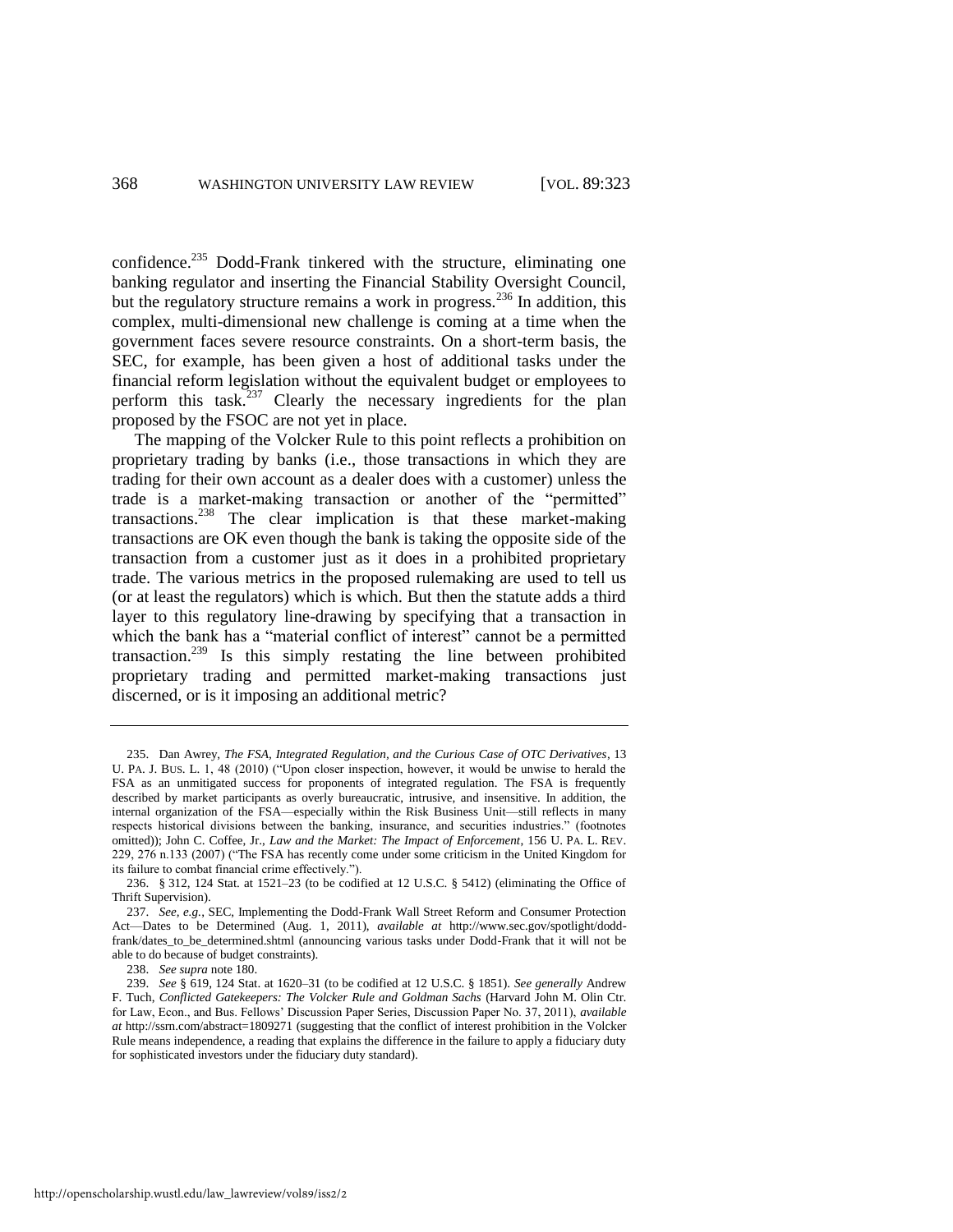The proposed rule is more confusing than helpful. The principal focus of the language of the rule on this point is to provide something of a safe harbor (adding a fourth tier to the legal analysis if you are still keeping count) by specifying that disclosure and a Chinese wall will work to cleanse the conflict (if it exists under the analysis at the previous level).<sup>240</sup> Yet in presenting the rules, the agencies tell us in the commentary (although not in the rule itself) that the "differing economic interests" of the buyer and seller (e.g., the market maker and its customer) would not be deemed a material conflict of interest with respect to "bona fide" market making and other transactions. $^{241}$  Thus, the third level circles back to the same place we were after the first two levels of the statutory analysis.

Our trip through Dodd-Frank rulemaking as to the role of intermediaries in securities transactions will not be complete without also including Congress's express prohibition of conflicts in certain securitization transactions, specifying that intermediaries cannot engage in a material conflict with an investor arising out of such activity for one year.<sup>242</sup> Here Congress included the same two broad exceptions for market making and risk-hedging and tasked the SEC to write the rules.<sup>243</sup> Not surprisingly the SEC concludes the exceptions should be viewed "no less narrowly" than the similar exceptions under Volcker just discussed,  $244$  and the Volcker rulemaking is careful to preserve potential for the securitization rules that could go beyond Volcker.<sup>245</sup>

<sup>240.</sup> *See* Prohibitions and Restrictions on Proprietary Trading, *supra* note [222,](#page-43-0) at 68,873 (assuming that the activities are conducted in a manner that is consistent with the proposed rule and securities and banking laws and regulations).

<sup>241.</sup> *Id*. at 68,893.

<sup>242.</sup> *See* § 621, 124 Stat. at 1631–32 (inserting section 27B to the Securities Act of 1933, banning material conflicts of interest by certain intermediaries, defined to include underwriters, placement agents, initial purchasers, sponsors, or any affiliate of subsidary of such parties, with respect to any investor in a transaction arising out of an asset-backed security, including synthetic asset-backed securities).

<sup>243.</sup> *Id*.

<sup>244.</sup> Prohibition Against Conflicts of Interest in Certain Securitizations, Exchange Act Release No. 65,355, 76 Fed. Reg. 60,320, 60,341 (proposed Sept. 19, 2011) (to be codified at 17 C.F.R. pt. 230).

<sup>245.</sup> Prohibitions and Restrictions on Proprietary Trading, *supra* note [222,](#page-43-0) at 68,893 ("[T]he discussion of that definition is provided solely for purposes of the proposed rule's definition of material conflict of interest, and does not affect the scope of that term in other contexts or a banking entity's obligation to comply with additional or different requirements with respect to a conflict under applicable securities, banking, or other laws (e.g., section 27B of the Securities Act, which governs conflicts of interest relating to certain securitizations; section 206 of the Investment Advisers Act of 1940, which applies to conflicts of interest between investment advisers and their clients; or 12 CFR 9.12, which applies to conflicts of interest in the context of a national bank's fiduciary activities").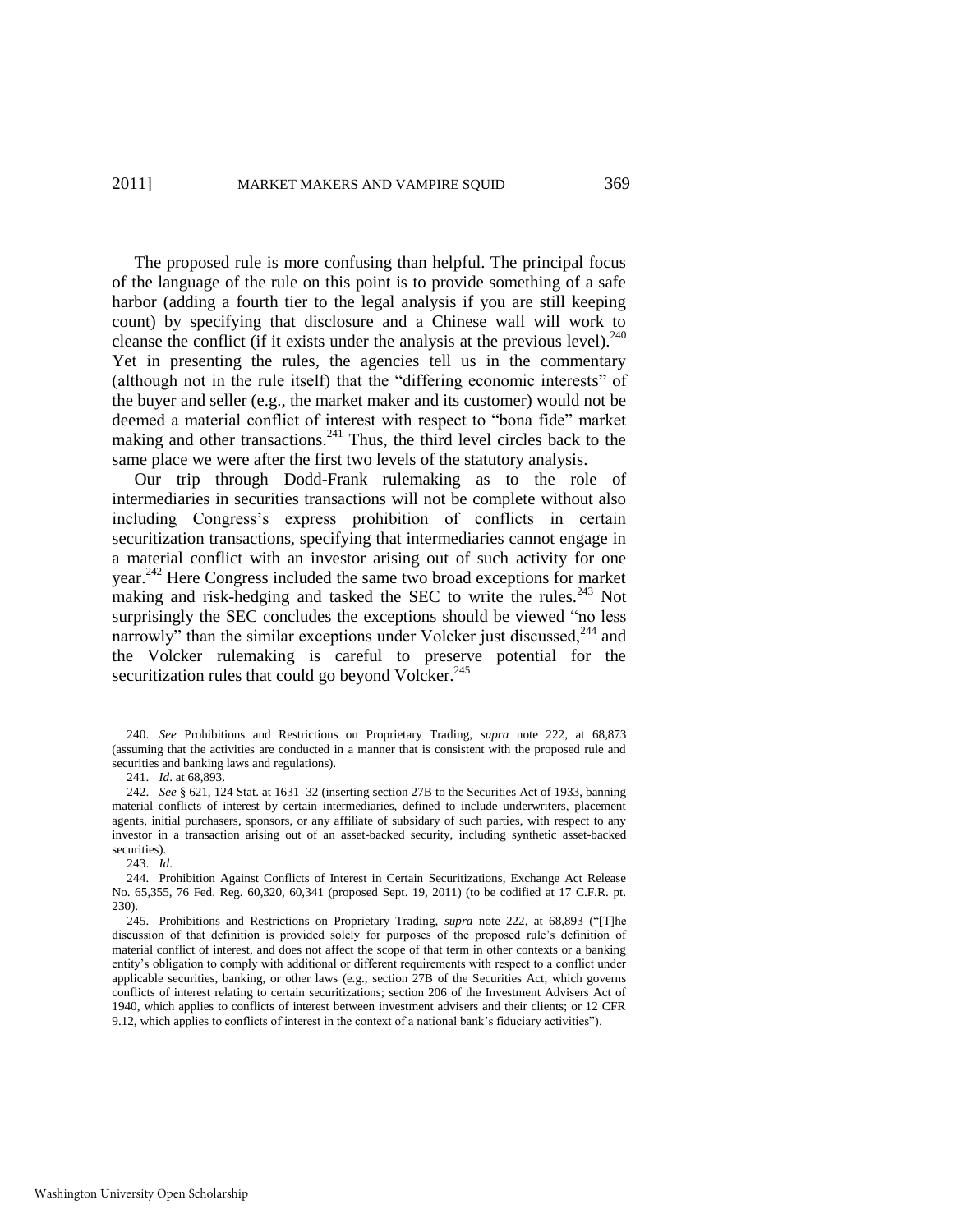What is interesting for our purposes is how the SEC in addressing conflict of interest in the securitization context gets to specifics that the proposed rule did not. The SEC interpreted the intent of the securitization section of the statute "to prohibit securitization participants from benefiting from the failure of financial instruments that they help structure, offer and sell to investors."<sup>246</sup> It observes that a securitization participant "is generally seeking to sell to investors a particular investment view regarding the underlying assets," $247$  and it finds that the securitization participant who directly or indirectly controls the structure of the securitization "would benefit directly or indirectly—from fees or other forms of remuneration, or the promise of future business, fees, or other form of remuneration."<sup>248</sup>

The metrics in the FSOC study offer the possibility of a solution beyond the generics of the broker-dealer study discussed in the previous part, but more specificity is likely to result from the conflict of interest rulemaking that includes a focus on market makers who receive additional consideration from one side of a market-making transaction, as reflected in the proposed SEC rule on conflicts in securitization.

# *C. Dealing with Conflicts in the Securities Markets*

In the aftermath of various investigations and studies of the financial crisis, conflict between intermediaries and their clients has been a central focus, just as it was in 1933 in the societal examinations of what led to the Great Depression.<sup>249</sup> The mechanisms being deployed in the post- $2008$ reforms illustrate the changed face of securities regulation and also provide an opportunity to test alternative regulatory strategies. Disclosure—the dominant approach to securities regulation in the decades since the Great Depression—turns out to play a less important role in this latest chapter. That is not to say that disclosure is not important (or even that its role has not grown in response to this latest crisis), but most of the regulatory activity has been elsewhere in the reform debate after the financial meltdown.<sup>250</sup>

<sup>246.</sup> Prohibition Against Conflicts of Interest in Certain Securitizations, Exchange Act Release No. 65,355, 76 Fed. Reg. at 60,330.

<sup>247.</sup> *Id*.

<sup>248.</sup> *Id*. at 60,331.

<sup>249.</sup> *See supra* not[e 9 a](#page-3-0)nd accompanying text.

<sup>250.</sup> An exception is the disclosure cleansing of the conflict of interest part of the Volcker Rule. *See supra* Part IV.B.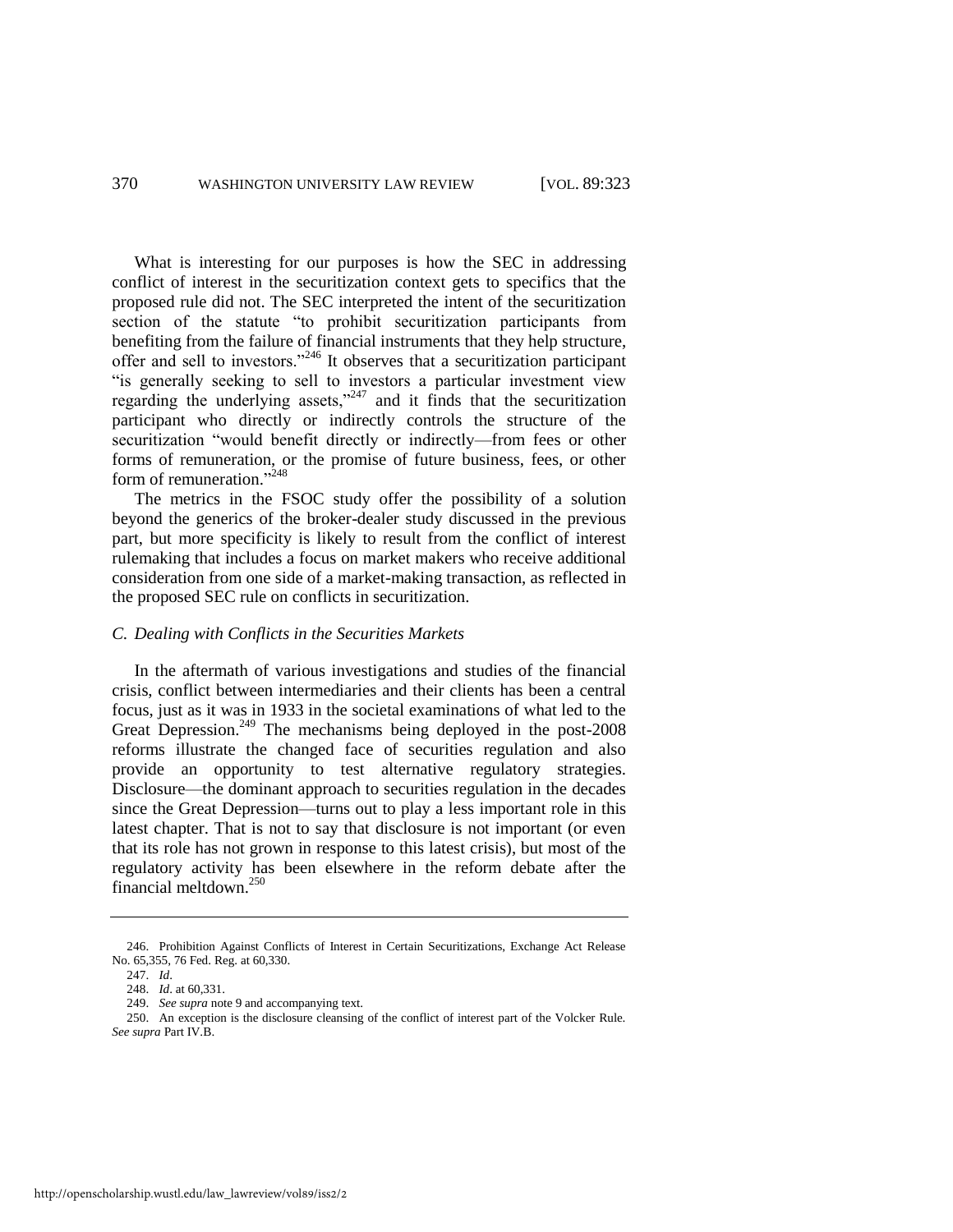# 2011] MARKET MAKERS AND VAMPIRE SOUID 371

We have seen two types of regulatory responses. One has been directed toward conflicts that occur in a specific transactional setting between a securities intermediary and its clients/customers.<sup>251</sup> While new financial instruments, such as synthetics, have expanded the opportunities for market makers to trade opposite their clients in what appear to be traditional dealer transactions, there has also been a growth in the desire to regulate more of that space because of the dealer moving beyond a neutral market-making position.<sup>252</sup> Second, the complexity of financial relationships in a computer age, particularly the escalating power of various financial incentives, has created conflicts that need to be addressed outside the context of a particular transactional setting with bumpers inserted for various financial transactions. This government shaping of securities markets and of the incentives of the various players was a key part of the New Deal approach to securities regulation. That part of the Dodd-Frank reforms reflects a parallel pattern of the earlier New Deal reforms.

Conflict in securities markets comes in different intensities. The most intense is when an intermediary acts as an agent for investing a client's money, sometimes with express control over the decisions but with the expectation the intermediary has been retained to look out for the investor's interests.<sup>253</sup> Here conflicts may be banned or permitted only after disclosure and express consent by the investor.<sup>254</sup>

Less intense conflicts arise in traditional dealer transactions, where the core economic relationship is the dealer on the opposite side of a trade from the investor. The dealer may well have interests that conflict with the investor; some of that is inherent in any market trade. This is not seen as a problem since the investors can look out for themselves in deciding when and with whom to trade, using express contracts to protect themselves and relying on assurance flowing from a competitive market that the interests of the intermediary and the investors are sufficiently aligned.<sup>255</sup> The liquidity and informational benefits that the dealer brings to the market

<sup>251.</sup> *See supra* Part IV.A.

<sup>252.</sup> *See supra* Part IV.A.

<sup>253.</sup> *See* SEC STUDY, *supra* not[e 181.](#page-37-0)

<sup>254.</sup> Dodd-Frank Wall Street Reform and Consumer Protection Act, Pub. L. No. 111-203, § 913(g), 124 Stat. 1376, 1828 (2010).

<sup>255.</sup> See Davidoff et al., *supra* note [51](#page-11-0) (manuscript at 3) ("[T]echnological changes have made some investment banking activities, particularly trading businesses, more susceptible to formal contracting.").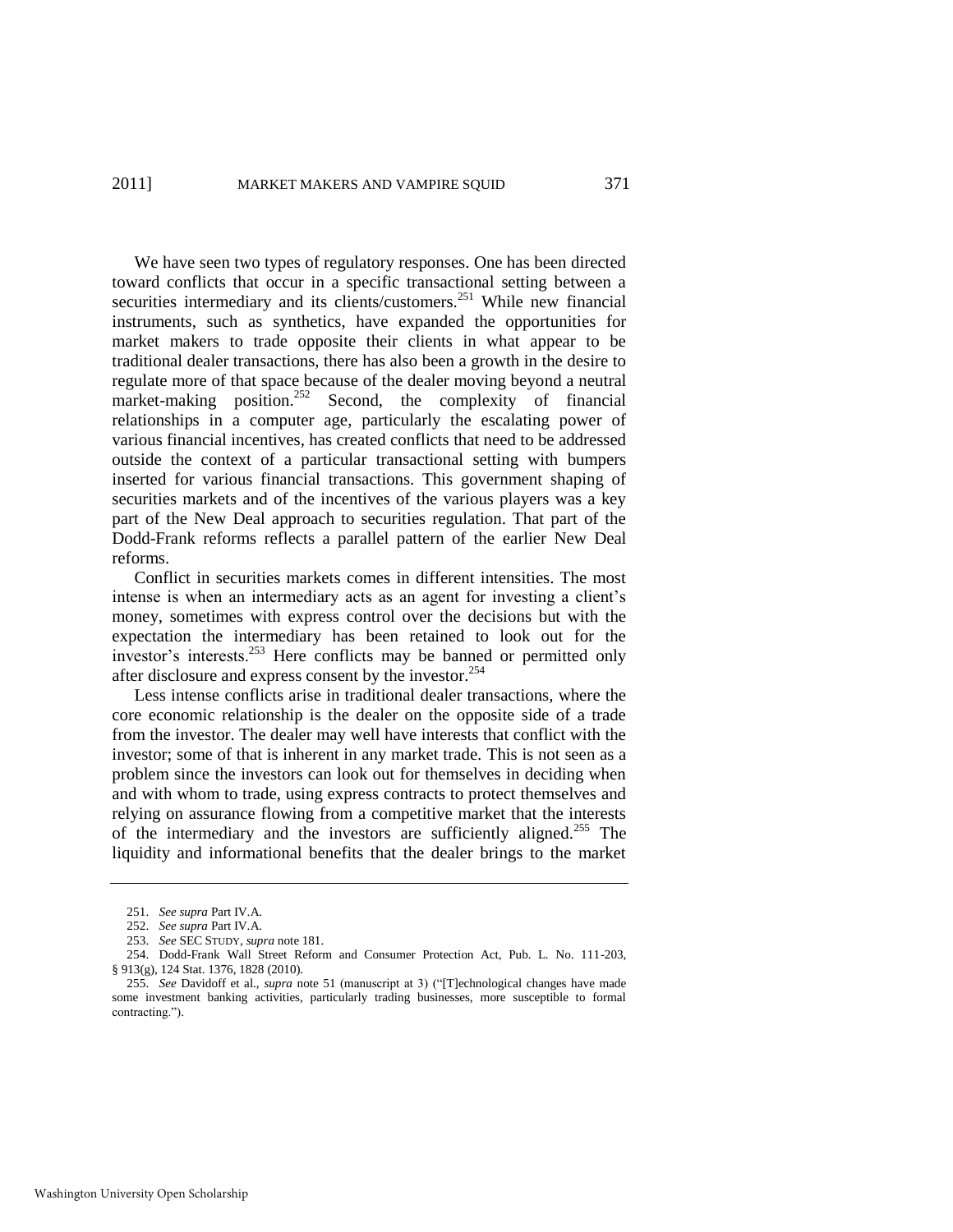facilitate trades by investors with varying levels of knowledge and trading needs.<sup>256</sup>

In between are contexts addressed by Dodd-Frank, which ostensibly are dealer transactions but where the dealer has additional relationships with one side on a trade that distort the dealer's incentives or where the market maker performs more than a liquidity function. The broker-dealer context in which the SEC staff has proposed a fiduciary duty could be such a setting, but it is not always.<sup>257</sup> An ordinary broker-dealer transaction will present often as a typical dealer exchange, where markets are competitive, customers can control their interaction with dealers, and express contracts are more likely to work.<sup>258</sup> The problematic area is the part of the rule that the SEC has not yet taken on.<sup>259</sup> In some cases these additional facts can make an ordinary dealer transaction look more like the first category in which the intermediary is more accurately placed as an agent of the seller or where the market maker provides an implicit contract term with its reputation filling the gaps between the parties' interests. The first can occur, for example, in a new issuance of securities where the underwriter has had an extensive relationship with the issuer and receives additional compensation for putting together the deal and bringing it to market.<sup>260</sup> There, for reasons already discussed, law has imposed broad disclosure requirements on the selling party.<sup>261</sup> The 1933 Act extends those disclosure obligations beyond the issuer to include the underwriters and broker-dealers who act as intermediaries.<sup>262</sup> In one sense this is a recognition that these intermediaries are stepping in the shoes of the issuer in what is a continuous transaction so that their obligations are the same as the issuer. It also seeks to counter the dealer's alignment with the issuer with interests opposite to those of the investor. This is where the rulemaking would do best to focus.

It is not just that the intermediary is not aligned with the counterparty. Market participants regularly trade with persons whose interests are opposite to their own. The core issue to be resolved, which is too often left beneath the surface, has been phrased by Donald Langevoort as "how hard [do we want] to push against the potency of salesmanship[?]"<sup>263</sup> Selling is

- 260. *See supra* note 66 and accompanying text.
- 261. *See supra* Part II.B.1 (discussing the duties of underwriters).

<sup>256.</sup> *Id*. (manuscript at 4).

<sup>257.</sup> *See* Part IV.A.

<sup>258.</sup> *See supra* note 255.

<sup>259.</sup> *See* Part IV.A.

<sup>262.</sup> *See supra* Part II.B.1.

<sup>263.</sup> Donald C. Langevoort, *Brokers as Fiduciaries*, 71 U. PITT. L. REV. 439, 447 (2010).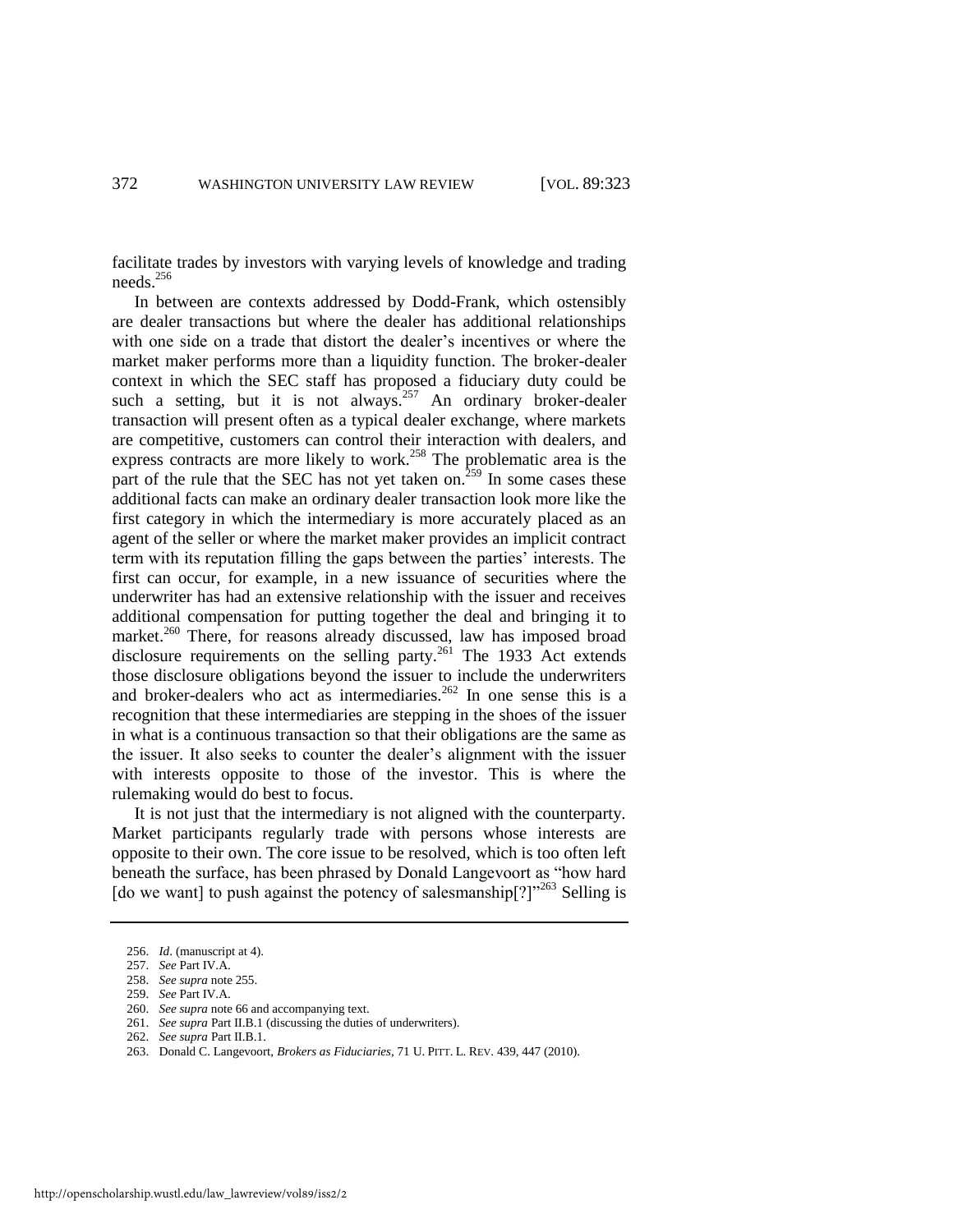a core part of our economic system, and walling off dealers can decrease the flow of securities intermediation as prior bouts of analysts' regulation may have produced less analysts' coverage.<sup>264</sup> But if the regulation focuses on the perceived overreaching of selling, the correct balance will more likely be struck. The additional layers of the relationship between the issuer and the intermediary create an additional conflict in removing from the market maker the neutrality that is an important part of how investors rely on markets in securities. Intermediaries perform a gate-keeping function—as seen in the role of underwriters in the regulatory system under the 1933 Act—so that investors have different expectations of a dealer than of a hedge fund or issuer or another principal.

This focus on the different role of market makers in trading opposite of investors (as opposed to other principals trading opposite the same investors) makes it easier to follow swaps and other newer financial trades in securities markets. As an ordinary market maker, the dealer trades opposite the investors on both the buying and selling side. In some transactions, as in the IPO market, the dealer receives additional compensation from one side for sponsoring and organizing the creation of the new instrument, a relationship that distorts the ordinary market-making incentives. Yet the swap context makes this relationship more opaque than in the new issue context—where it is clearly the issuer's securities that are being put into the stream of commerce and placed with investors and it is the issuer who provides the additional compensation to the underwriter. In a swap, it looks more like a simultaneous promise of two counterparties, even if one side has to go first and the market maker may initially take the other side of the first transaction in anticipation of selling (perhaps immediately) the position to a counterparty in a second transaction.<sup>265</sup> The harm is not that there is a party trading opposite the investor but rather that the additional relationships of the market maker deprived the investor of the neutrality of trades coming through a gatekeeper.<sup>266</sup>

Where the conflict concern is tied to a specific transaction and specific issuance, conflict of interest regulation is most likely to be successful. The retail market is a context in which the market is less likely to be able to correct for conflicts that interfere with the implicit trust role that market

<sup>264.</sup> *Id.* at 449.

<sup>265.</sup> Prohibition Against Conflicts of Interest in Certain Securitizations, Exchange Act Release No. 65,355, 76 Fed. Reg. 60,320, 60,321–22 (proposed Sept. 19, 2011) (to be codified at 17 C.F.R. pt. 230) (describing a swap transaction).

<sup>266.</sup> *See supra* note 51 and accompanying text.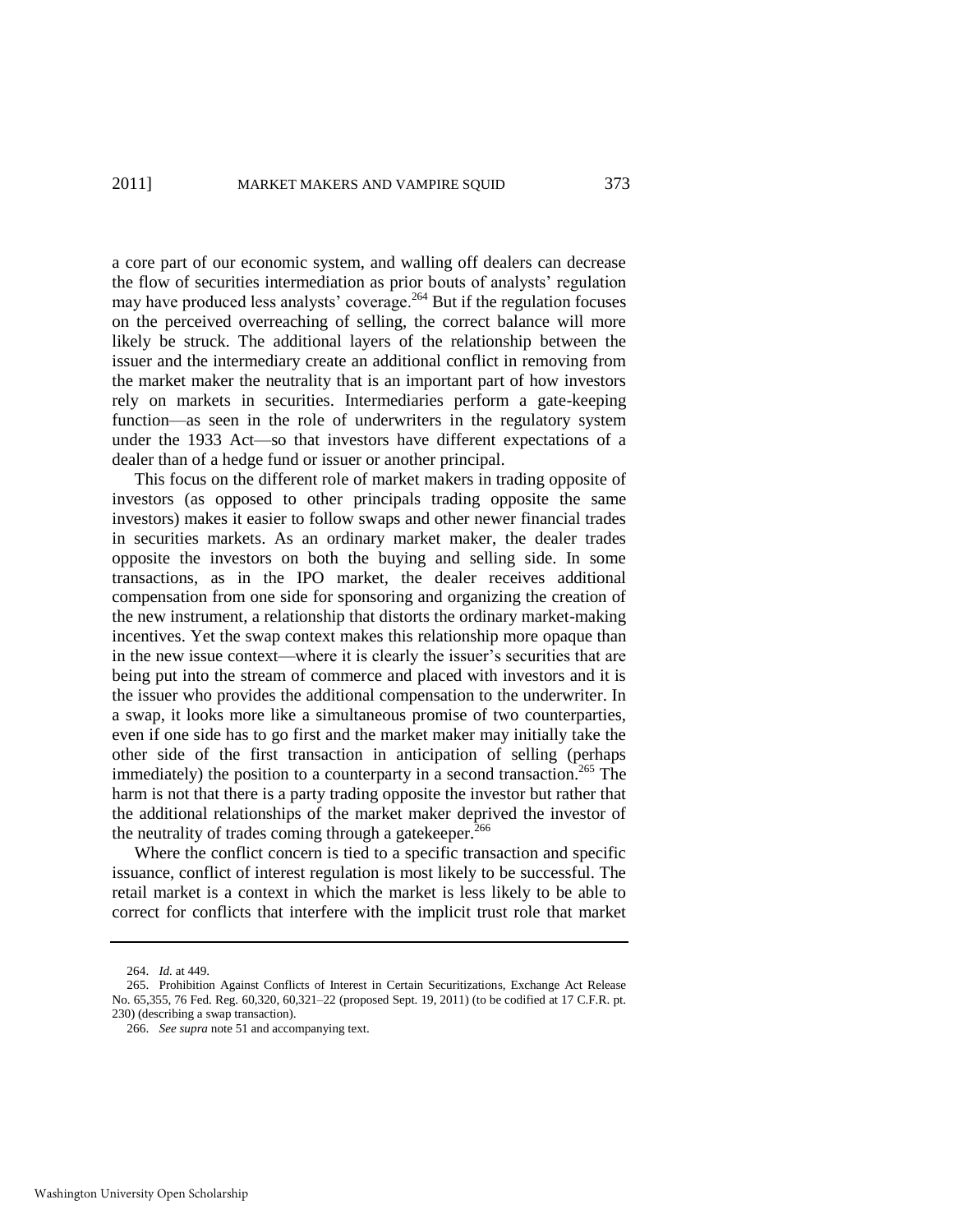markers take on in such a setting.<sup>267</sup> The process of filling out that crucial space would benefit from focusing on additional relationships that rob the market maker of the traditional neutrality and from considering the likelihood that investors have market power to constrain such conflicts. The rules would benefit from introduction of the term "ordinary dealer transaction" to parallel the concept of "brokers' transaction" used to define permitted resales under Rule  $144$  of the Securities Act.<sup>268</sup> There, the sales are permitted through transactions where the broker intermediary does no more than execute the order received as an agent, and "[r]eceives no more than the usual and customary broker's commission. $1269$  Here the concept of a dealer's transaction would be one in which an intermediary enters into a transaction as a counterparty buying and selling a security and receives no more than the usual and customary spread and, in particular, no additional consideration as a sponsor, organizer, or someone providing information. With such a focus, the new rules would ban the type of conflict that has been worrisome in a retail dealer setting without eliminating the economic functions that a dealer serves in ordinary securities exchanges.

The ban on proprietary trading in the Volcker Rule, while seeming sometimes to be a conflict of interest rule to address the banks' conflict with their customers, actually has a broader purpose. It moves beyond a focus on individual conflicted transactions to a focus on systemic risk.<sup>270</sup> Those who are harmed by the prohibited behavior are not the counterparties to the transaction but a much more diffuse group of taxpayers. Even though the ban on proprietary trading will shape how banks relate to customers that are on opposite sides of transactions with them, the broader focus of the Volcker Rule will limit its effectiveness as a conflict-enforcing rule.

First, it does not apply to investment banks that are not bank holding companies, and while that seemed small immediately after the meltdown, we are now seeing growth in that space. $271$  Second, the enforcement strategy of the Volcker Rule will turn on the development of agency expertise and data that remains uncertain.<sup>272</sup> Third, it will be difficult not to avoid an *ex post* rule of thumb stating that if a dealer has made too

<sup>267.</sup> *See supra* note 51 and accompanying text.

<sup>268.</sup> *See* 17 C.F.R. § 230.144 (2010).

<sup>269. 17</sup> C.F.R. § 230.144(g)(2) (2010).

<sup>270.</sup> *See supra* note 213 and accompanying text.

<sup>271.</sup> *See* Enrich, *supra* note [153](#page-32-1) (noting that Barclays deregistered its U.S. bank holding company, leaving its investment bank regulated by the SEC instead of federal banking regulators).

<sup>272.</sup> *See supra* Part IV.B.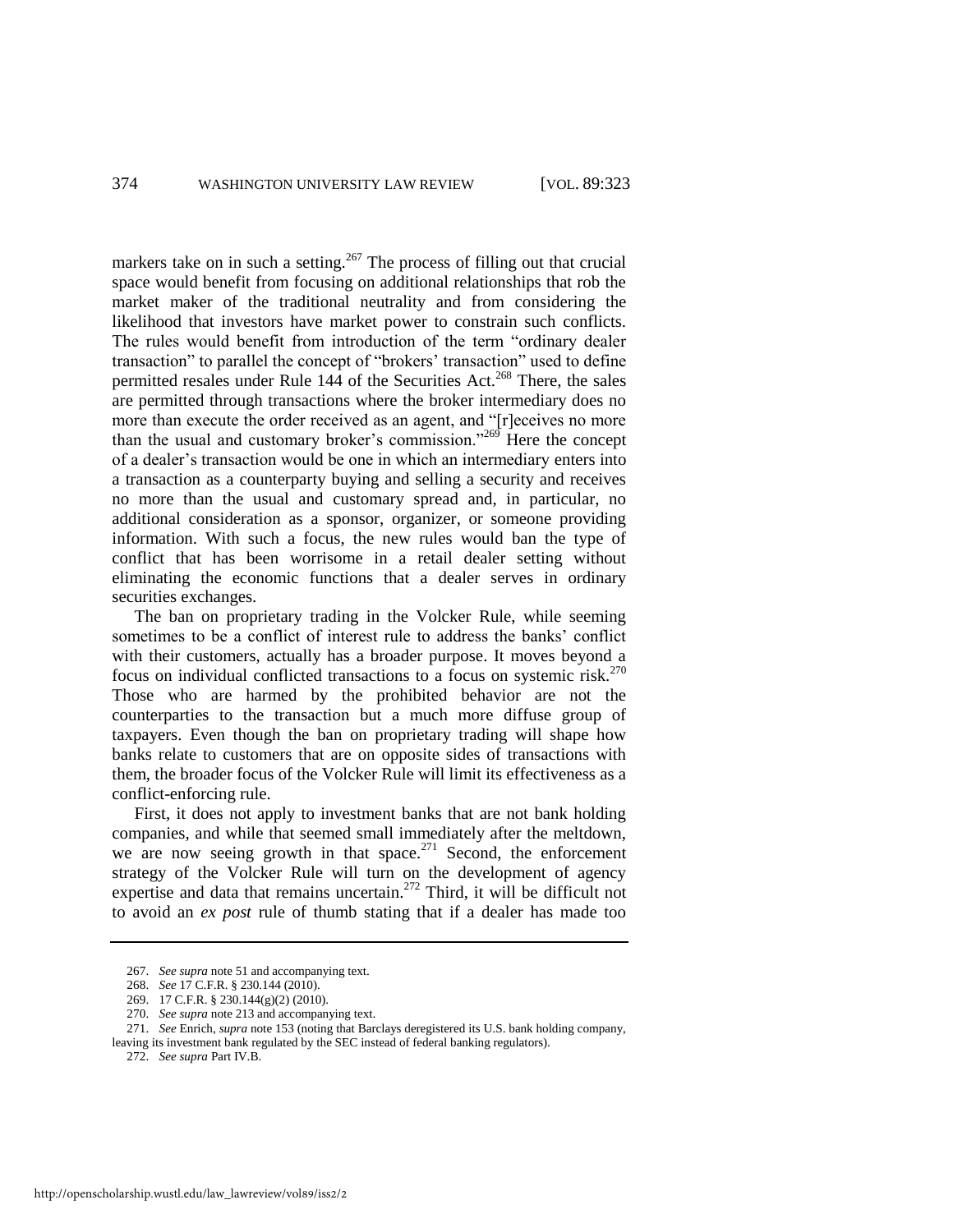much money, it must have been made the bad way. It may be that rules more specifically targeted to conflict will get at the conduct we want to prohibit more effectively. This would suggest that we should focus more on the SEC rulemaking on conflicts in securitization transactions and include within the Volcker Rule parallel provisions about ordinary dealer transactions suggested above.

There is one more lesson from the meltdown. The complexity of modern securities markets is such that there are conflicts between intermediaries and their customers that are not directly tied to specific transactions. Here the better response would be market structure to address incentives that potentially distort the behavior of intermediaries and others in the markets. The derivatives reforms are the strongest example of this in Dodd-Frank and the portion of the reform that may have the greatest impact on addressing conflicts in post-computer securities markets.<sup>273</sup> "Say on pay" is a related structural concern that focuses more on executives than intermediaries.<sup>274</sup> Additional governmental requirements for banks are another tool to shape incentives of intermediaries.<sup>27</sup>

In 2010, as in 1933, the legislative response to intense financial crisis produced three kinds of government regulation to supplement the usual market constraints. In addition to disclosure and regulation of conflict of interests, there remains a rich use of market structure regulation. For all the talk of integration of the 1933 and 1934 Acts, there remain fundamental differences of risk to investors when intermediaries are being paid large sums to create and then sell securities.<sup>276</sup> Disclosure needs about securities may be the same, but intermediaries are required to play a different role when selling incentives are different.<sup>277</sup> Similarly, we should look to parallel economic difference to explain the core conflict

<sup>273.</sup> Dodd-Frank Wall Street Reform and Consumer Protection Act, Pub. L. No. 111-203, § 763, 124 Stat. 1376, 1762–85 (2010) (to be codified in scattered section of 15 U.S.C.) (providing rules on trade reporting, data elements, real-time public reporting for securities-based swaps, clearing agencies, and requiring mandatory clearing of some derivatives).

<sup>274. § 951, 124</sup> Stat. at 1899–1900 (to be codified at 15 U.S.C. § 78n-1) (adding section 14A to the Securities Exchange Act of 1934, providing shareholder vote to approve executive compensation and the frequency of such compensation).

<sup>275. § 941, 124</sup> Stat. at 1890–96 (providing for rules regarding risk retention by securities originators); *see, e.g.*, Joint Release, SEC, Agencies Seek Public Comment on Risk Retention Proposal (Mar. 31, 2011), *available at* http://www.sec.gov/news/press/2011/2011-79.htm.

<sup>276.</sup> *See* Donald C. Langevoort & Robert B. Thompson, Publicness in Contemporary Securities Regulation (unpublished manuscript) (on file with author) (recommending 1934 Act template as the default disclosure standard for securities regulation, with broker/dealer regulation based on enhanced selling incentives).

<sup>277.</sup> *Id*.